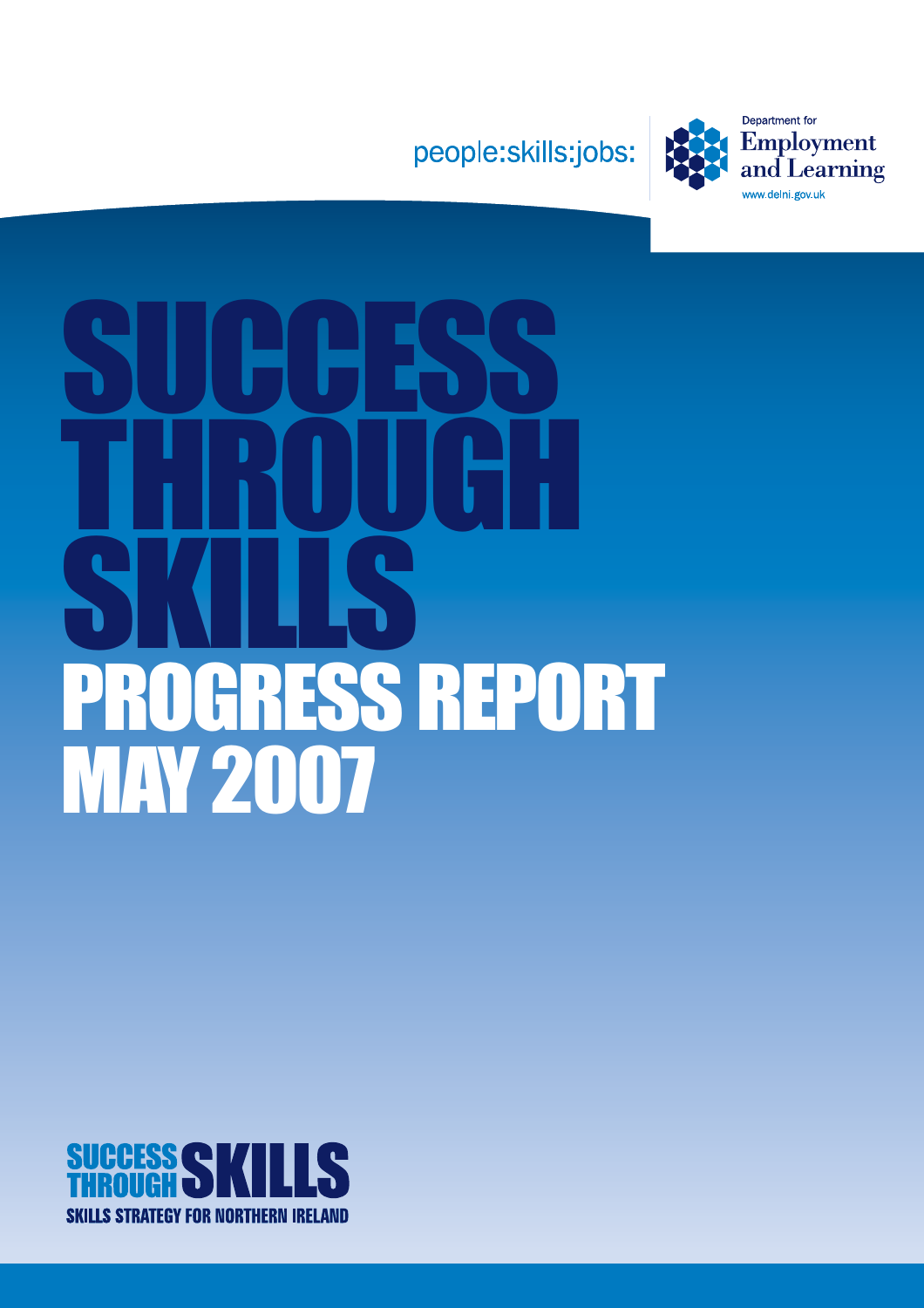# SUCCESS THROUGH SKILLS PROGRESS REPORT MAY 2007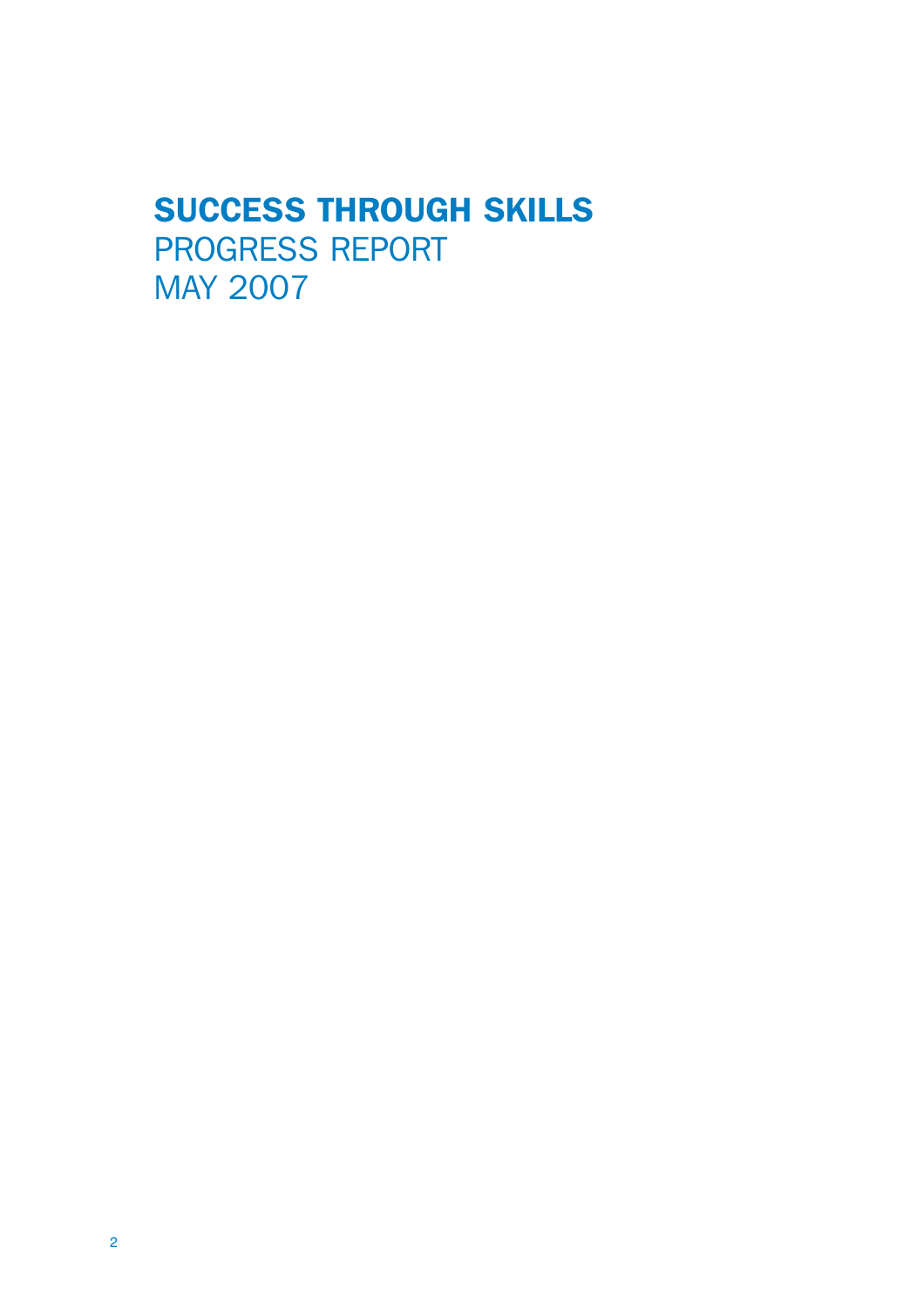## **CONTENTS**

| Success Through Skills Update 2006-07.  15 |  |
|--------------------------------------------|--|
|                                            |  |
|                                            |  |
|                                            |  |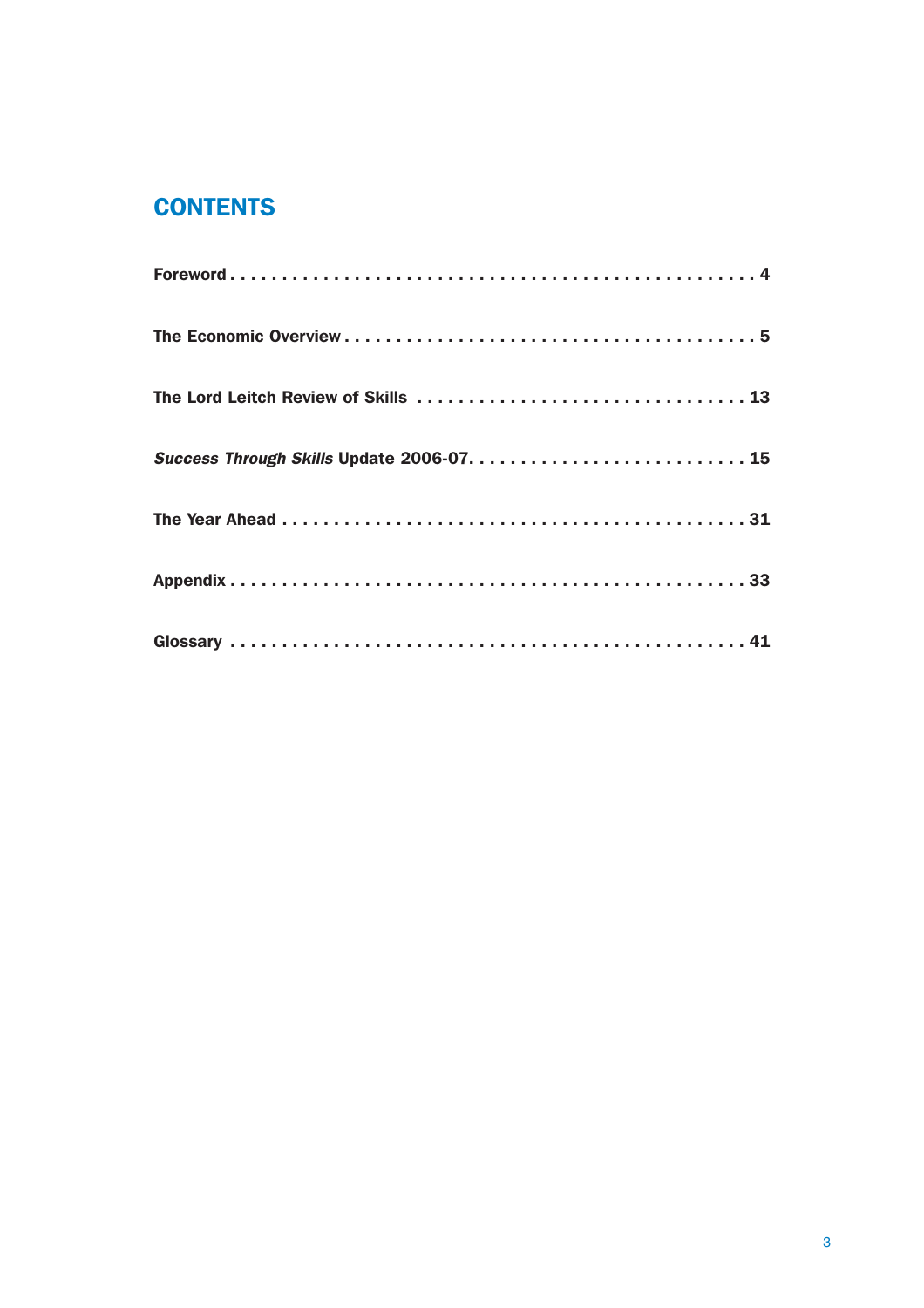### FOREWORD

A great deal of work has progressed since *Success through Skills* was launched by Angela Smith MP, the then Minister for Employment and Learning in February 2006.

This first annual report highlights the milestones achieved and the vision the future holds. It reports on the sixteen component projects underpinning the four broad themes of the *Success through Skills*:



- understanding the demand for skills;
- improving the skills levels of the workforce;
- improving the quality and relevance of education and training; and
- tackling the skills barriers to employment and employability.

Key stakeholders such as schools, further education colleges, universities, training providers, employers, various agencies and departments and also individuals have all, by working in partnership, played an important role in implementing *Success through Skills* to date and I would like to express my sincere thanks to all concerned.

It is extremely important that Northern Ireland is prepared for future employment opportunities by having a highly skilled workforce to compete in what is an increasingly global economy. This *Success through Skills* implementation plan focuses on raising the skills of the workforce and on improving the employability of the workforce of tomorrow.

This past year has seen several major changes in Northern Ireland which impact on how the Department implements this Strategy. The Review of Public Administration has had a notable impact on many of the key stakeholders. The sixteen Further Education colleges will shortly be merged into six area based colleges as part of the implementation of *FE Means Business*. A new professional and technical training programme, *Training for Success*, will commence in September 2007 to replace the *Jobskills* programme.

I am pleased to report on the work that has been done to date and am confident that this progress will continue. We are well on our way to achieving *Success through Skills*.

Anien Mc Cuney

Aideen McGinley Permanent Secretary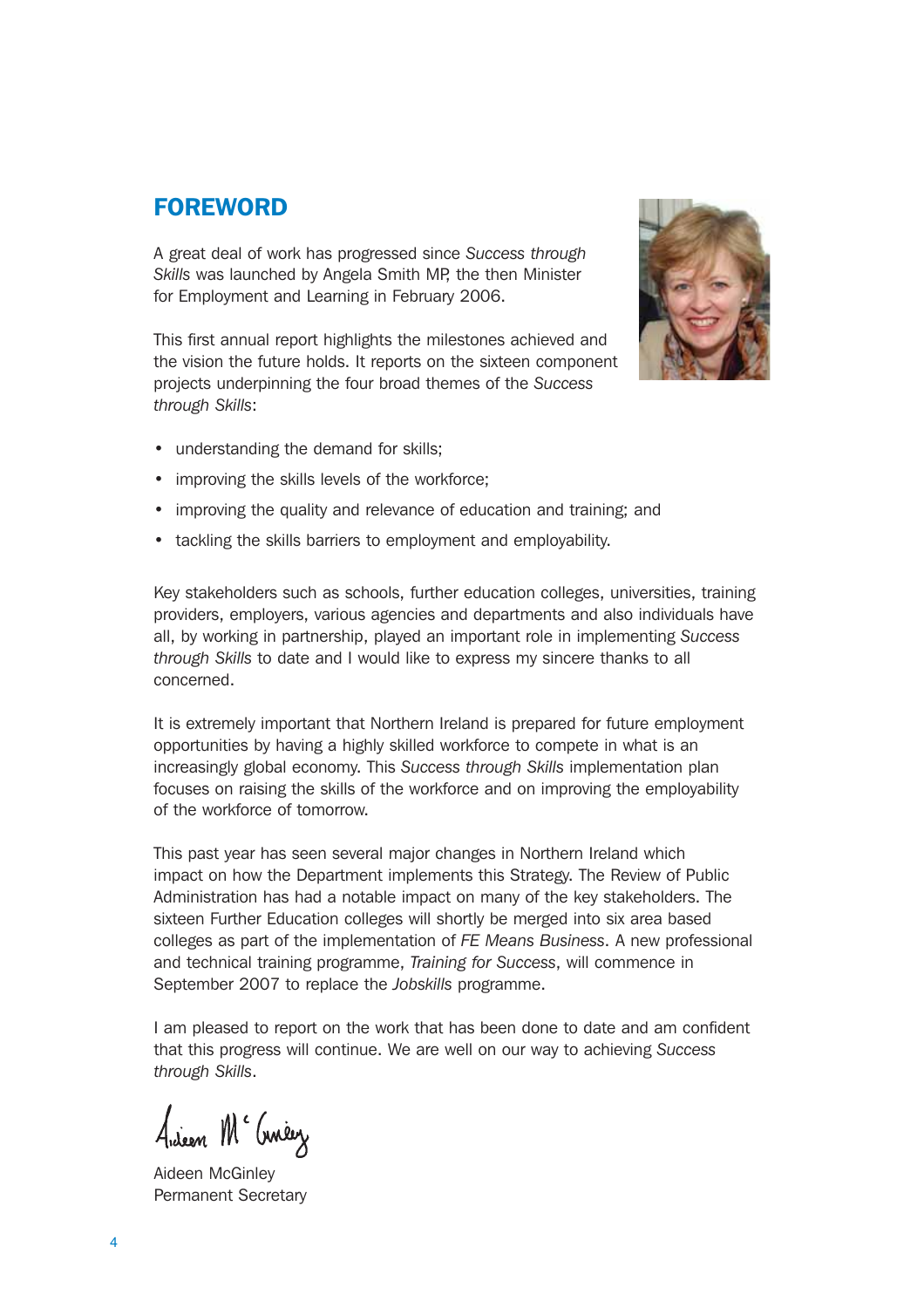## 1. THE ECONOMIC OVERVIEW

*Success through Skills* has two main outcomes - social inclusion and economic success. Both are important for the future growth and stability of Northern Ireland as a society. The issues relating to social inclusion - reducing the economic divide through education and training; encouraging and supporting the economically inactive into work and ensuring all have the opportunity to maximise their potential are referred to throughout this paper. The following sections address the "environmental" factors within which *Success through Skills* has to operate the economy, the labour market and skills gaps and skills shortages.

#### 1.1 Background

The Northern Ireland economy and labour market have improved considerably over the past few years; employment is up; unemployment is down and wealth (as measured by Gross Value Added\* per head) has risen more than in any other region of the United Kingdom. On the other hand, levels of economic inactivity have remained stubbornly high and Northern Ireland has a weak private sector with a concomitant over-reliance on the public sector: and skills levels in the working age population are somewhat lower than in the UK as a whole.

#### 1.2 Key Recent Economic and Labour Market Characteristics

- Strong Economic Growth over the longer period. Since 1990, the Northern Ireland economy (as measured by GVA per head) has grown by more than 50%: faster than in the UK as a whole  $(+37%)^1$ .
- Continuing Employment Growth: employment, which has been growing strongly for many years, continued to grow in 2006 and the recent data shows that at the end of the year there were 768,000 people in employment in Northern Ireland<sup>2</sup> - the highest on record. Moreover, the employment rate<sup>3</sup> is approaching 70%, consistently recording close to this figure, quarter after quarter. Recently, employment growth has been augmented by the influx of migrant workers.
- More jobs: Employee jobs grew by 30% in the period 1990-2005: UK growth in the same period was 9%. This overall growth has comprised considerable expansion in service and construction employment, more than offsetting declines in manufacturing and agriculture.
- Lower unemployment: figures from the Labour Force Survey (LFS) show that Northern Ireland unemployment fell by 60% in the period 1992-2005: considerably more than in the UK as a whole (-40%).
- Persistently high economic inactivity: economic inactivity has remained high in Northern Ireland over the past 20 years<sup>4</sup>, the working age rate staying in the range 27%-30% for most of that period. There is no discernable downward trend. Economic inactivity in Northern Ireland remains higher than in the UK as a whole and higher than all other UK regions.

<sup>\*</sup> Gross Value Added (GVA) measures the contribution of the economy of each individual producer, industry or sector in the UK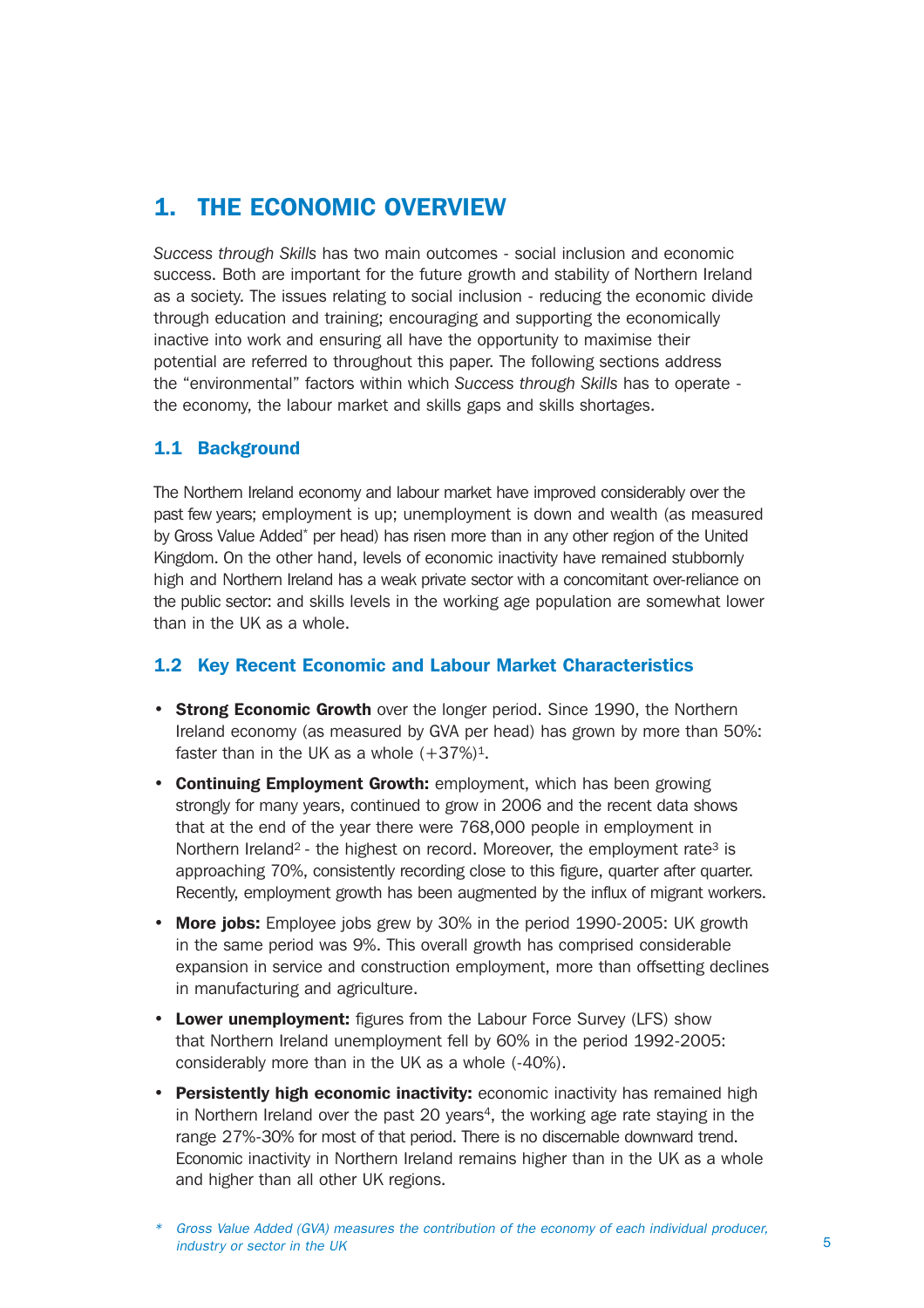• Low productivity remains a problem: figures from the Office for National Statistics<sup>5</sup> show that regional GVA in Northern Ireland, despite recent improvements, remains the lowest of any UK region, barely exceeding 80% of the UK average figure. This in turn can be associated with low pay in Northern Ireland (the private sector median wage is 82% of the UK average) and evidence of skills deficits in Northern Ireland: some 24% of the Northern Ireland working age population have no qualifications<sup> $6$ </sup>; this is 10 percentage points worse than the UK average and 7 points higher than the next-worst region - Scotland.

#### 1.3 Strengths and Weaknesses of the Northern Ireland Labour Market

A list of key strengths and weaknesses of Northern Ireland in relation to its labour market are given in Figure 1. Some of these are contextual - they depend on external factors over which the UK Government may have limited influence but which the Northern Ireland Government will have less (the performance of the UK economy, for example). Some of these factors will impact on the Northern Ireland labour market and be amenable, to a greater or lesser degree, to action by the Northern Ireland Government (e.g. the achievement of political stability) but are beyond the scope of purely economic intervention. Other factors will be directly the concern of government economic policy, but on the demand side, and not directly the concern of policies and interventions aimed at the supply side. Finally, there will be those that are amenable to supply side actions, including policy and programme intervention and of building the evidence base through targeted research and evaluation.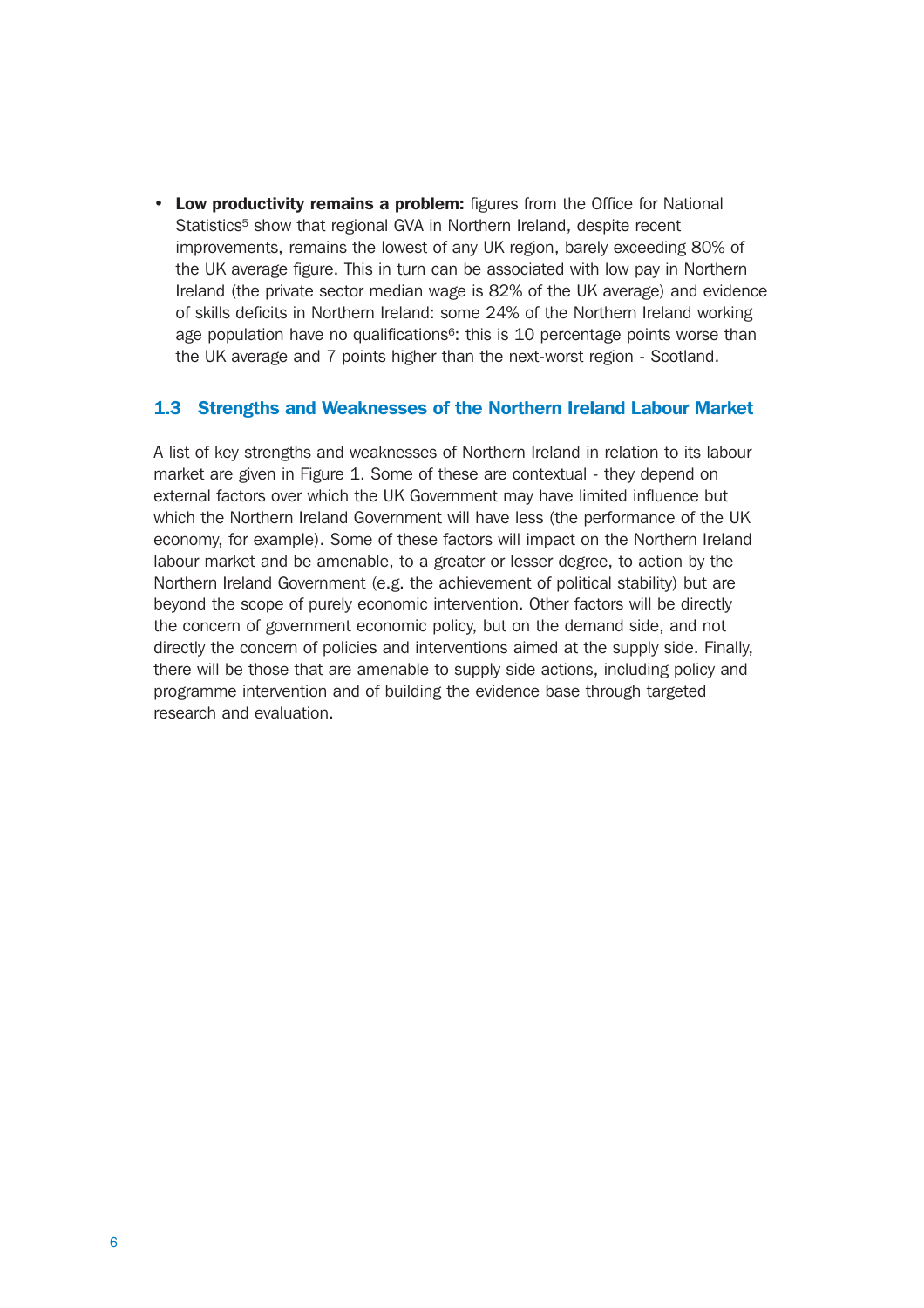|                      | <b>Strengths</b>                                                                                                                                                                                                                                                                                                                                                                                   | <b>Weaknesses</b>                                                                                                                                                                                                                                                                                                                                                                                                                                                                                                                                                                                                                                                                                                                                                                  |
|----------------------|----------------------------------------------------------------------------------------------------------------------------------------------------------------------------------------------------------------------------------------------------------------------------------------------------------------------------------------------------------------------------------------------------|------------------------------------------------------------------------------------------------------------------------------------------------------------------------------------------------------------------------------------------------------------------------------------------------------------------------------------------------------------------------------------------------------------------------------------------------------------------------------------------------------------------------------------------------------------------------------------------------------------------------------------------------------------------------------------------------------------------------------------------------------------------------------------|
| <b>Economy</b>       | Rapid recent economic growth<br>$\bullet$<br>underpinning labour market<br>successes of recent years                                                                                                                                                                                                                                                                                               | Most recent forecast for UK<br>and Northern Ireland show<br>perhaps a slowdown in<br>growth over coming years                                                                                                                                                                                                                                                                                                                                                                                                                                                                                                                                                                                                                                                                      |
| <b>Labour Supply</b> | Increase in labour supply -<br>Northern Ireland has an<br>expanding workforce and this<br>means that it will not<br>experience a demographic<br>downturn in medium term<br>Northern Ireland has a<br>$\bullet$<br>stream of relatively<br>well educated young people<br>entering the workforce with<br>high participation in education<br>and training<br>In-migration to fill labour<br>shortages | Increase in labour<br>supply is also a potential<br>weakness as number of jobs<br>has to grow rapidly simply<br>for Northern Ireland to<br>"stand still"<br>Although Northern Ireland<br>young people do well, there<br>remains a group who have no<br>or poor qualifications (needs to<br>be strengthened considerably,<br>40% leave school at 16 with<br>less than 5 GCSEs at A - C<br>grades)<br>Evidence of poor skills levels in<br>$\bullet$<br>existing workforce<br>• Out-migration of young people<br>for Higher Education<br>• Evidence of skills shortages<br>recruitment difficulties in<br>some occupational areas<br>• Low levels of training in<br>Northern Ireland workplaces<br>Relative lack of childcare<br>$\bullet$<br>restricting access to<br>labour market |
| <b>Labour Demand</b> | Strongly rising employment -<br>job growth has more than<br>absorbed population growth<br>recently<br>Low labour costs - making<br>$\bullet$<br>people easier to employ<br>Increasing productivity                                                                                                                                                                                                 | Although rising labour demand<br>throughout most of Northern<br>Ireland there are areas with<br>proportionately fewer job<br>opportunities<br>• Low pay - can depress the<br>attractiveness of jobs to<br>potential employees.<br>High dependence on<br>public sector (around 32%<br>of Northern Ireland jobs cf<br>20% in GB)<br>Northern Ireland productivity<br>$\bullet$<br>lags behind UK average.                                                                                                                                                                                                                                                                                                                                                                            |

#### Figure 1: Selected Key Strengths and Weaknesses in relation to the Northern Ireland Labour Market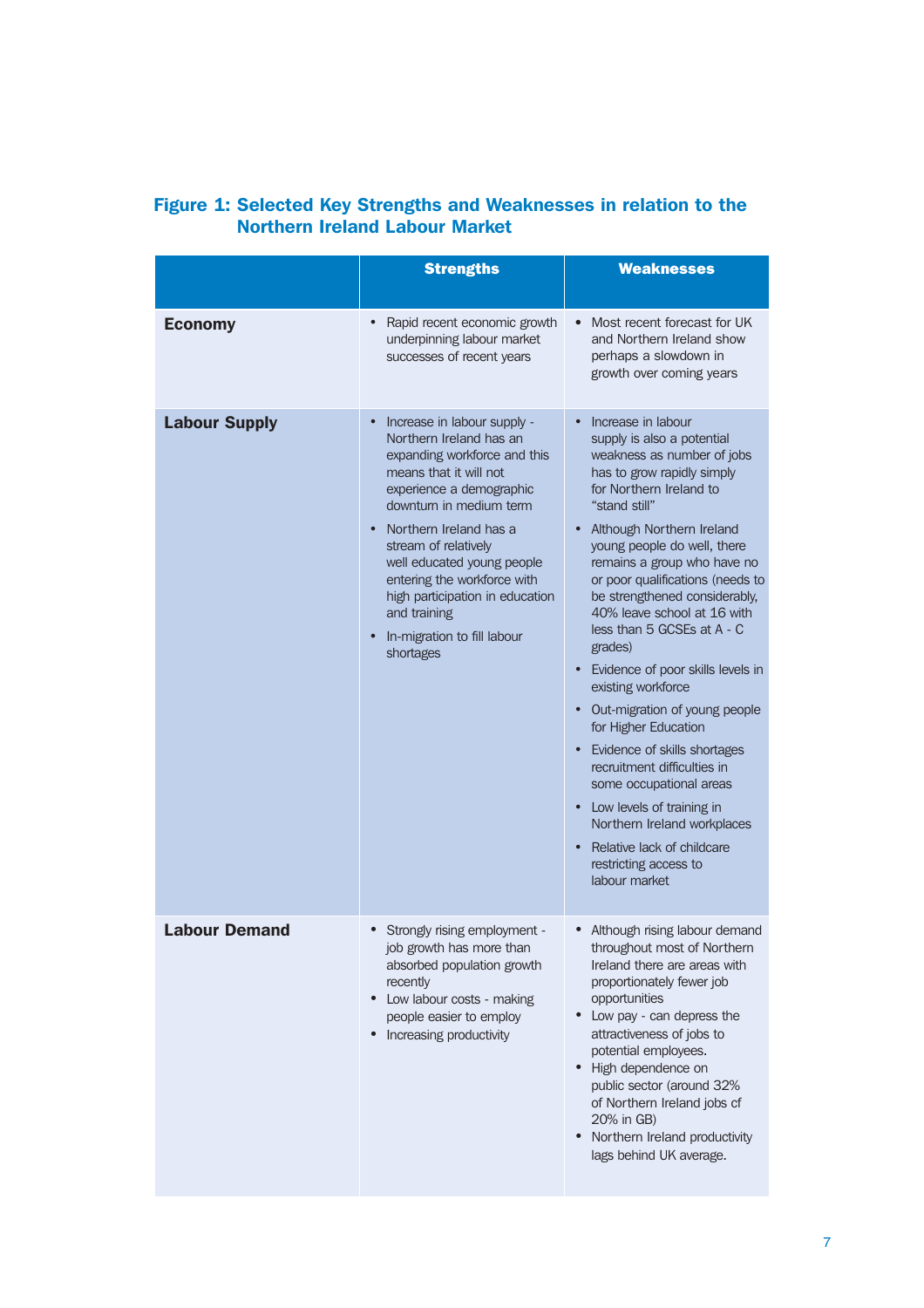|                      | <b>Strengths</b>                                                                                                                                                | <b>Weaknesses</b>                                                                                                                                                                                                                                                                                                                                                                                      |
|----------------------|-----------------------------------------------------------------------------------------------------------------------------------------------------------------|--------------------------------------------------------------------------------------------------------------------------------------------------------------------------------------------------------------------------------------------------------------------------------------------------------------------------------------------------------------------------------------------------------|
| Non-employment       | Falling unemployment                                                                                                                                            | Pockets of high unemployment<br>and non-employment<br>especially in certain areas<br>Persistently high levels of<br>economic inactivity<br>Some groups (eg disabled<br>people, older workers)<br>disproportionately excluded<br>from the labour market                                                                                                                                                 |
| <b>Wider factors</b> | Increasing normalisation<br>$\bullet$<br>of political situation and<br>possible stability of political<br>institutions<br>Low interest rates in recent<br>years | High dependence on funding<br>$\bullet$<br>decisions to Northern Ireland<br>block from Her Majesty's<br>Treasury (HMT) (with<br>indications of limited increases<br>at UK level)<br>Global economy and shocks<br>$\bullet$<br>(eg oil prices)<br>Recent (and future?)<br>rises in interest rates.<br>particularly impacting on<br>consumers and Small and<br><b>Medium Sized Enterprises</b><br>(SMSE) |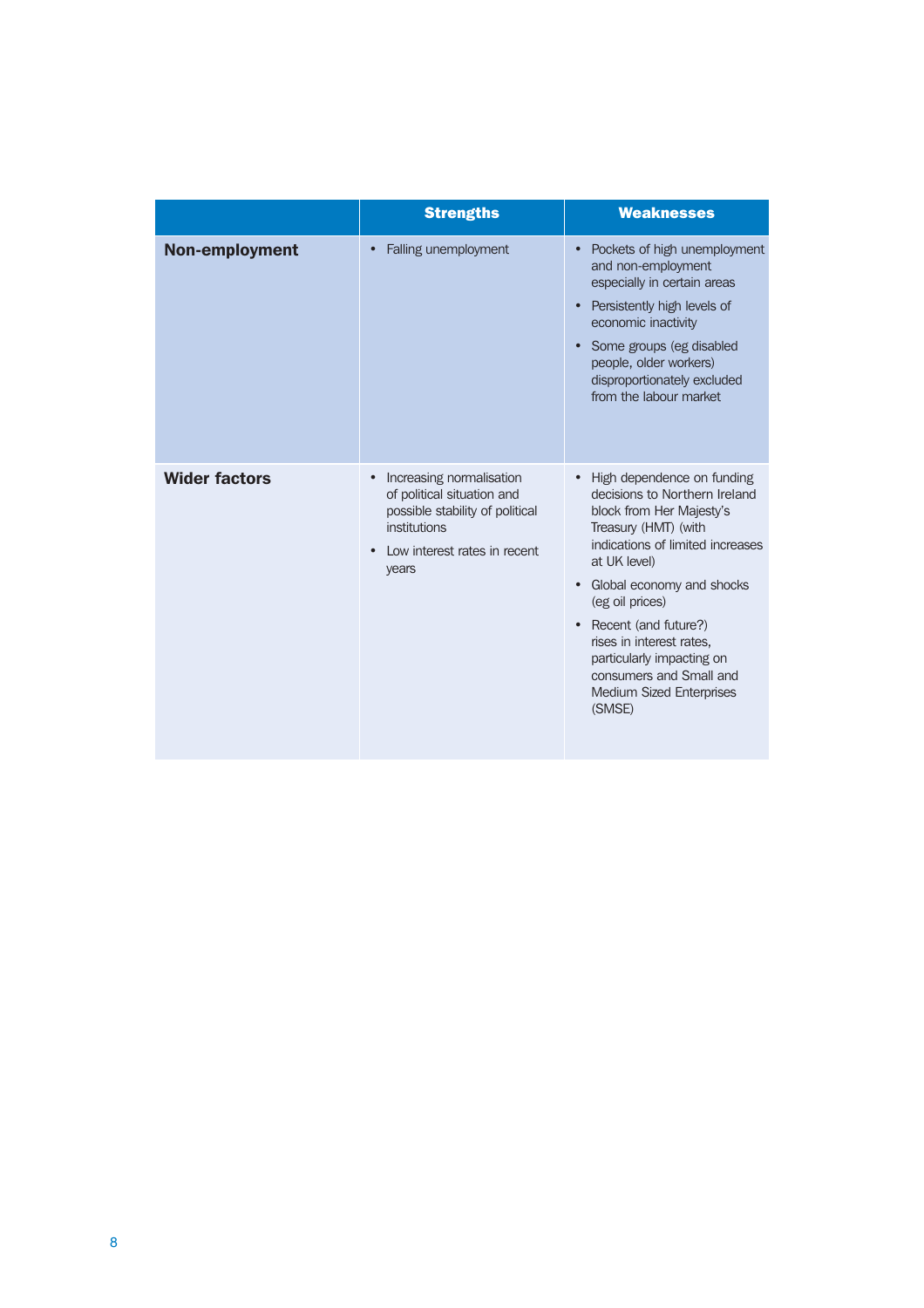#### 1.4 Labour Supply

Northern Ireland has a fast growing labour supply - in part reflecting past high birth rates (although these have dropped recently). For example in the past decade, the Northern Ireland working age population has grown by more than 100,000, and this growth is expected to continue over the medium term, although projections show that by the end of the second decade of the century, numbers in the young adult labour-market entry age groups will begin to fall, and indeed by the 2020s the working-age population itself is expected to be in decline<sup>7</sup>.

On the whole, young people in Northern Ireland perform well in terms of qualifications attained compared to their counterparts in the rest of the UK. This is underlined by their performance in internationally-standardised assessments of literacy and numeracy, as evidenced by the performance of young people from Northern Ireland in the international PISA study of literacy, numeracy, and scientific knowledge<sup>8</sup>. However, there remains a "tail" of poorly performing young people who leave school with no or poor qualifications9. This inevitably causes challenges for them as individuals and for the future skills levels of the Northern Ireland workforce.

Young people represent the key group in relation to new entrants to the labour market, and obviously their characteristics and skills are important for employers and the labour market in general. However, they represent only part of the story, the other part is the stock of people of working age, both those inside and those outside the labour market. There is also an issue with a high proportion of these people who are poorly qualified or who have no qualifications at all. Some 24% of the Northern Ireland working age population lack qualifications, compared to a UK average figure of 14%10. In this context it is worth noting that many adults in Northern Ireland experience problems with skills such as literacy and numeracy. The International Adult Literacy Survey (IALS) showed that around a quarter of Northern Ireland working age adults were operating at the lowest level of literacy. The need to improve literacy and numeracy is also a key plank of the Leitch Review of Skills which is discussed below.

The results of the 2005 Northern Ireland Skills Monitoring Survey details the skills of workers currently in work and the potential shortfalls for employers. These potential shortfalls are both in terms of difficulties employers have in recruiting (skills shortages) and in the skills that their existing employees have (skills gaps) and again these are discussed below. However in this context it is sanguine to recall that:

- Northern Ireland has the highest proportion of its working age population without any formal qualifications - nearly a quarter, compared to 14% in the UK as a whole (see above);
- surveys of Northern Ireland employees regularly show that they get less job-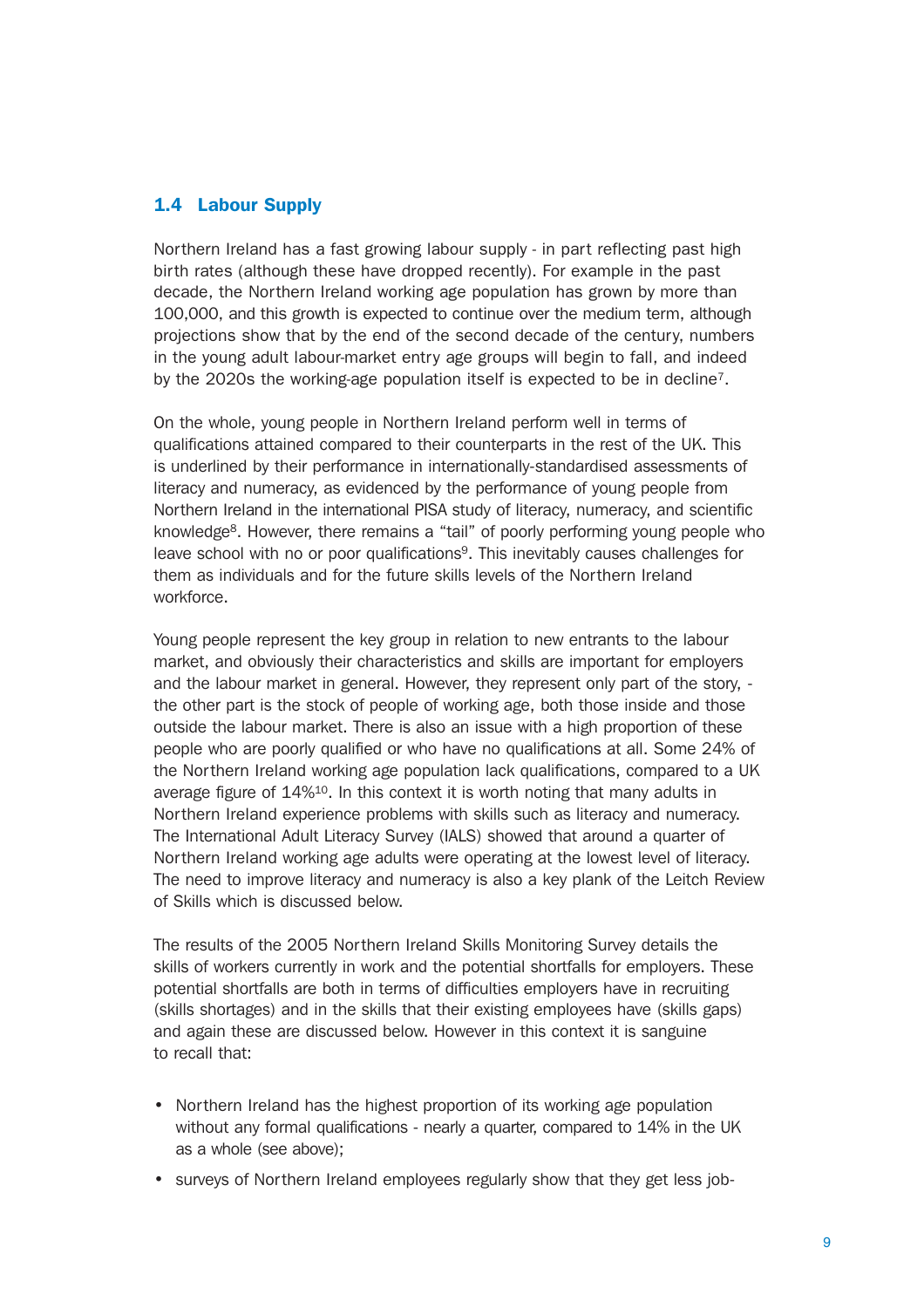related training than their counterparts in the UK as a whole (in fact less than in any other UK region). Most recent figures<sup>11</sup> show that only  $10.8\%$  of male and 12.8% of female employees received job-related training in the previous month (the corresponding UK figures were 14.2% and 18.3% respectively). These figures have to be viewed in the context of evidence of skill gaps in Northern Ireland companies flowing from the results of the 2005 Northern Ireland Skills Monitoring Survey.

A recent aspect of labour supply is the issue of migrant workers. Figures published by Northern Ireland Statistics and Research Agency (NISRA) show that the numbers of in-migrants has grown sharply since the accession of eight eastern European nations to the European Union in 2004. More than 26,000 people entered Northern Ireland in 2004/5, and net in-migration was nearly 7,000 people. Data from the Worker Registration Scheme, put in place to monitor migrant workers from the new accession countries, suggests that Northern Ireland has had the biggest proportional influx of migrant workers of any of the home countries (see Table 1). Furthermore, evidence from the UK, Ireland and from within Northern Ireland suggests that, although many of these migrants are working in low-pay, low-skill jobs, a considerable proportion are well-qualified and working in jobs below their capacity. This could represent a further resource in the labour market.

|                                                | <b>UK</b> | <b>England</b> | <b>Scotland</b> | <b>Wales</b> | <b>Northern</b><br><b>Ireland</b> |
|------------------------------------------------|-----------|----------------|-----------------|--------------|-----------------------------------|
| Number of Registered<br><b>Migrant Workers</b> | 555,030   | 472,345        | 42,810          | 14,705       | 21,270                            |
| <b>Working Age Population</b><br>(thousands)   | 37,064    | 31,059         | 3,176           | 1,778        | 1,052                             |
| Migrants/1,000 Working<br>Age Population       | 15.0      | 15.2           | 13.5            | 8.3          | 20.2                              |

#### Table 1 Distribution of Workers registered under the Worker Registration Scheme, May 2004 - December 2006

Sources: Registered Migrant Workers - Accession Monitoring Report *(op cit)*, p19; Population data (2004) - Regional Trends www.statistics.gov.uk

#### 1.5 Labour Demand

Demand for labour has been growing strongly in Northern Ireland over the past decade. Jobs in the services and construction industries have grown at a high rate - whereas manufacturing and agriculture have declined. However, within sectors the position is more complex - although manufacturing as a whole has declined, most of this fall in the past decade or so can be attributed to sharply reducing numbers on the textile/clothing industries - whilst other sectors (e.g. manufacture of metal products) have grown.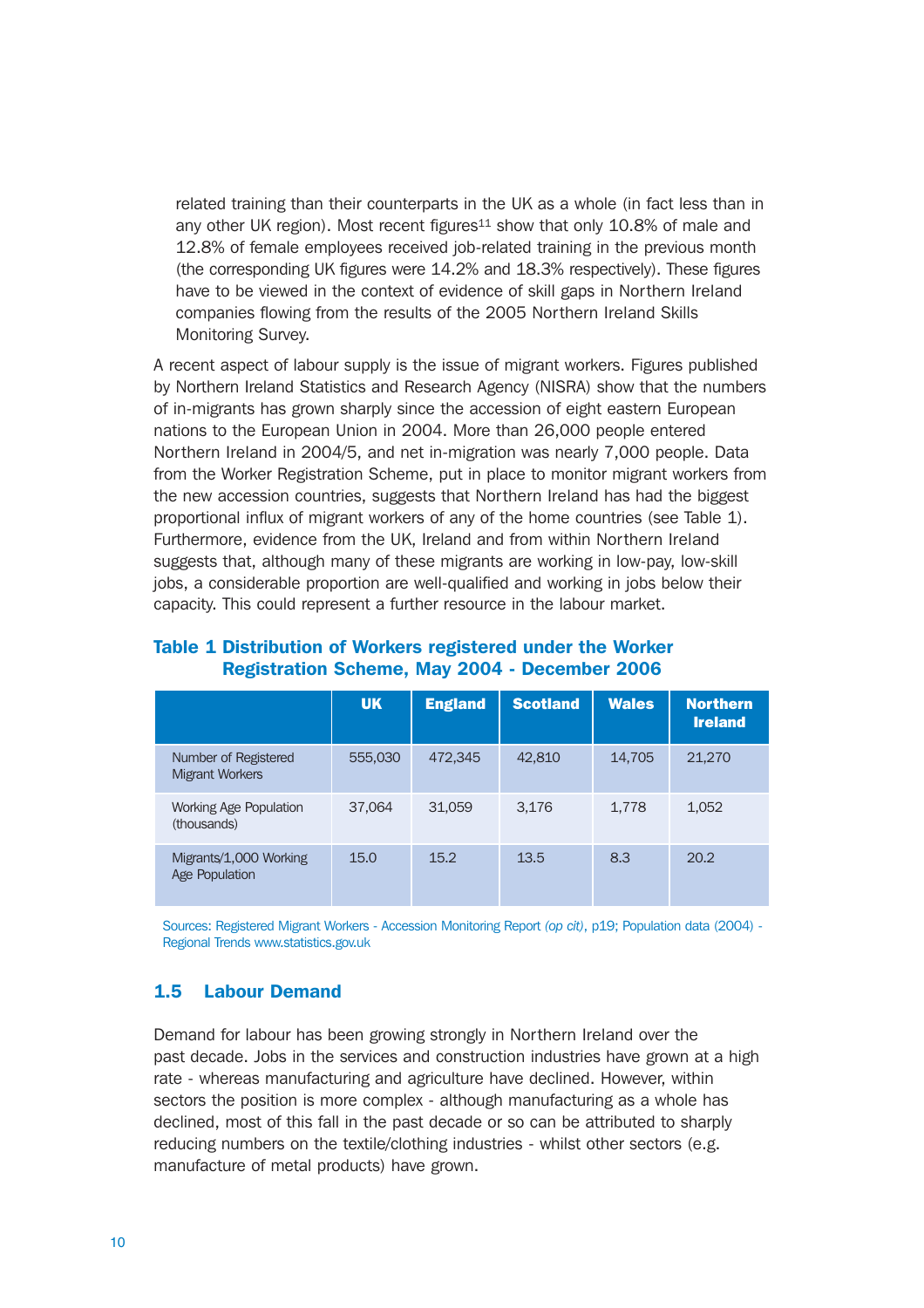An understanding of future employment demands is a key underpinning of the determination of what supply might be required. This understanding comes - in part - from employment projections. Work carried out for the Sector Skills Development Agency (SSDA) by the Institute of Employment Research (IER) in Warwick included Northern Ireland. This work<sup>12</sup> showed that:

- employment in manufacturing and construction was likely to decline in the period up to 2014, whilst business services, transport etc were likely to grow;
- managerial, professional and technical, and personal services occupations were projected to expand; elementary occupations and skilled trades to decline;
- in general, high skill jobs will grow; low-skill jobs will decline

In order to combat some of the weaknesses in the Northern Ireland economy and labour market identified above, the Northern Ireland Government has recently produced a draft Regional Economic Strategy<sup>13</sup>. This is predicated on two key aims - increasing employment, and increasing the productivity of those in work. Whilst many of the levers for this will be on the demand side, the supply side can assist by facilitating the transition of those entering the labour market (e.g. through policies aimed at improving education and training) and this largely covers young people. Measures can also be put in place to upskill those currently in the workforce and by reducing the barriers to employment of those who are currently out of the workforce. *Success through Skills* addresses all of the issues.

#### 1.6 Northern Ireland Skills Monitoring Survey 2005

The Northern Ireland Skills Monitoring Survey has been designed to provide a comprehensive snapshot of the current skill needs of Northern Ireland employers14. It is the third in a series of surveys, the most recent previous survey being carried out in 2002. The key objectives of the Survey were to:

- provide robust estimates of the current level of vacancies and difficult to fill vacancies as an indication of demand for skills from all Northern Ireland employers;
- to provide comparisons with the 2002 Survey;
- to highlight areas where recruitment difficulties are related to external skill shortages and which therefore might be amenable to a 'skills' solution;
- to highlight areas of concern that might merit more detailed investigation.

The Survey was designed, not only to provide robust estimates for all Northern Ireland employers, but also, where possible, to provide estimates for individual sectors. Responses were analysed by Standard Industrial (SIC2003) and Occupational (SOC2000) Classifications to allow for comparison of the results with other sources of data.

A total of 6,822 businesses were surveyed during June to November 2005. Valid responses were received from 4,126 employers, giving a response rate of 70%. This is an excellent response rate which not only underlines the quality of the information received but also reflects the high level of interest shown by employers.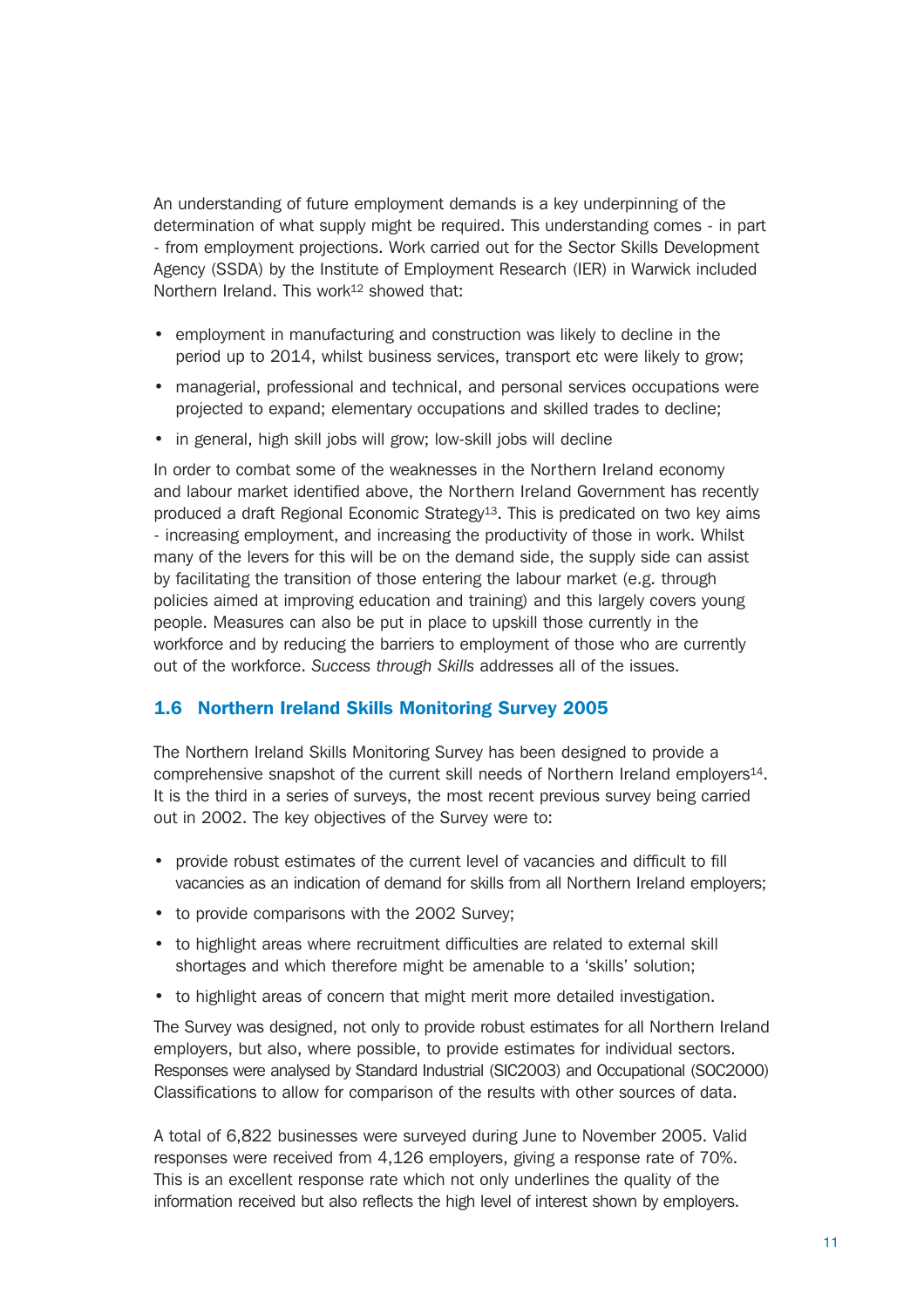#### Key Findings

This is a summary of some of the key findings from the Survey:

- just over one in ten (11%) of employers surveyed reported having a vacancy at the time of the survey;
- just over half of employers with a vacancy had one which they deemed "difficult to fill"; this means that 6% of all employers reported a difficult to fill vacancy;
- vacancies can be difficult to fill for a number of reasons, some of these relate to skills issues, whereas other reasons are not skill-related (for example, a general shortage of applicants; little interest in the work from prospective employees; unattractive working conditions etc). Skill reasons accounted for just over a third (34%) of difficult to fill vacancies; this means that only 2% of employers at the time of the survey had vacancies attributable to a lack of skills - termed "skills shortage vacancies";
- just under one in ten (9%) of employers reported some at least of their current employees lacked the skills to do the job - i.e. had a "skill gap"; thus at the time of the survey, skills gaps in the current workforce were more prevalent that external skills shortages.

The full report can be read at http://www.delni.gov.uk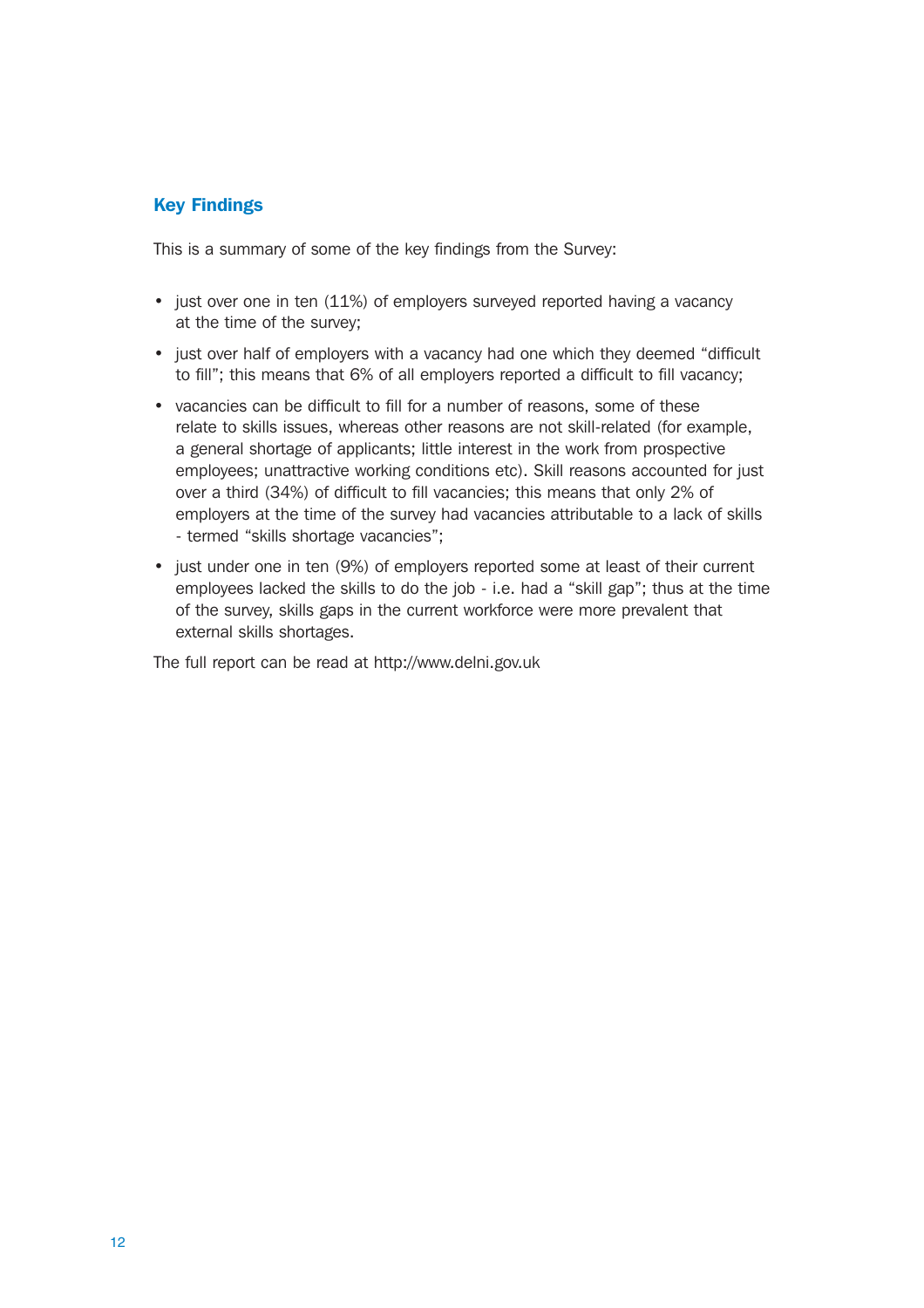## 2. THE LORD LEITCH REVIEW OF SKILLS

The Leitch Review of Skills, *Prosperity for all in the Global Economy* - *World Class Skills*, which is a major report commissioned by Government, was published in December 2006. The report sets out the likely skills needs of the UK workforce for the year 2020 and proposals on how to meet these needs. If adopted in its entirety then its recommendations will have a significant long term effect on the aspiration for the skills agenda for the UK leading up to 2020 and on the means of delivering these skills. At the time of printing no formal responses have been made by governments in England, Scotland, Wales or Northern Ireland to the Leitch Review but these are expected later this year.

#### 2.1 Background

In 2004, Lord Leitch was commissioned jointly by England's Department for Education and Skills and the Treasury to undertake a major review of skills in the UK. His final report sets out a compelling vision and challenge for the UK to be a world leader in skills by 2020. This is a massive undertaking and will require a doubling in the number of qualifications that the population currently holds. Some key Leitch recommendations include; that by 2020:

- 95% of working age adults to achieve functional literacy and numeracy;
- 90% of workforce adults to be qualified to at least Level 2;
- shifting the balance of intermediate skills from Level 2 to Level 3;
- accelerating the increase of people with high skills Level 4 and above.

The Leitch Report estimates that the achievement of these objectives will contribute £80bn to the UK economy over 30 years and contribute to a more prosperous and fairer society. Significantly the report points out that 70% of those contributing to these targets are already in employment.

Achievement of these targets will undoubtedly be very challenging and it is important to note that there is an emphasis on economically valuable skills, with a recommendation that there should be significantly more influence on skills provision from employers. To achieve these targets large investments will be required and not only from Government. The report recommends that Government should pay for those with deficiencies in the essential skills of literacy, numeracy and ICT and that individuals and employers should increasingly resource those higher level skills where the benefits are more directly to the individual and to the business. This is by no means an exhaustive list of recommendations and the Report has potential implications for many government departments in Northern Ireland.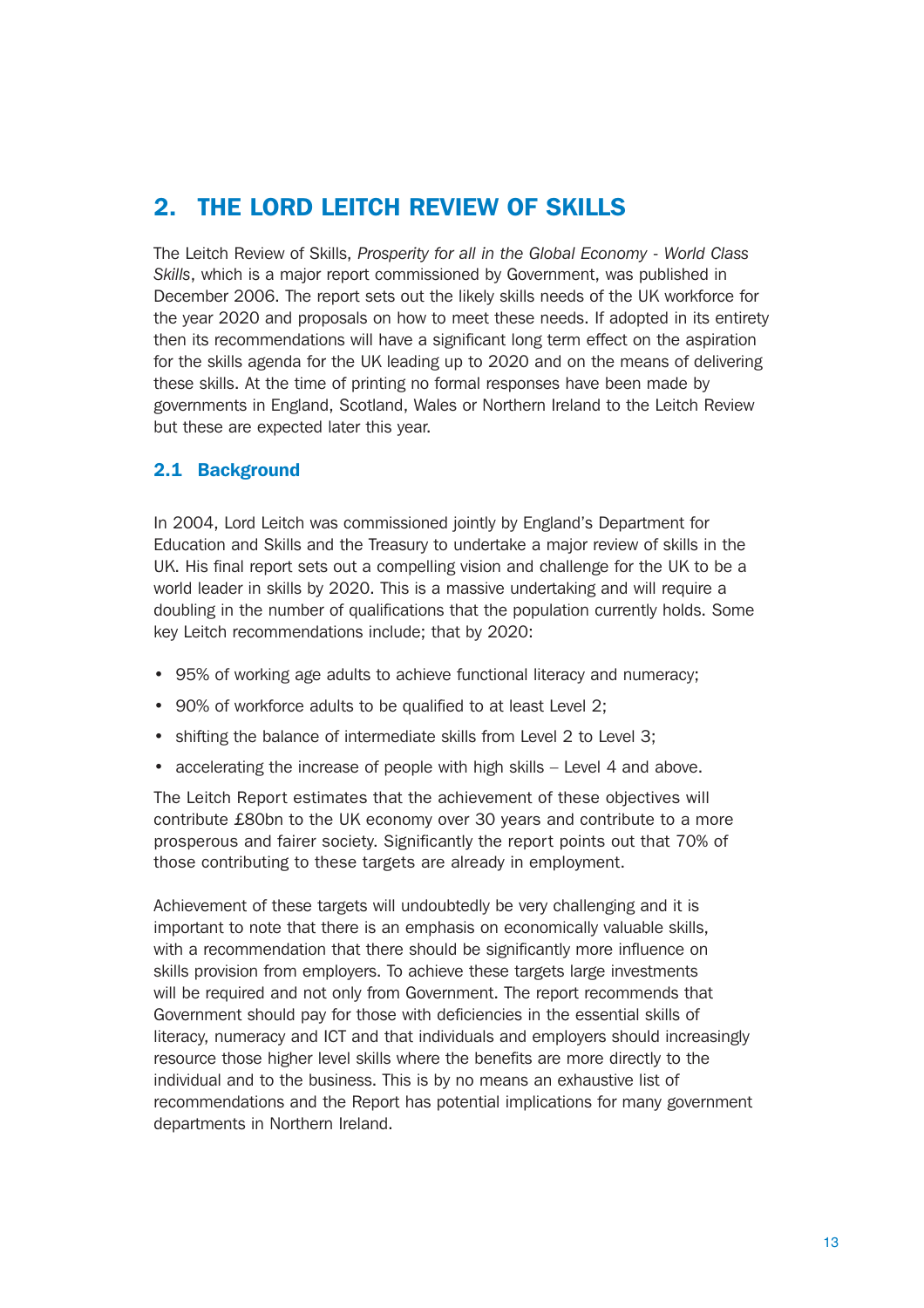#### 2.2 Northern Ireland Response to Leitch

Due to the nature of governance in the Devolved Administrations each will have to formally respond to the report. Many of the recommendations in the report are largely targeted at England and the Devolved Administrations will need to consider the relevance to their jurisdiction. In Northern Ireland both employment and skills are devolved matters and the Leitch Report is currently being considered in that context. To this end a Northern Ireland Interdepartmental Group, chaired by the Department for Employment and Learning (DEL), has been established to consider the full implications of the Leitch report for Northern Ireland. Initial views are that at a high level we are likely to agree with the logic and broad thrust of Leitch in relation to its 2020 aspirations.

Northern Ireland has its own skills strategy, *Success through Skills*, and is already some way through a process of change to a more demand led system. However, as we have a different infrastructure and different delivery mechanisms in Northern Ireland it is unlikely that we will deliver on Leitch in the same way as England. A formal Northern Ireland response, agreed by Ministers, is anticipated by the early autumn 2007.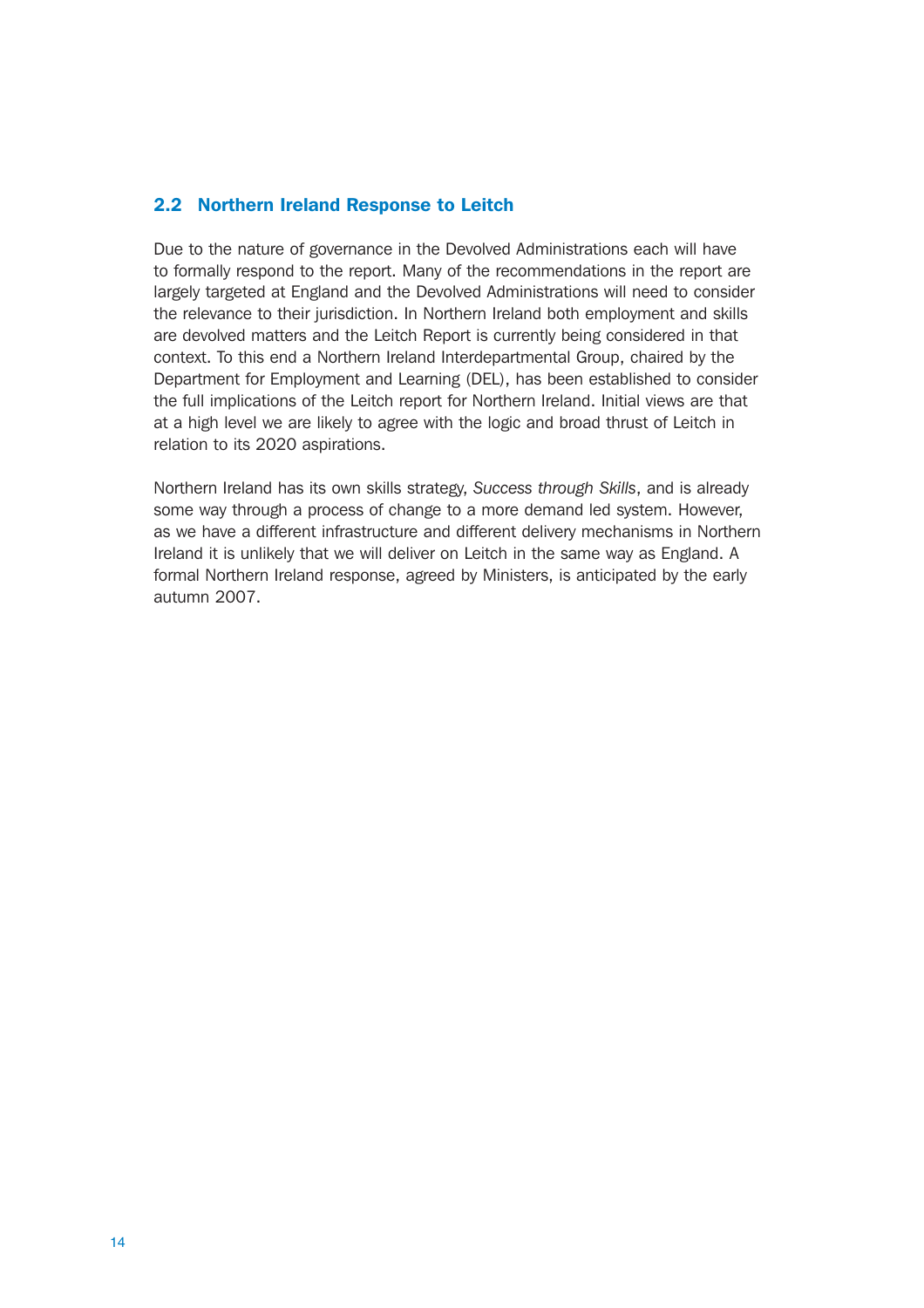## 3. SUCCESS THROUGH SKILLS UPDATE 2006-07

*Success through Skills* was launched in February 2006 and set out how DEL planned to address the current and future skills needs in order to ensure that the economy remains competitive globally in 2015 and beyond.

The vision of the strategy is that "by 2015, the Northern Ireland economy is highly competitive in global terms; it is based on high value jobs, with progressive leadership from a strong cadre of local managers; it has increased export levels and it attracts substantial amounts of inward investment; its people are entrepreneurial and innovative; small businesses are encouraged to grow and strong, coherent services and support for businesses of all sizes are provided. Employment has increased, leading to an expansion of the workforce and migrant workers are playing a valuable role in the economy; the workforce, increasingly, is literate and numerate and has good ICT skills. Individuals can solve problems, work in teams, are innovative and enterprising and expect to learn new skills throughout their working lives. A broader adoption of technology and e-learning will have reduced transport and location barriers."

*Success through Skills* was designed to realise this vision. The implementation consists of sixteen individual projects grouped under four themes and as a consequence covers the breadth of work across DEL. Good progress can be reported in all sixteen projects and details are contained in the following section and in a programme summary plan attached in the Appendix.

This section provides an update on the component programmes and projects. An overview of *Success through Skills* is given at Figure 2.

#### 3.1 Theme 1: Understanding the Demand for Skills

This theme groups together those activities that engage with employers and others to forecast future skill requirements in order to inform the planning and funding of post 16 education and training.

#### 3.1.1 Labour Market Information Project (LMI)

The purpose of the LMI project is to improve the quality of the information on the current labour market in Northern Ireland. This information is used by DEL and others to formulate policy in regard to current and future skills levels and employment opportunities. The information should also be available to the individual jobseeker who needs information on job vacancies in their local area. Several organisations collect information on the labour market e.g. Sector Skills Councils, Department for Enterprise, Trade and Investment (DETI) and so it is important that these sources are compatible and accurate. There are also many examples of best practice in producing and disseminating labour market information around the world and part of this project was to benchmark the Northern Ireland system with the best practice examples from elsewhere.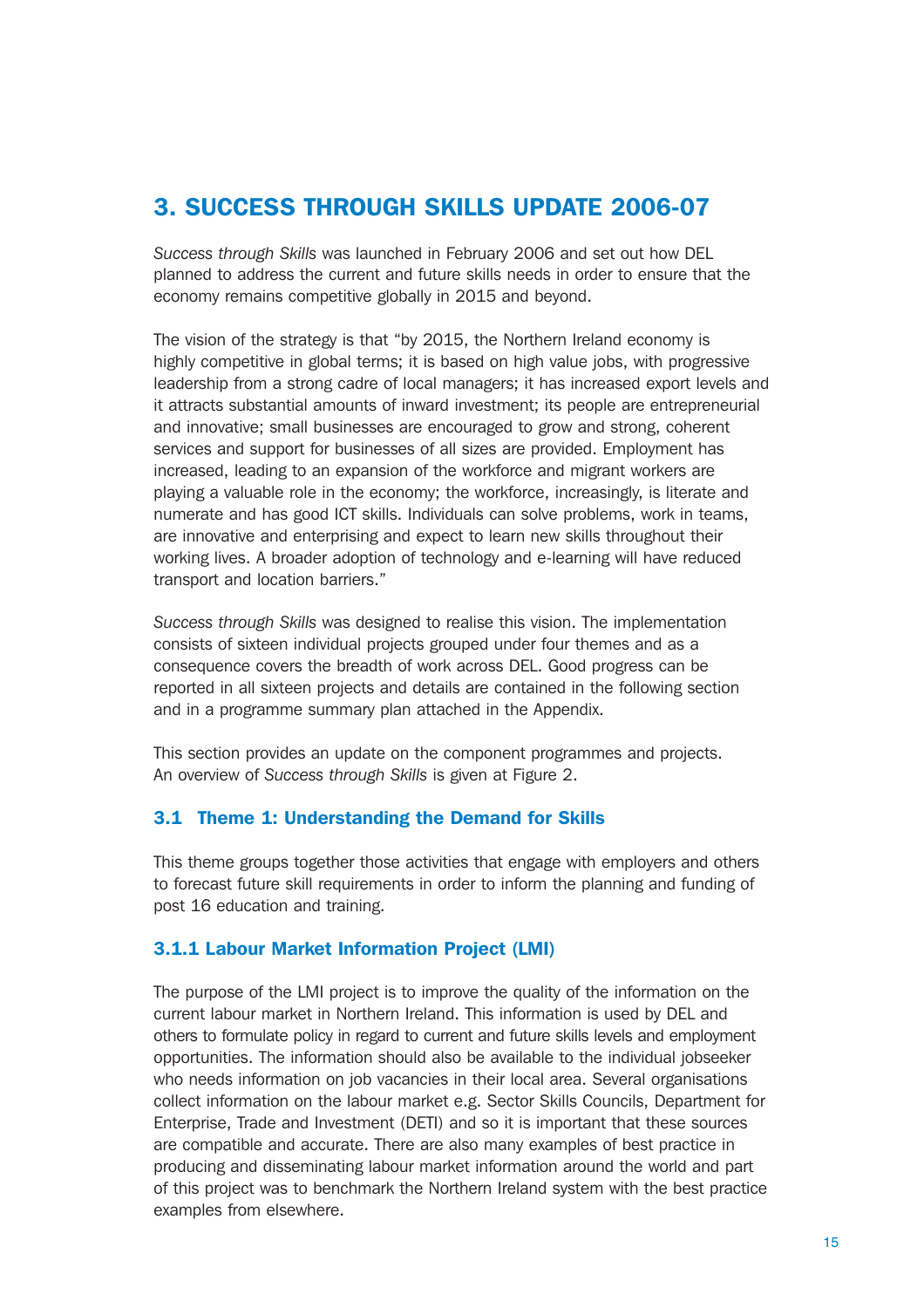

#### Figure 2: Overview of Success through Skills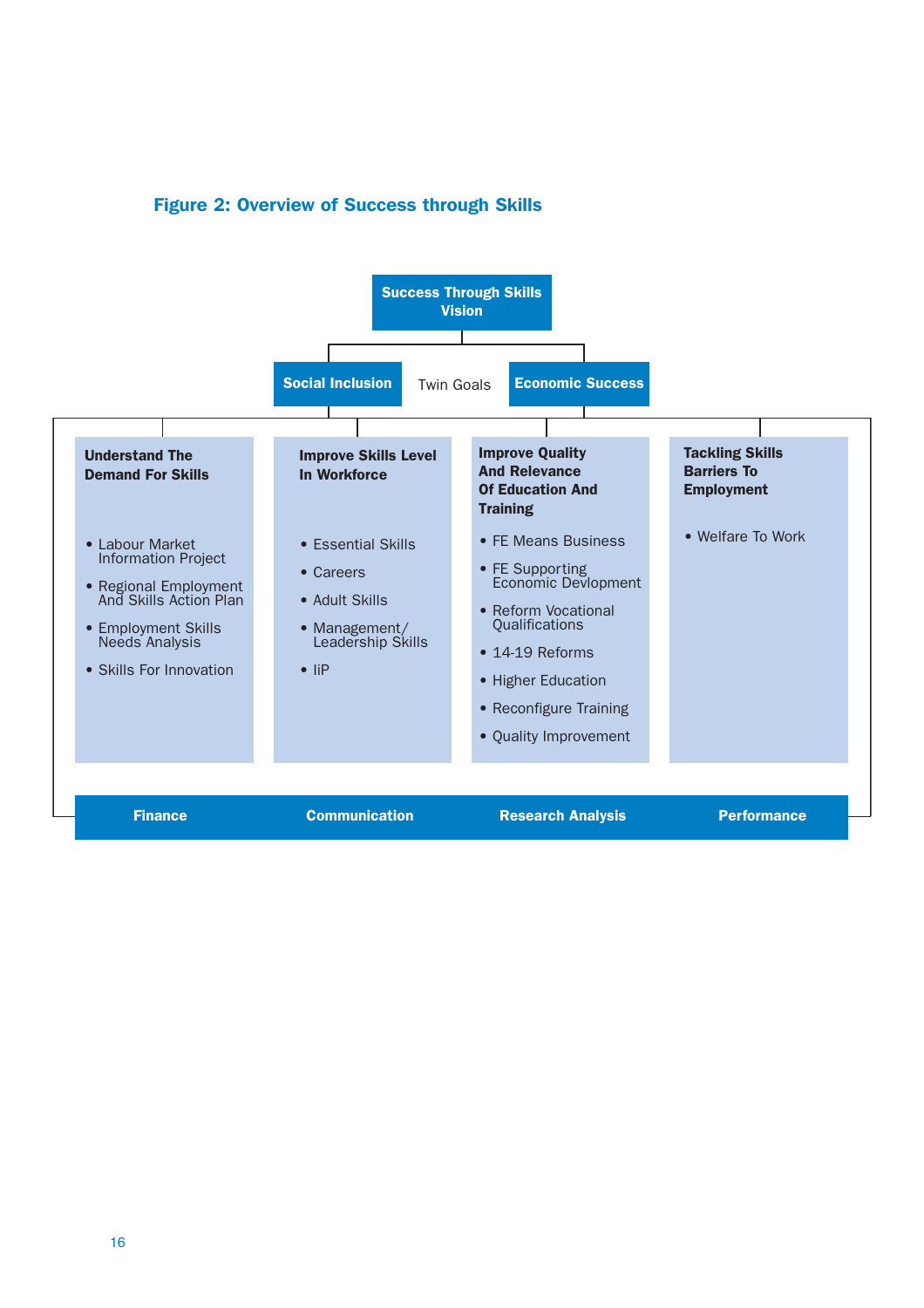The research phase of the project involved the engagement of the National Centre for Education on the Economy (NCEE) based in Washington DC to look across the developed world for best practice examples of LMI and to assess Northern Ireland against them. NCEE were also charged with indicating how the Northern Ireland LMI system could be improved using the knowledge from other countries. A study visit to North Carolina was also undertaken to see first hand how one of the most highly accredited LMI systems in the USA functions. The information found in both these exercises was used to shape the future LMI system in Northern Ireland.

The review concluded that a wide range of information was available in Northern Ireland and there is evidence of extensive good practice, especially on the use of LMI in shaping policy and service delivery. However it concluded that more could be done to improve the use of LMI to influence the career choices of both young people and adults. To this end the project sets out a vision of a Northern Ireland LMI system which is world class in relation to both data availability and how these data are used in an integrated way to meet customer needs. The report's recommendations include:

- working within Northern Ireland and with colleagues in other jurisdictions to improve the use of data derived from existing administrative sources;
- developing longitudinal cohort studies of Further Education (FE) and Higher Education (HE) participants and young people in general to track individuals' education, training and labour market experiences more effectively;
- meeting customer needs by deploying LMI in a more consistent, informative and joined up way. This would include, for example, the provision of local information to Workforce Development Forums (WDFs) and appropriate information to Sector Skills Councils (SSCs);
- ensuring that the Careers and Employment Services' LMI needs are well articulated and that there is a clear understanding of how this information can be best presented to impact positively on their clients' education, training and labour market choices, and ensure that information is presented accordingly. Consider the appointment of a Careers Adviser and Employment Service Personal Adviser as "LMI Champions" to help articulate and communicate the LMI needs of their respective services;
- examining the opportunities for integrating different Departmental databases and systems to provide a comprehensive and linked information source.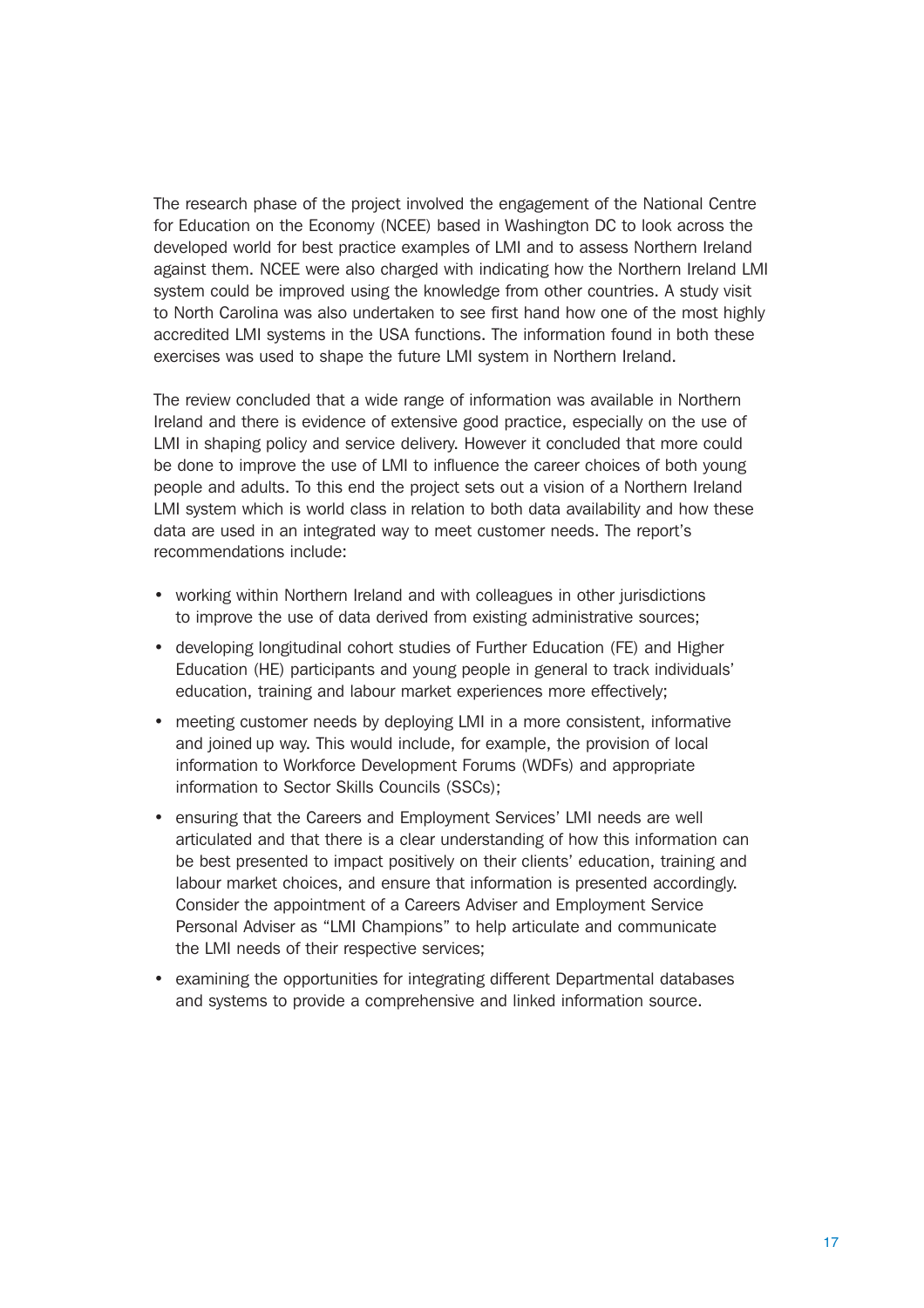#### 3.1.2 Regional Employment and Skills Action Plan

This project facilitates the development and maintenance of a regional employment and skills action plan that will recognise and articulate skills needs at local and regional levels. Components include the re-configuration of the Skills Taskforce into an Expert Group at regional level and the development of six employer-led sub-regional WDFs.

#### Progress to Date

The Skills Expert Group (SEG) has been constituted and includes representatives from a wide range of stakeholder organisations. The role of the SEG is to provide a direction and articulation of the skills needs for Northern Ireland as a region. The Group held its first meeting in February 2006 and has met three times since then. Its main areas of work to date has been to examine the priority growth sectors for the Northern Ireland economy, articulate the skills needs in those sectors and encourage the development of the WDFs who are responsible for articulating the local need. The WDFs operate in the same six areas as the new area based colleges who provide secretariat support.

Each WDF is chaired by a prominent employer. To assist the WDF in assessing their skills needs DEL's Research and Evaluation Branch has provided each with an analysis of the labour market in their area detailing employment numbers and sectors etc. The combination of the SEG and the WDF should provide a very comprehensive picture of the skills needs at both a local and regional level. Clearly there is a need for good communication between the SEG and the WDF and to assist this, a seminar involving both groups was held in March 2007. In addition having the Chairs of the WDFs as members of the SEG will further help these communication linkages.

Two priority sectors, ICT and financial services, have been identified by the SEG. In order to maximise the opportunities in these sectors, two action focused groups have been initiated known as the Future Skills Action Groups. These Groups comprise all the relevant players in the sector and are charged with the identification of interventions which will provide the skills needs for the sector and maximise the economic opportunities.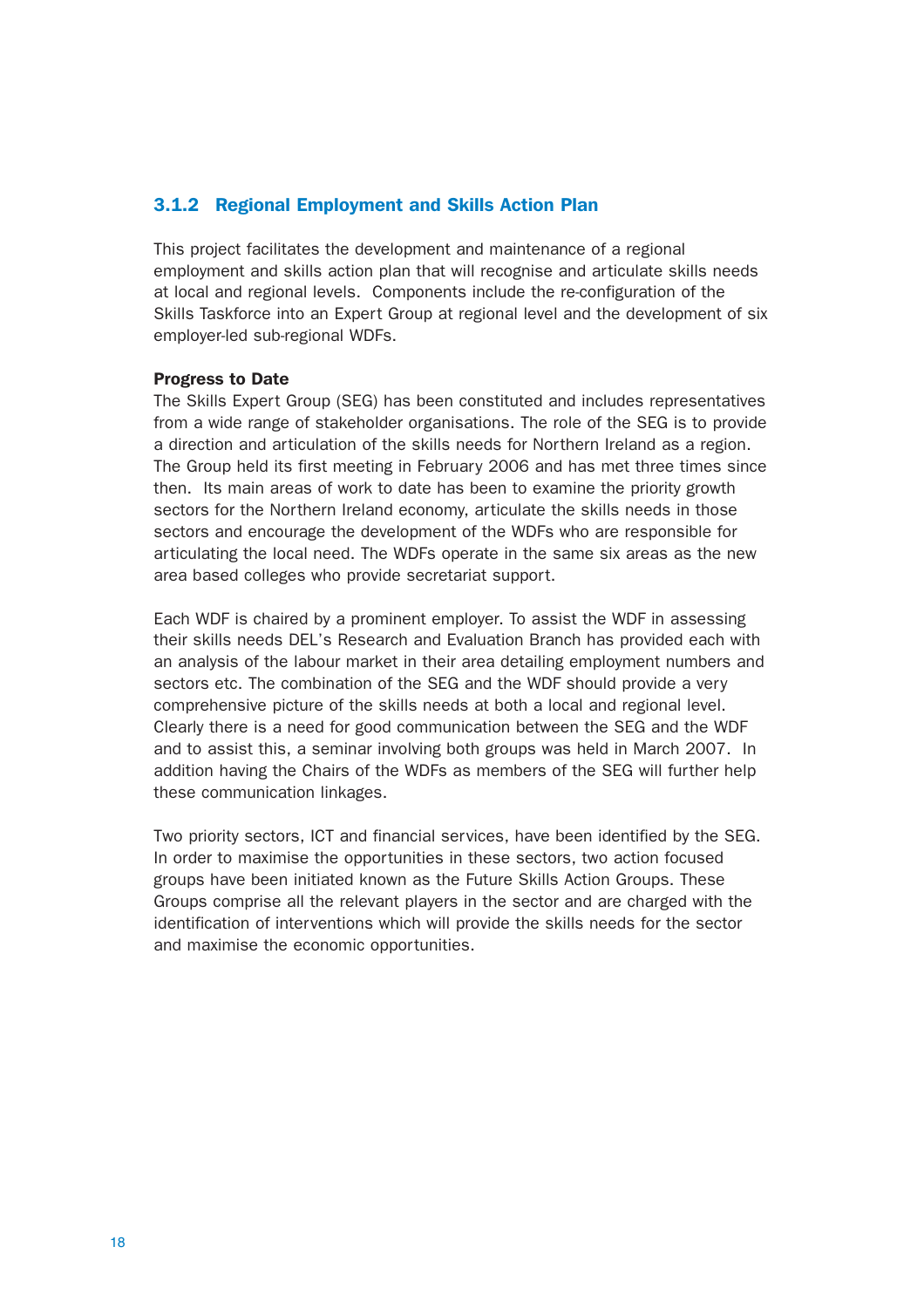#### 3.1.3 Employers' Skill Needs Analysis Project

The Employers' Skill Needs Analysis Project aims to provide a comprehensive analysis of skills demand and supply in the 25 sectors covered by Sector Skills Councils (SSCs). The SSCs are UK wide bodies charged by Government to articulate the need of employers in their sector. All have a remit in Northern Ireland. Their work has been phased in order to ensure the accuracy of the information they provide and one of their key tasks is to analyse the labour market needs for their sectors. This analysis forms the core part of Sector Skills Agreements (SSAs) which are currently being developed.

These agreements will fundamentally alter the way skills are demanded, developed and delivered - they are essentially contracts between employers, their SSCs and the providers/funders of education and training. They are designed to ensure that 'the skills the sector needs are the skills the sector gets,' and this will influence the shaping and supply of relevant educational and training provision as well as raising employers' commitment to skills.

#### Progress to Date

The first seven full SSAs have now been completed by:

- ConstructionSkills;
- e-skills Information Technology, Telecommunications and Contact Centres;
- Lantra Environmental and Land based Industries;
- SEMTA Science, Engineering and Manufacturing Technologies;
- Skillset Film/Video Industry;
- Skillfast Textile Industry; and
- SkillsActive Active Leisure and Learning.

The Northern Ireland SSA Project Board, which oversees the SSA process, has placed emphasis on producing quality data. The Project Board meets regularly to consider and approve key stages of the SSA and this work will continue.

#### 3.1.4 Skills for Innovation

Innovation is one of the key drivers of economic productivity and many employers recognise the need to manage effectively the innovation process within their organisations. The *Skills for Innovation* project seeks to identify the skills that underpin the innovation processes in organisations. Given the number of organisations in Northern Ireland involved directly and indirectly in innovation it is important that the project focuses on developing new work in this area and does not repeat the work of other organisations.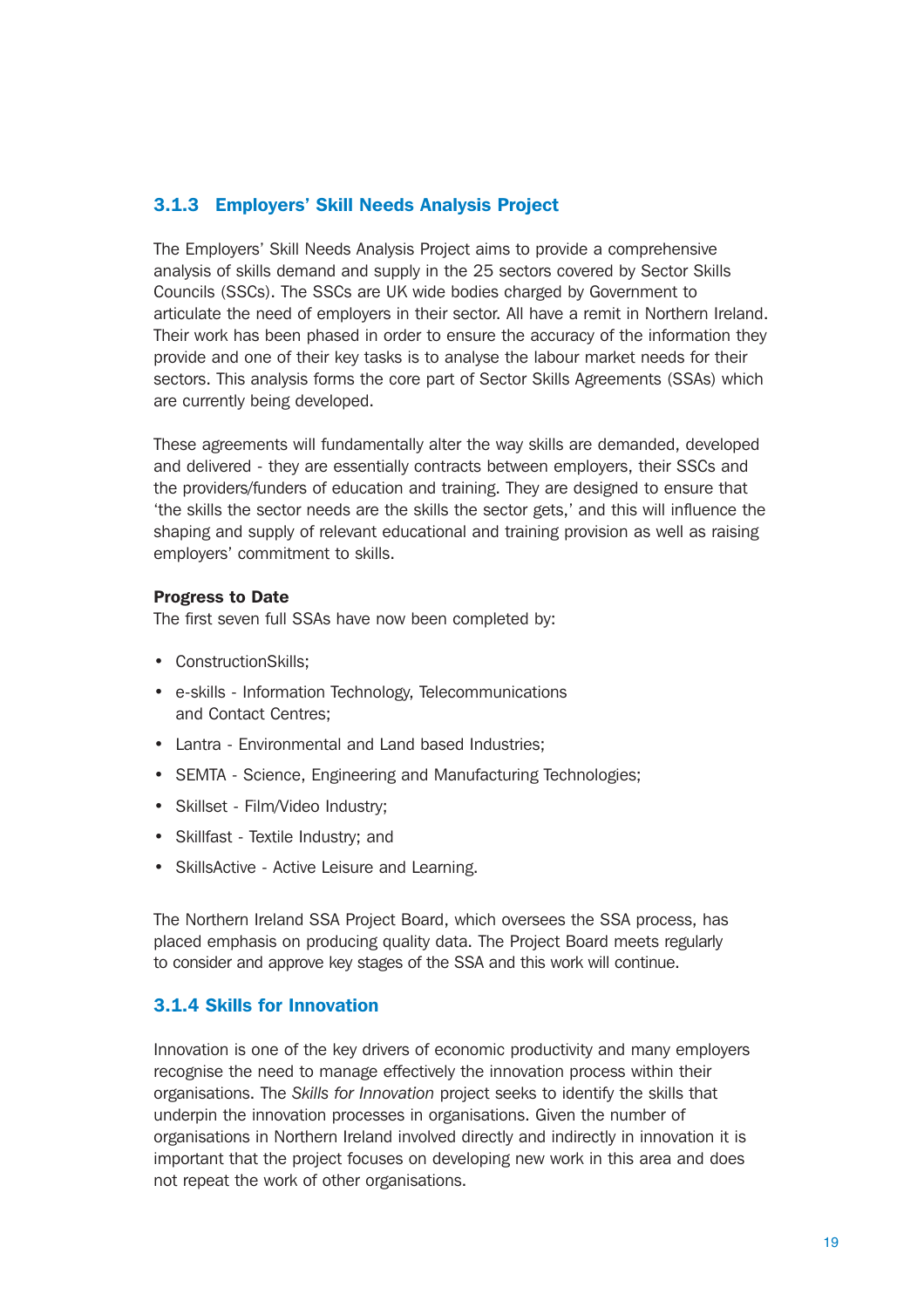#### Progress to Date

A background paper has been prepared examining the scope and definition of *Skills for Innovation*. The paper has been discussed at the establishment of the Project Board who held their inaugural meeting in April 2007. Membership of the project board consists of representation from Queens University Belfast, University of Ulster, Department of Enterprise, Trade and Investment (DETI); Department of Culture, Arts and Leisure (DCAL); Department of Education (DE); Department of Agriculture and Rural Development (DARD), Association of Northern Ireland Colleges (ANIC), the Centre for Competitiveness and the National Endowment for Sciences, Technology and the Arts (NESTA). The Board has agreed that a clear "map" of all the organisations involved in innovation is required and future activities of the project will identify any gaps in current provision for *Skills for Innovation* and then propose solutions to these gaps.



#### 3.2 Theme 2: Improving the Skills Levels of the Workforce

This theme is about getting the basics right and focuses on individuals who are currently in employment or training and those about to join the workforce.

#### 3.2.1 Essential Skills Programme

The *Essential Skills Strategy*, launched in October 2002, is designed to give adults in all areas of Northern Ireland the opportunity to increase their literacy and numeracy skills to enable them to improve their overall quality of life, their personal development and their employment prospects. The evidence shows that poor literacy and numeracy have profound negative impacts on society at a number of levels: the individual, the family, the community and the economy.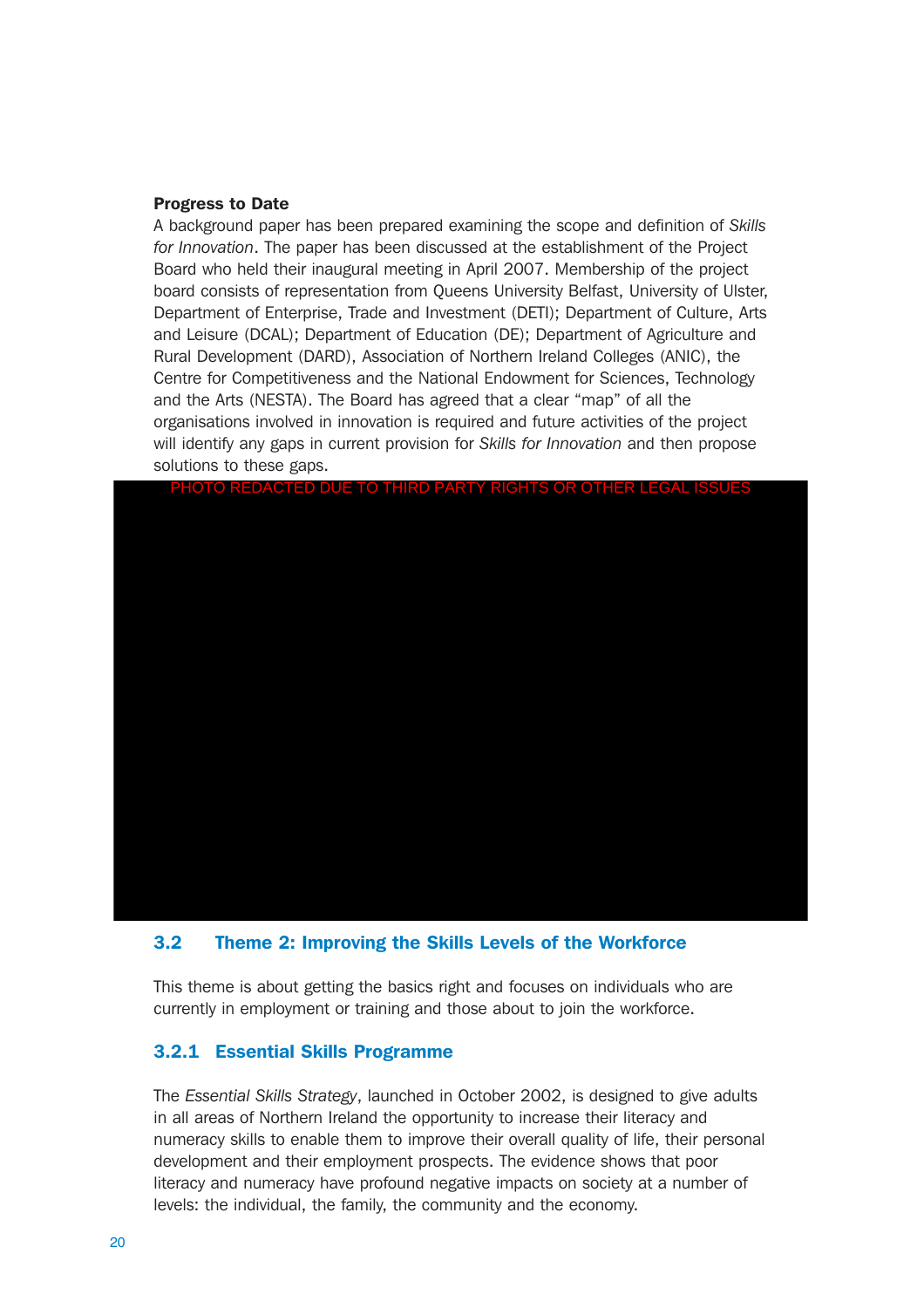#### Progress to date

A range of qualifications are in place for Essential Skills in literacy and numeracy from entry level through to Level 2. There have been over 55,000 enrolments on Essential Skills courses since the Strategy was launched. By February 2007 over 21,000 Essential Skills qualifications had been achieved, exceeding the Public Service Agreement target of 18,500 qualifications to be achieved by March 2007. An accredited pilot of ICT as a third Essential Skill was introduced on schedule in September 2006. The pilot will run for the 2006/07 academic year and an evaluation of the pilot will inform possible future expansion in this area.

#### 3.2.2 Careers Education, Information, Advice and Guidance (CEIAG)

The purpose of the project is to produce an impartial, all-age strategy for careers education, information, advice and guidance based on up-to-date labour market information. It will be delivered in conjunction with the Department of Education and other key stakeholders.

The overall aim of the strategy is to develop effective career decision makers leading to increased participation in education, training and employment. This will include:

- to develop the skills of young people at school to enable them to make informed and realistic decisions about their education, training and employment options;
- to provide young people with opportunities and experiences to develop the essential employabilty and life skills in order to become effective citizens and employees; and
- to set in place a framework to ensure people of all ages have access to good quality CEIAG.

#### Progress to date

The proposals have emerged from a review undertaken by DEL and DE through a Futuresearch consultation activity in March 2006, evidence from reports published by the Education and Training Inspectorate (ETI) and other consultation activities with Careers Scotland and the Centre for Guidance Studies, Derby University. Proposals will also take account of a number of related strategies including *FE Means Business*, the Curriculum Entitlement Framework for 14-19 year olds, *Training for Success*, the Anti-Poverty Strategy, the Welfare Reform Agenda, the Promoting Social Inclusion Agenda and the Leitch Review.

DEL and DE agreed that a new strategy should be developed within the context of genuine stakeholder consultation and proposals are based on detailed stakeholder involvement and are scheduled to be issued for public consultation in summer 2007.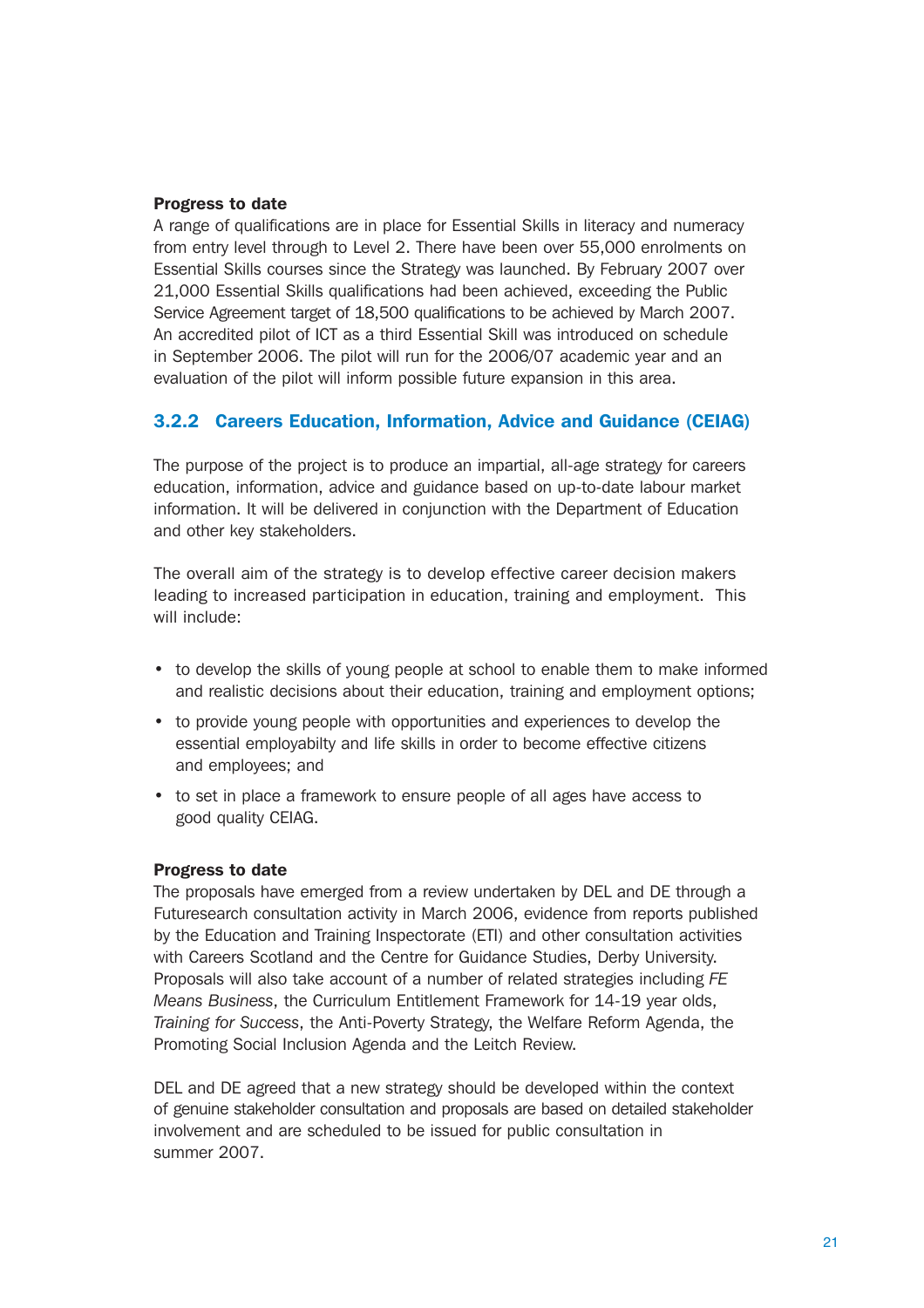#### 3.2.3 Adult Skills Project

To meet the commitment set out in the *Training for Success* consultation document a pilot Adult Upskilling programme commenced in September 2006. The pilot is being undertaken by three Training Organisations: Protocol Skills, Electrical Training Trust (ETT) and Blackwater House.

#### Progress to Date

Currently there are 111 participants on the pilot. All the successful participants are assessed on entry into the programme and are given tailored support to enable them to complete the programme. They are working towards achieving an NVQ Level 3 qualification as well as other relevant qualifications.

#### 3.2.4 Management and Leadership Skills

This project will result in the development and implementation of a Management and Leadership Strategy for Northern Ireland in partnership with Management and Leadership Network (MLN) and other key stakeholders such as Invest Northern Ireland. It will also address and revise the nature and extent of DEL's direct interventions to support management and leadership in all organisations in Northern Ireland.

#### Progress to Date

Building on the results from the consultation document *Leading...the way*, and additional consultation work conducted across all sectors, DEL has developed a new comprehensive Management and Leadership Strategy, *Leading…to Success*; that articulates a vision for the future and maps the actions required to deliver it. The strategy and implementation plan will be published in the early summer of 2007.

The Department's own market interventions have been revised into a number of new programmes. Management, Analysis and Planning (MAP), a new online diagnostic product, will help organisations to identify management development needs linked to the achievement of its overall business objectives. Additional products will help to improve managerial skills levels from new entrants to Board members.

#### 3.2.5 Investors in People (IiP)

This project aims to develop and implement a marketing and promotional strategy to increase the number of organisations using the IiP standards to align skills development with the achievement of the business goals such as efficiency, profitability and improved competitiveness.

#### Progress to date

An external audit of how the IiP standard is marketed in Northern Ireland was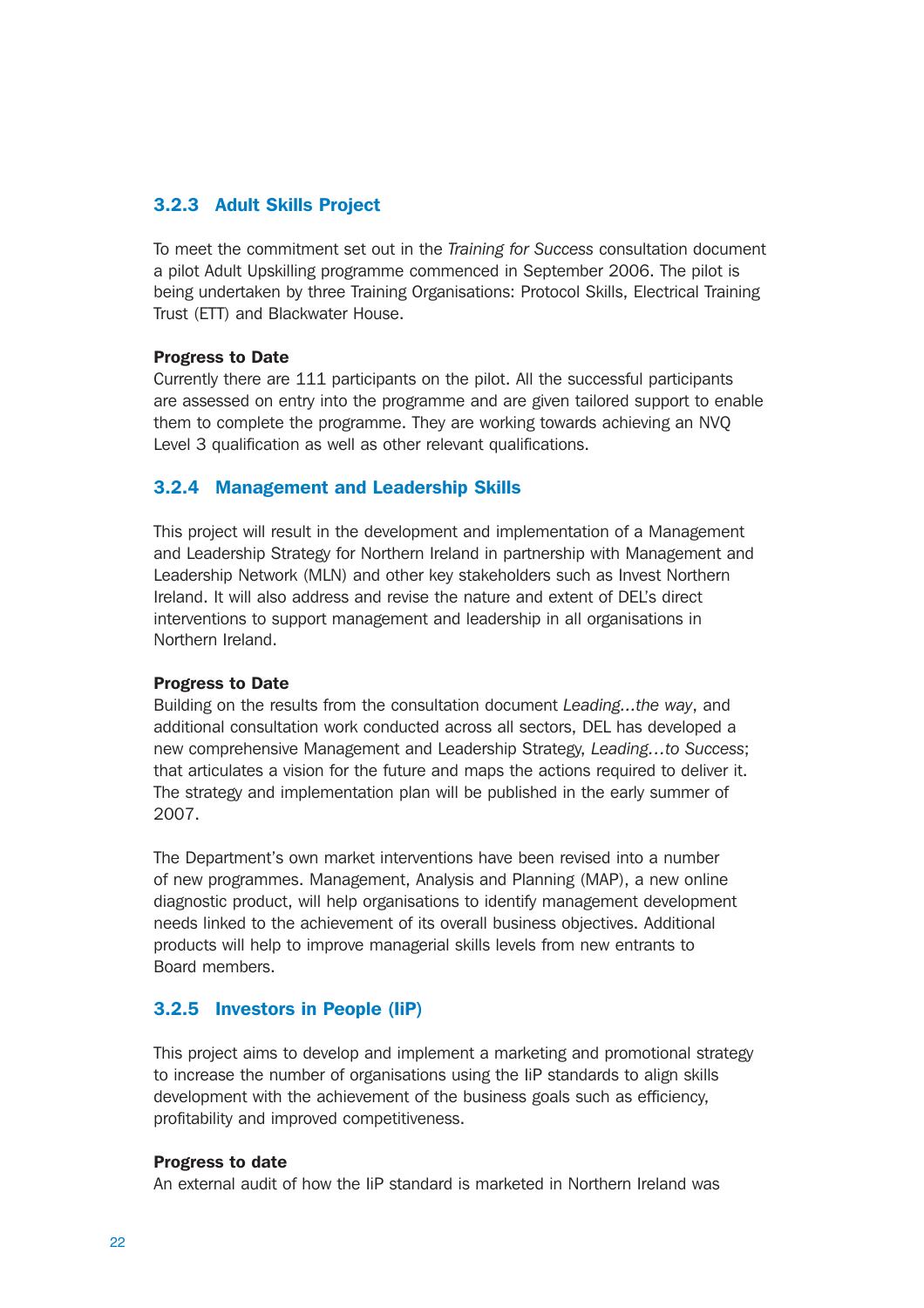completed in March 2006. This provided a comprehensive report that is being used to develop the marketing strategy further and to build on the 1,300 plus Investors in People recognitions awarded since its inception in Northern Ireland. At this time a further 320 local organisations have registered commitments to achieve IiP recognition in the future.

As part of the project, work is currently underway to develop a new set of more appropriate measures, targets and outcomes that will better reflect the influence of the IiP award on the Northern Ireland economy and the percentage of the workforce that benefit directly from working with the quality standard.



#### 3.3 Theme 3: Improving the Quality and Relevance of Education and Training

This theme is about improving the planning and delivery of education and training. It is about putting in place a 'skills ladder' which acknowledges the value and complementary nature of academic and professional and technical progression routes.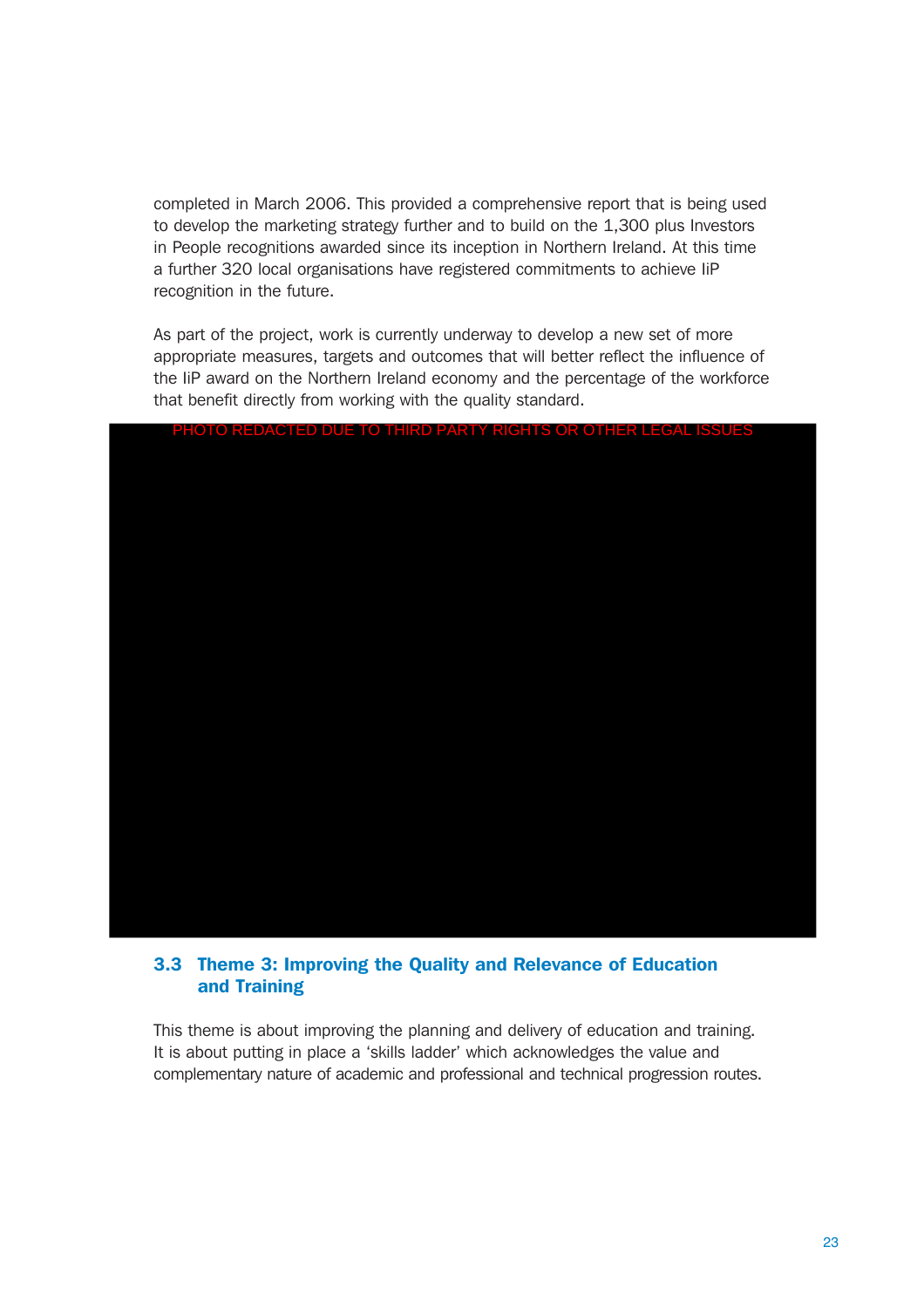#### Further Education

#### 3.3.1 FE Support for Economic Development

The statutory FE sector has, over recent years, played an increasingly important role in supporting economic development both in terms of providing quality provision for learners in priority skills areas as well as engaging directly with employers to address their identified business needs. In the future, the curriculum offered by colleges will focus increasingly on the needs of the economy, with greater priority given to those professional and technical areas that meet local and regional priority skills needs, and a consultation process will take place later this year to inform policy in this area. As well as the provision of skilled individuals, colleges also support employers in a range of practical ways such as enhancing productivity and competitiveness, business creation, incubation and product development. Both DEL and the colleges are committed to developing further the sector's role in supporting the economy at both local and regional level. This is one of the reasons why the secretariats of the WDFs are provided by the colleges.

#### Progress to Date

DEL has worked with the FE sector and a range of other interested stakeholders to identify key areas of development for the sector as it moves towards the restructuring that will reduce the number of colleges from the current sixteen to six. By 1st August 2007 there will be six large area based colleges and this revised model for the sector will facilitate greater collaboration and more effective use of resources across the college network. Consideration is also being given to the way in which the Centres of Excellence model in the sector can be enhanced in light of the new college structure. The six new colleges are:

- Belfast Metropolitan College
- North West Regional College
- Northern Regional College
- South Eastern Regional College
- South West College
- Southern Regional College

Chairs of Governing Bodies have been appointed for each of the six colleges and new governing bodies will be appointed shortly.

#### 3.3.2 Reform of Vocational Qualifications

The Vocational Qualifications Reform Programme covers England, Wales, Scotland and Northern Ireland. The aim of the programme is to bring about the reform of vocational qualifications across the four nations of the UK and to introduce a revised unit-based credit rated qualifications framework for England, Wales and Northern Ireland. The content of the framework will be informed by the outcomes of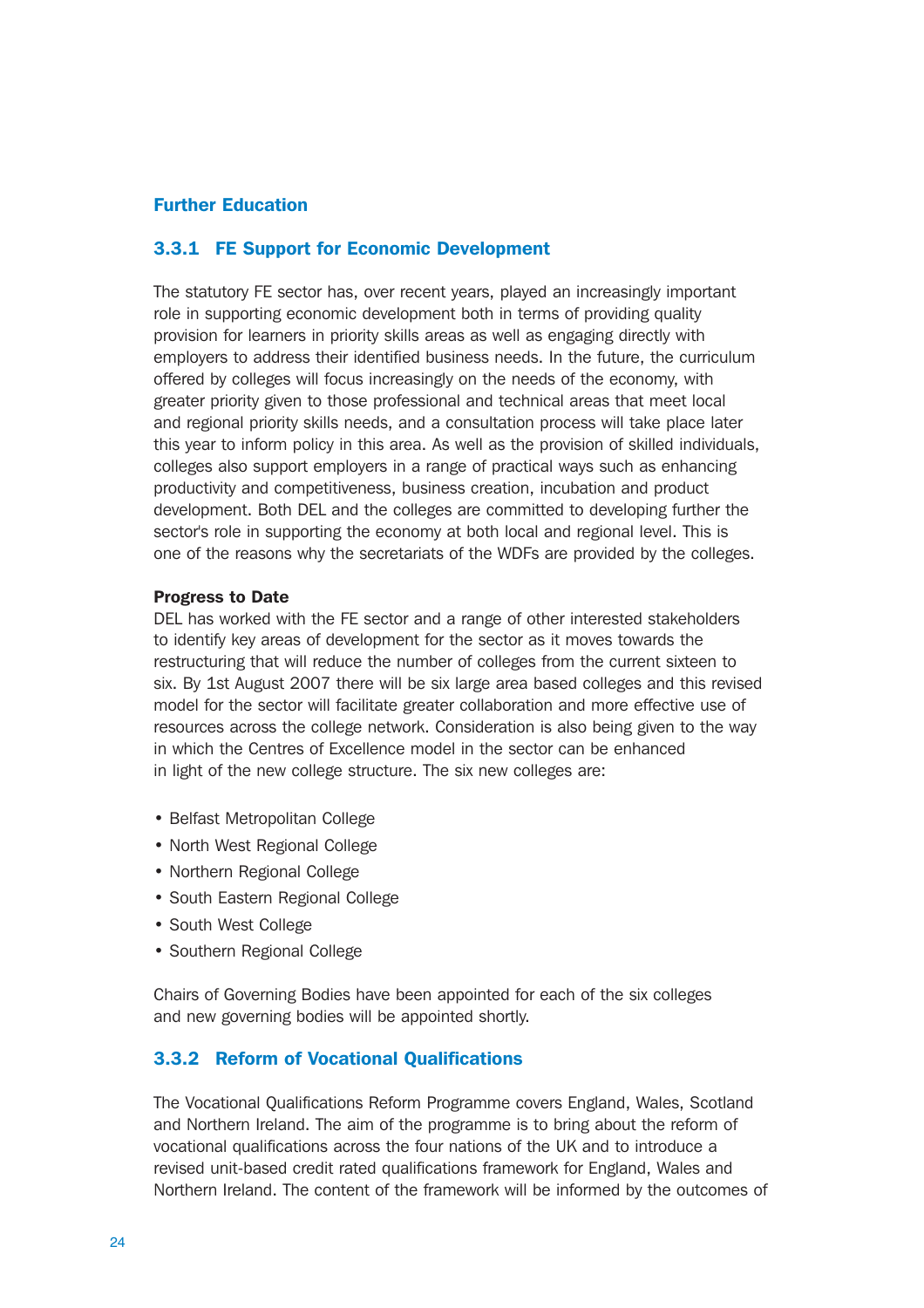Sector Qualifications Strategies in order to ensure qualifications are market-led and meet the needs of employers.

#### Progress to Date

In September 2006 trialling and testing of Phase 1 projects commenced for the proposed new Qualifications and Credit Framework and a further set of Phase 2 projects started in January 2007.

PHOTO REDACTED DUE TO THIRD PARTY RIGHTS OR OTHER LEGAL ISSUES



#### 3.3.3 14-19 Reforms

The *Vocational Enhancement Programme* (VEP) is a joint project with the Department of Education. It involves the development and implementation of collaborative models between post primary schools and the FE colleges, for the delivery of professional and technical education, as they move forward towards the implementation of the Curriculum Entitlement Framework as outlined in the Post Primary Review. This will ensure that all 14-19 year olds in the Post Primary sector have access to high quality professional and technical education through robust collaborative partnerships with FE Colleges.

#### Progress to Date

In the 2006/07 academic year, all 16 FE colleges, 8 Training Organisations, and 192 post primary schools, including 26 Special Schools are involved in the VEP offering 9,383 vocational education opportunities to school pupils. In the 2007/8 academic year, VEP again includes all 6 colleges and to date applications for almost 14,000 pupils from over 200 schools have been received. The programme provides 14-19 year olds in post-primary schools with the opportunity to study professional and technical qualifications as part of their main programme of learning.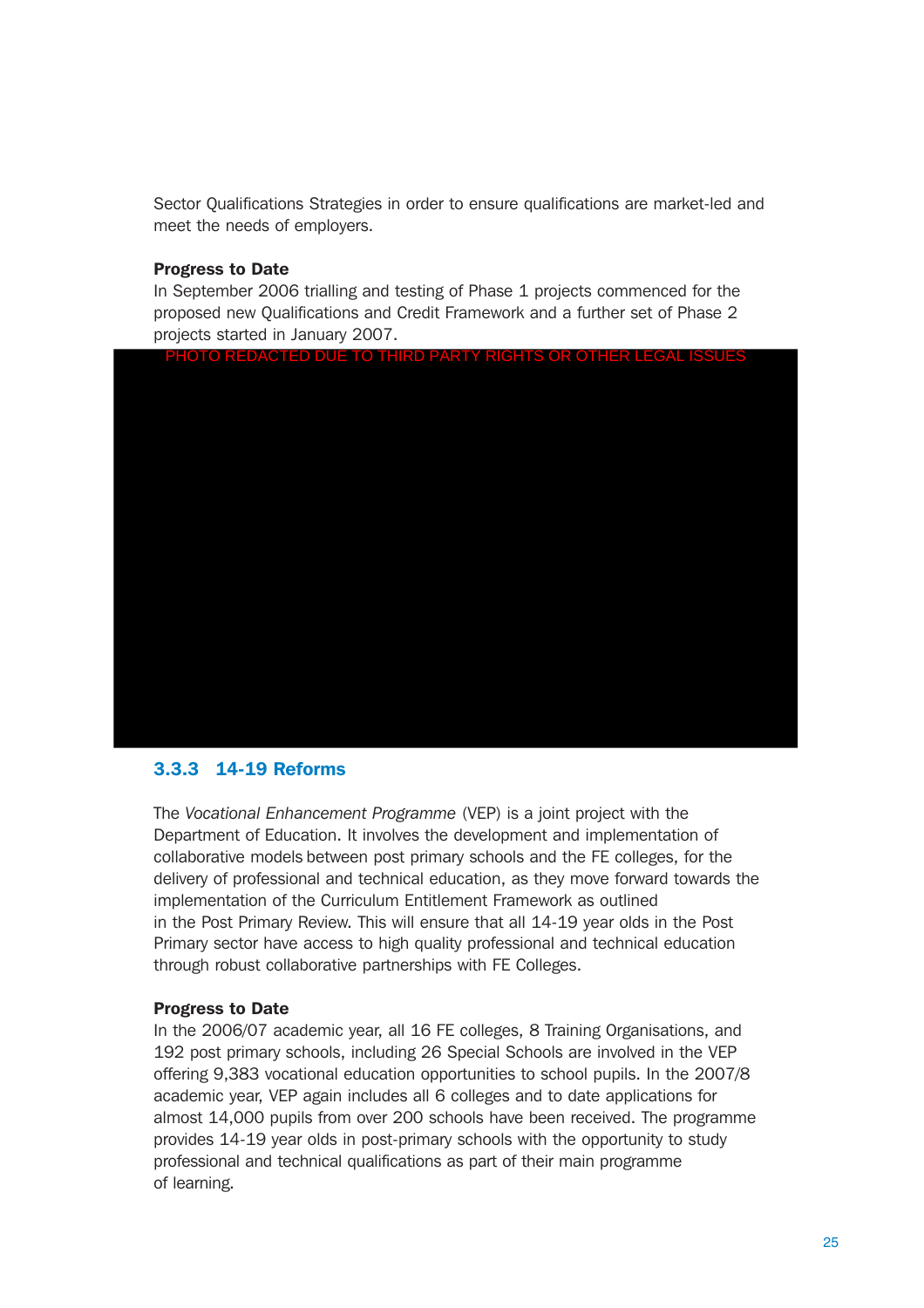#### 3.3.4 Higher Education

#### Review of Higher Education in Further Education

DEL is currently carrying out a review of its policy in relation to the delivery of higher education provision in the further education sector.

The scope of the review includes policy development to support the creation of high quality intermediate level qualifications in order to meet the projected demand for employees qualified at associate professional and technical level by 2012.

The review also endorses the following principles underpinning the provision of Higher Education in FE; namely: that FE Colleges have a particular strength and role in meeting the skills needs of employers; and that a strategy for growth in Higher Education in FE should incentivise provision that is wholly or partly designed, funded or provided by employers.

#### Progress to Date

A consultation exercise, which will focus on recommendations for policy change to the quality assurance, funding and allocation of student numbers in Higher Education in FE will take place within the next few months.

The recommendations will ensure that provision is underpinned by the principles of:

- a focus on economically valuable skills:
- demand led skills with the skills system meeting the needs of individuals and employers; and
- shared responsibility between employers, individuals and Government.

#### Review of Foundation Degrees

The development of Foundation Degrees is integral to both *FE Means Business* and *Success through Skills*. The number of Foundation Degrees in areas of priority skills will be increased significantly and DEL will work closely with industry, especially the SSCs to ensure that Foundation Degrees meet the needs of employers and are industry led.

In formulating the policies and principles underpinning the development and delivery of Foundation Degrees in Northern Ireland a number of key themes including recruitment, promotion, delivery, HE and FE collaboration, funding and employer engagement have been considered.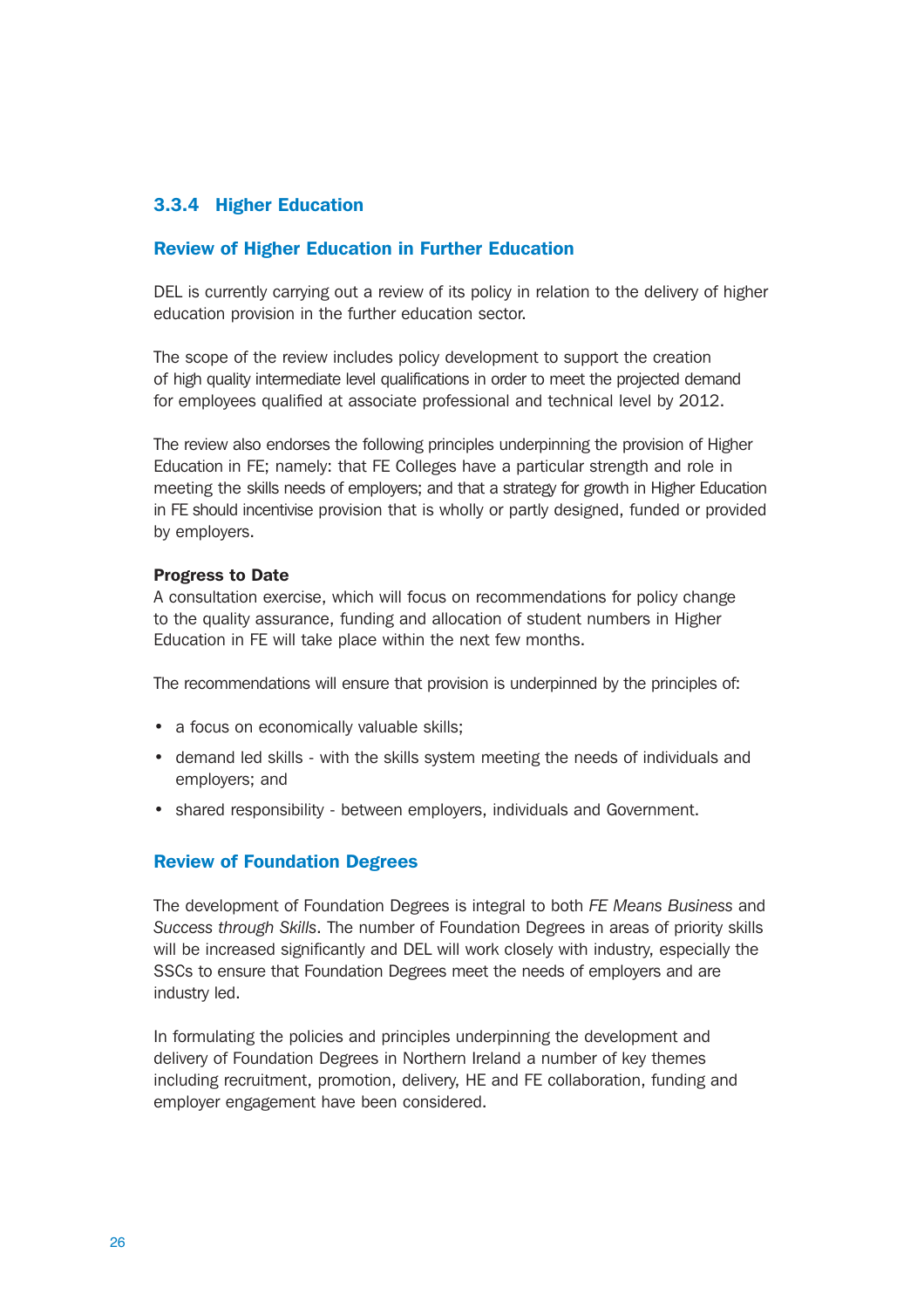#### Progress to Date

A document covering both Higher Education in FE and Foundation degrees is currently being prepared for consultation.

#### Higher Level Skills

The principles to take forward graduate employability have been agreed with the Northern Ireland Higher Education Council. Consideration has been given to developments in England where the Higher Education Funding Council is piloting pathfinder projects and developing proposals for a shared Action Plan for greater employer engagement by universities. This will allow support for higher level skills and the enhancement of student employability.

#### Progress to Date

DEL is engaged with both universities in ascertaining the extent of current activities in higher education in relation to skills and employability with a view to developing a Skills Policy specifically for the Higher Education Sector.

#### 3.3.5 Reconfiguration of Training

*Training for Success*, the professional and technical training provision for Northern Ireland, replaces *Jobskills* on 3 September 2007. It has four underpinning key principles:

- Quality;
- Flexibility and individuality;
- Emphasis on employment; and
- Progression.

The new provision targets 16-24 years olds with a flexible menu that will allow young people to enter training at an appropriate level and progress to a stage where they can maximise their potential through achievement of qualifications, employment, individual tailored training, personal development and employability skills.

DEL's new menu of professional and technical training for Northern Ireland will consist of three strands:

- Level 2 Apprenticeships;
- Level 3 Apprenticeships; and
- Addressing Barriers to Employment.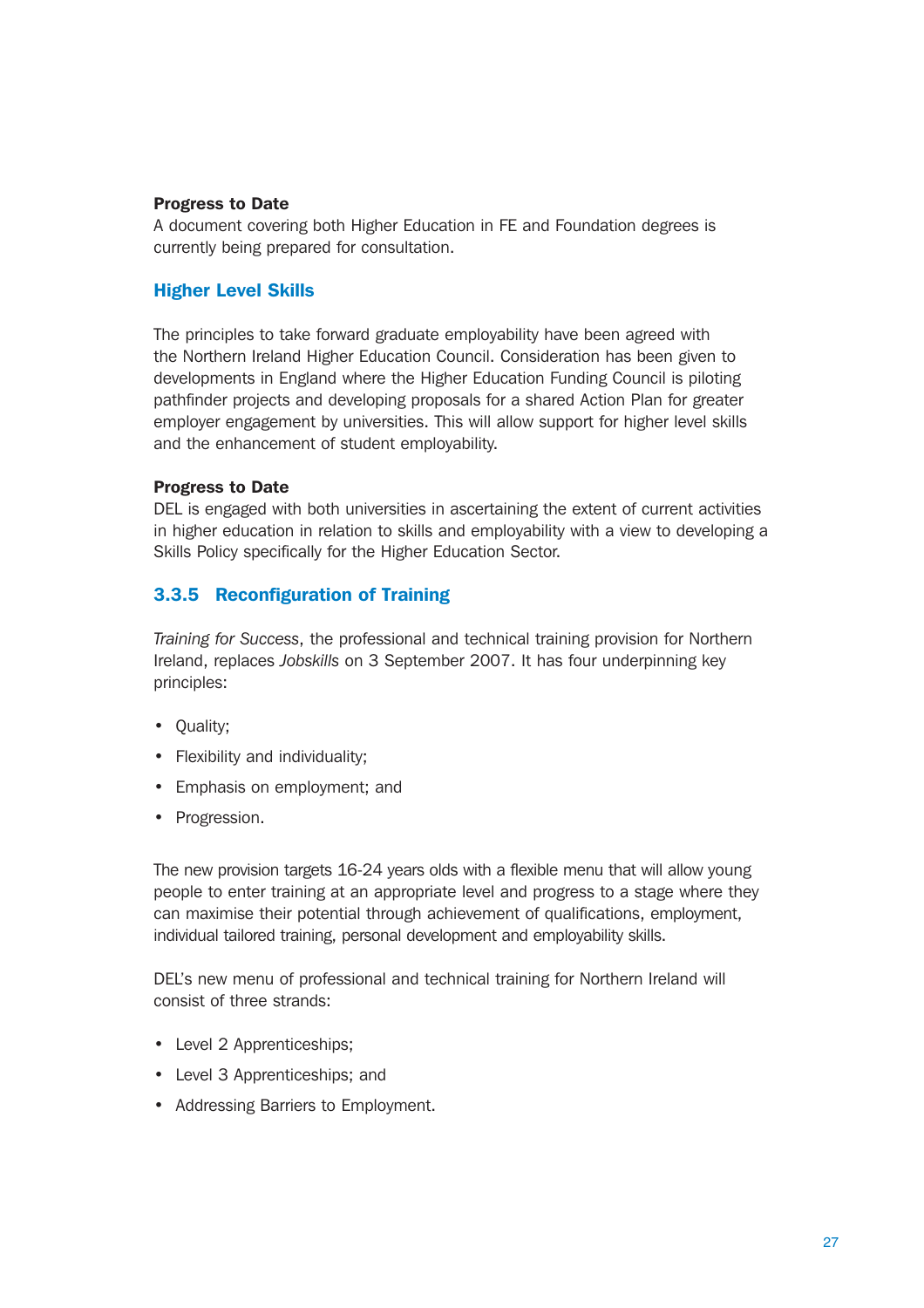#### Level 2 and Level 3 Apprenticeships

Young people taking Level 2 and Level 3 Apprenticeships must be in employment from day one. The frameworks and level of qualification required will be set by industry, but where appropriate, young people will have the opportunity to progress.

#### Addressing Barriers to Employment

The Addressing Barriers to Employment provision replaces the Access strand previously offered in *Jobskills*. It is designed to enable participants to progress to higher level training, further education or employment by providing training to address personal and social development and, where necessary, essential skills.

Personal Development, Non-NVQ Level 1 Provision, Employability Skills and Non-NVQ Level 2 Provision will be available as components of strand four.

#### Progress to Date

Contracts to supply training services will be awarded by the end of May 2007.

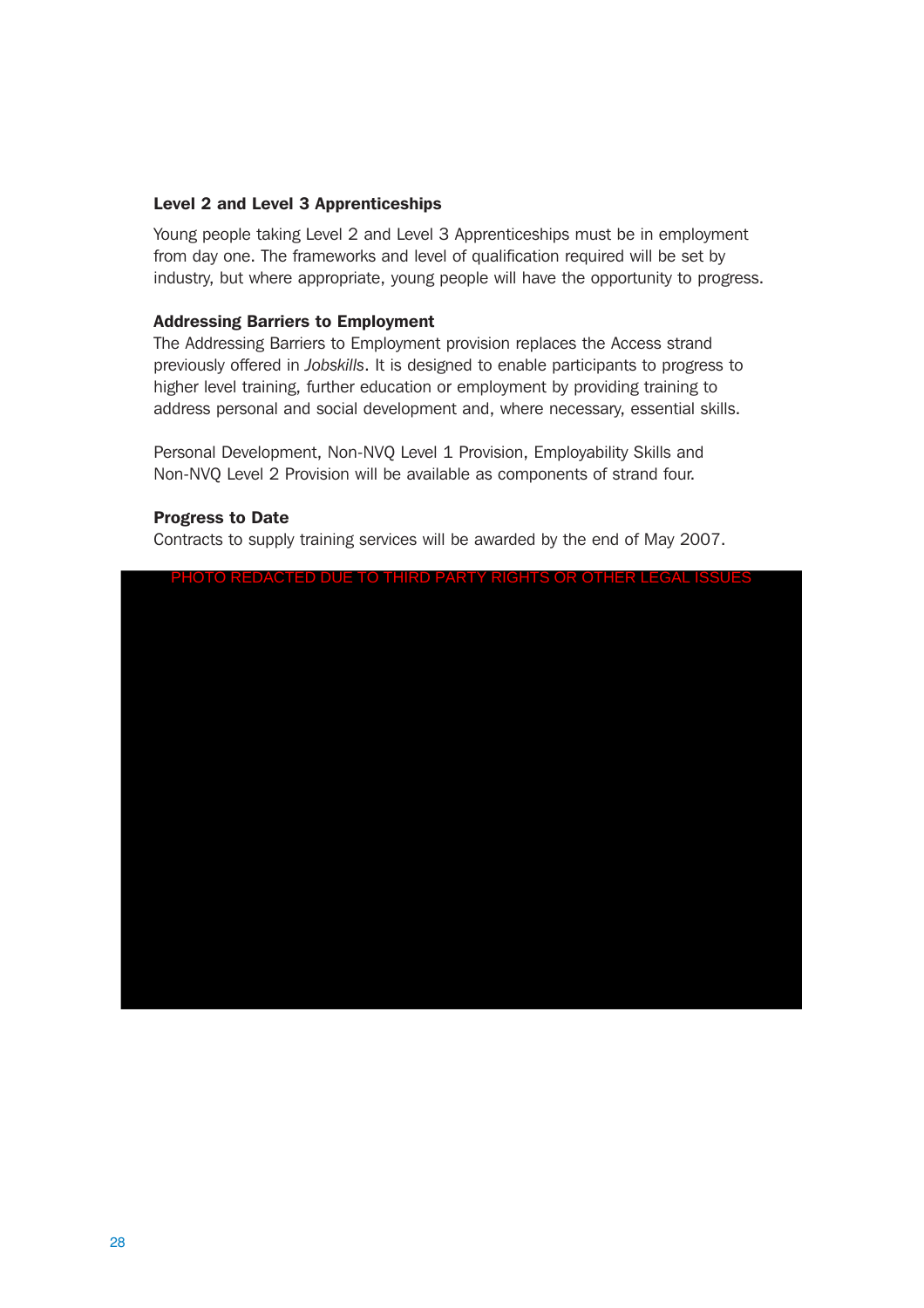#### 3.3.6 Quality Improvement

The Department has put quality at the heart of its provision. The Quality Improvement Strategy, *Success through Excellence,* was launched by the Permanent Secretary in January 2007. The Strategy has been developed in partnership with a range of key stakeholders, including the Education and Training Inspectorate (ETI), Learning, Skills and Development Agency (NI) (LSDA), Lifelong Learning UK (LLUK) and appropriate Departmental business areas. The Strategy is classified into five broad strands that focus on the programmes of work to be taken forward with:

- the Inspectorate, to ensure that inspection provides clear, consistent and accurate reporting and grading of further education and training provision, resources and supports effectively the culture of self-improvement;
- the LSDA (NI), to secure better outcomes for learners and employers by providing focus and support for quality improvement in the further education and training system;
- LLUK, to develop a standards-based framework for the further education and training system including the community based learning sector, which supports continuous professional development for all teachers, trainers and tutors;
- the key recommendations outlined in the joint Department/LSDA (NI) report, *Purpose, performance and public value*, and ensure they are integrated into the Strategy;
- DEL's contract management function, to ensure a consistent approach to the monitoring of contracts, which will focus on high quality and improved performance from contracted providers.

#### Progress to Date

LSDA (NI) has been working with FE and a number of training organisations, post ETI inspection, to help improve performance in light of the inspection findings. Bespoke professional support and training has been provided to meet the development needs of the organisations. Post inspection support continues to be developed and refined.

#### 3.4 Theme 4: Tackling the Skills Barrier to Employment & **Employability**

#### New Deal

Since the inception of the *New Deal* programmes those participants who have an identified skills barrier to employment have been able to undertake a Vocationally Relevant Qualification (VRQ) or work towards units of an NVQ. From April 2007 DEL has introduced the availability of undertaking a first full NVQ Level 2, in selected occupational areas linked to local skills needs/job vacancies, for all New Deal participants not already qualified to this level.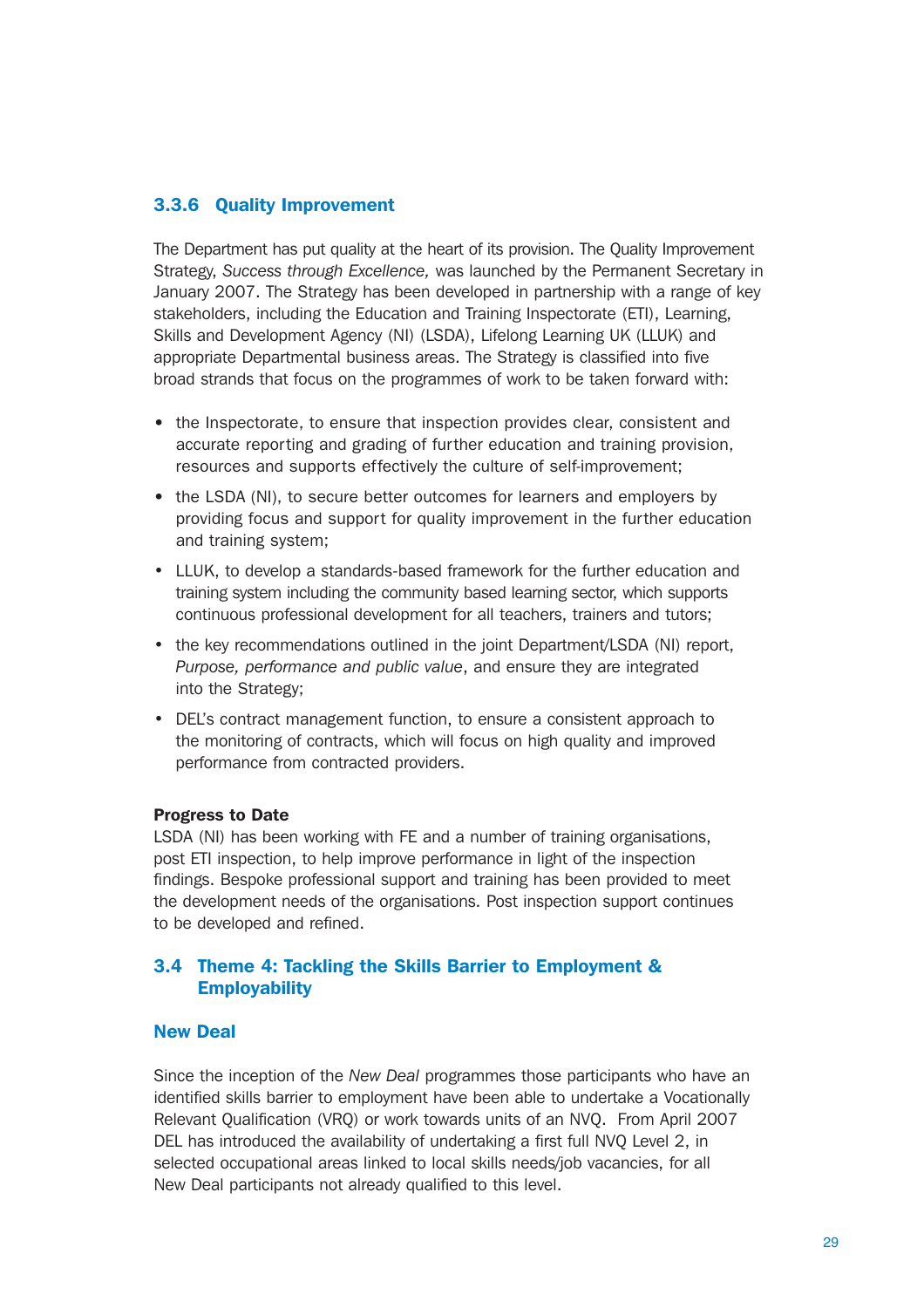#### Steps to Work

DEL has recently developed a new pilot initiative to help those not in paid employment to find work. The initiative, known as *Steps to Work*, which commenced on 2 April 2007, builds on the success of initiatives such as *New Deal*, and is aimed at helping people overcome the difficulties or obstacles they may have in finding work. It provides, in a flexible way, the opportunity to gain a work related qualification; meaningful and relevant experience of the work place through high quality job placements; or if required, help with such things as developing the skills needed to search for a job. For those who may need help with the essential skills of literacy and numeracy, support is also available. As an additional means of helping *Steps to Work* clients gain sustained employment an employer wishing to recruit a participant may qualify for an enhanced employment subsidy for the first 26 weeks of employment.

The *Steps to Work* initiative targets those in receipt of a wide range of benefits such as Jobseeker's Allowance, Incapacity Benefit and Income Support while those receiving other benefits can also participate. A key feature of the initiative is that those in receipt of benefit can participate on a voluntary basis whilst retaining their entitlement to benefit. *Steps to Work* is also available to those who are not working and not in receipt of benefit, for example those looking after the home or older people who perhaps feel the need to update their skills before rejoining the workforce.

#### Progress to Date

A core list of occupational areas eligible for *New Deal* NVQ funding, reflecting local skills needs and job vacancies, has been introduced from April 2007.

The aim of the *Steps to Work* pilot is to test the new flexible menu-based approach with existing customers and an extended customer base. The initiative is currently being piloted in 4 Jobs and Benefits office areas (Limavady, Lisburn and 2 offices in Belfast - Knockbreda, Shaftsbury Square).

During 2007/2008 it is intended to increase the range of options available within the flexible menu and in particular to introduce additional mentoring support to those participants who are considered to be further from the labour market. Marketing and promotion of *Steps to Work* will be a key feature throughout the year. During this time close monitoring of the pilot will be ongoing and it is intended to undertake an independent interim evaluation with a view, subject to resource availability, to rolling out the initiative to other areas if early indicators of success are positive.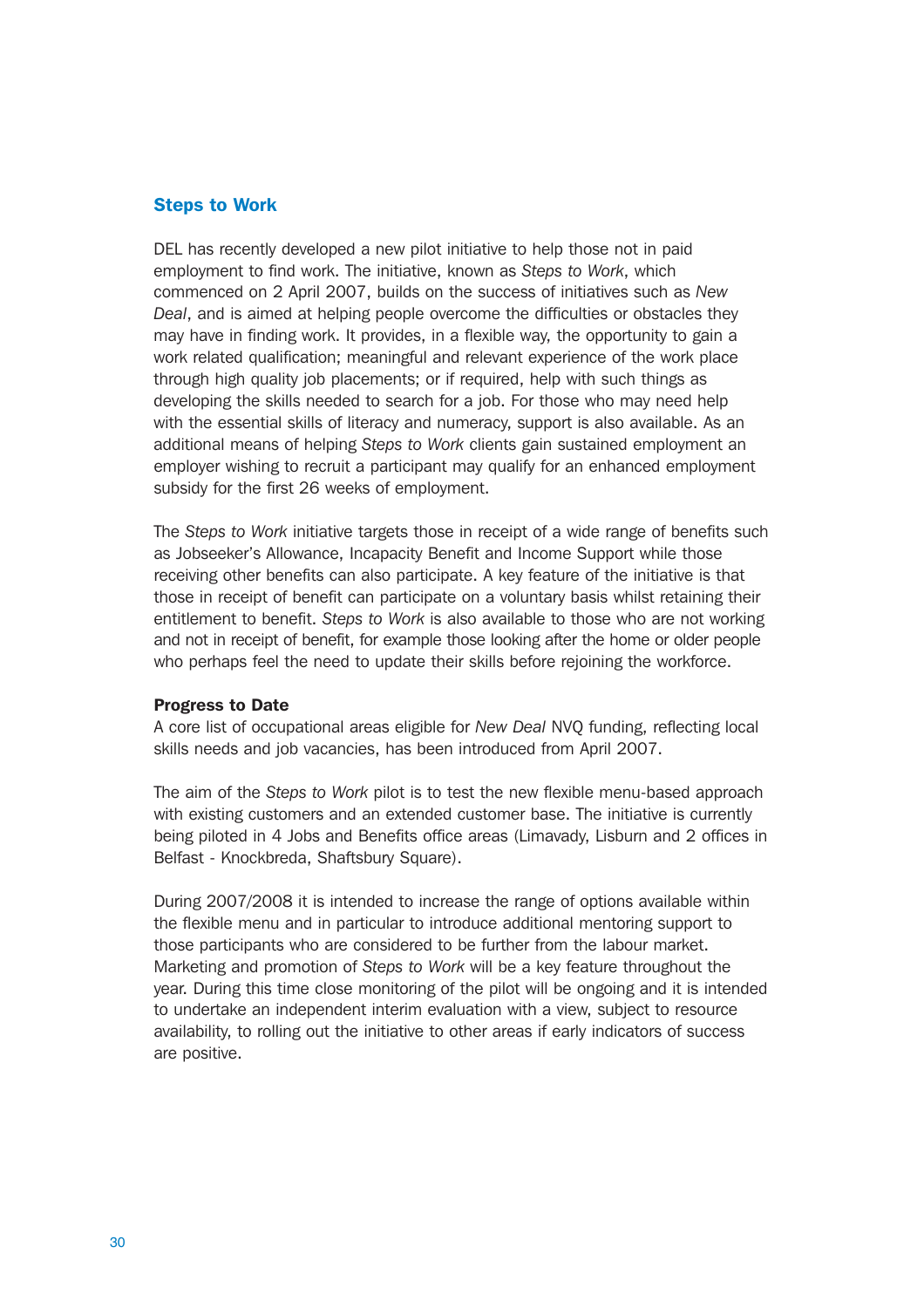## 4. THE YEAR AHEAD

| <b>Project Name</b>                                           | <b>Next Steps</b>                                                                                                                                                                                                                                                                                                                                                                                                                                                                                                           |
|---------------------------------------------------------------|-----------------------------------------------------------------------------------------------------------------------------------------------------------------------------------------------------------------------------------------------------------------------------------------------------------------------------------------------------------------------------------------------------------------------------------------------------------------------------------------------------------------------------|
| Understanding the Labour Market                               | Finalising the consultation process, publication of the review<br>report and implementation of the recommendations by<br>December 2007.                                                                                                                                                                                                                                                                                                                                                                                     |
| Regional Employment and Skills<br><b>Action Plan</b>          | To consolidate the SEG and WDFs and to produce a first<br>Regional Employment and Skills Action Plan by the end of<br>the year.                                                                                                                                                                                                                                                                                                                                                                                             |
| <b>Employers Skills Needs Analysis</b>                        | Continue to develop the Sector Skills Agreements for the<br>remaining Sector Skills Councils.                                                                                                                                                                                                                                                                                                                                                                                                                               |
| <b>Skills for Innovation</b>                                  | A map of existing provision on innovation in Northern Ireland<br>will be drawn up. Any gaps in current provision will be<br>identified and interventions proposed.                                                                                                                                                                                                                                                                                                                                                          |
| <b>Essential Skills</b>                                       | The Essential Skills Strategy has been performing well to date,<br>and a challenging Public Service Agreement target has been<br>set for the 2007/08 financial year. By March 2008, DEL is<br>to provide support for the achievement of 10,500 Essential<br>Skills qualifications. This represents a 10% uplift on the<br>achievement figures for 2006/07. The target will be<br>monitored through data returns from awarding bodies.                                                                                       |
|                                                               | A pilot to introduce ICT as a third essential skill was introduced<br>in September 2006. The final evaluation of the ICT pilot is<br>scheduled for summer 2007. Plans are in place to develop<br>policy for the introduction of ICT as a third essential skill,<br>taking on board findings from the ICT pilot and developments<br>in the Department for Education and Skills.                                                                                                                                              |
| Careers Education, Information,<br><b>Advice and Guidance</b> | The Careers Service continues to work closely with DE to<br>develop a cohesive, independent, all-age CEIAG strategy, with<br>a view to having a draft document agreed by both<br>departmental boards by the beginning of May 2007. Approval<br>will then be sought from Departmental Assembly Committees<br>and Ministers prior to public consultation during the summer<br>of 2007. Following consultation an agreed strategy will be<br>published towards the end of 2007 and DEL and DE will<br>progress implementation. |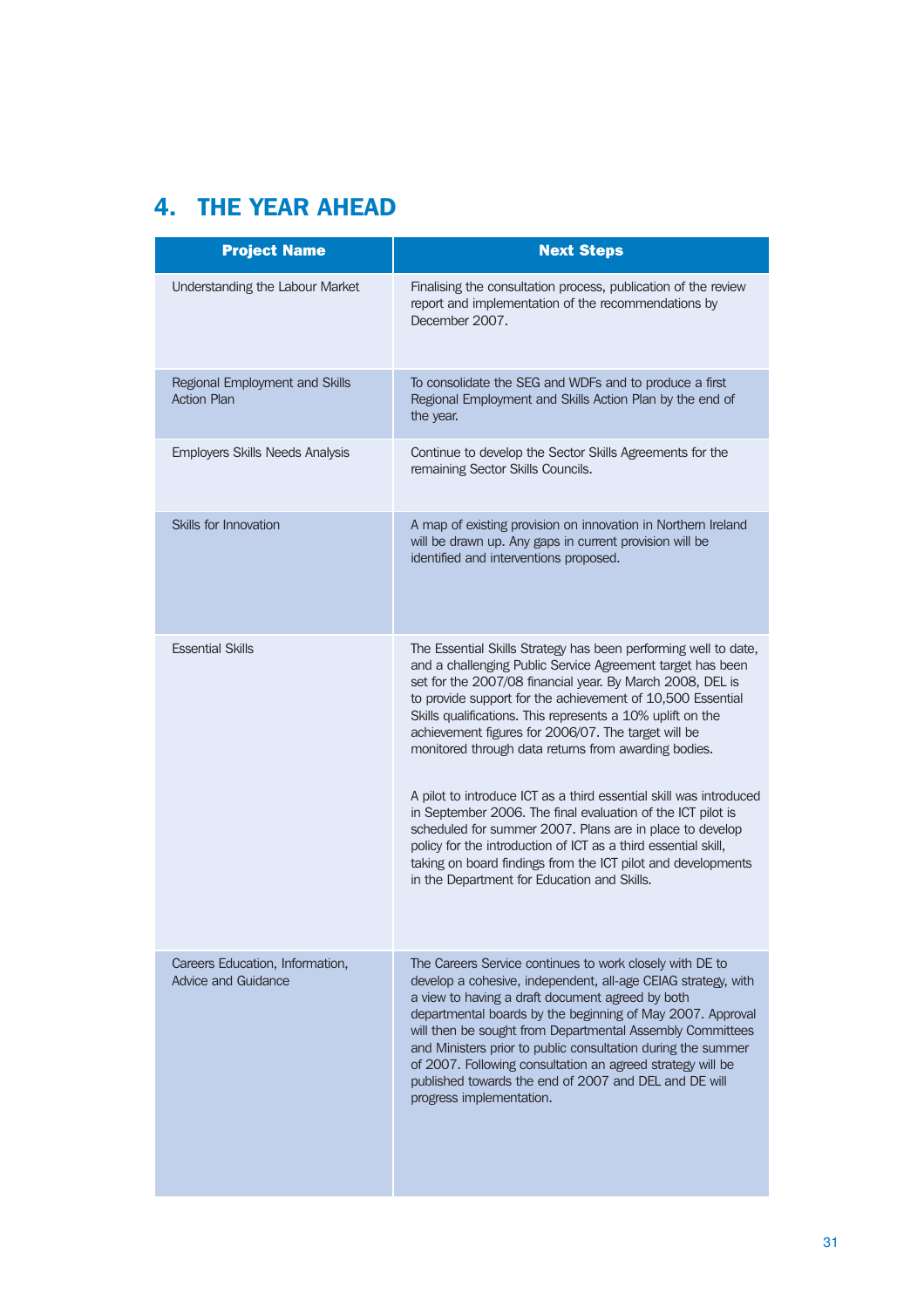| <b>Project Name</b>                        | <b>Next Steps</b>                                                                                                                                                                                                                                                                                                                                                                                                                                                                                                                                                                                                                       |
|--------------------------------------------|-----------------------------------------------------------------------------------------------------------------------------------------------------------------------------------------------------------------------------------------------------------------------------------------------------------------------------------------------------------------------------------------------------------------------------------------------------------------------------------------------------------------------------------------------------------------------------------------------------------------------------------------|
| <b>Adult Skills</b>                        | A full review of the pilot Adult Upskilling will be undertaken in due course.                                                                                                                                                                                                                                                                                                                                                                                                                                                                                                                                                           |
| Management and Leadership<br><b>Skills</b> | Leadingto Success will be launched in early Summer 2007.                                                                                                                                                                                                                                                                                                                                                                                                                                                                                                                                                                                |
| Investors in People                        | To continue to promote the liP standard and to increase the numbers of liP<br>recognised organisations in Northern Ireland by 120.                                                                                                                                                                                                                                                                                                                                                                                                                                                                                                      |
| <b>Higher Education Strand</b>             | The joint consultation on the Review of Higher Education in Further Education<br>and the Review of Foundation Degrees will issue by June 2007 with responses<br>by end of October 2007. A Review report will issue detailing planned<br>implementation of the recommendations for policy changes by the end<br>December 2007<br>DEL will engage with the Higher Education sector and other relevant                                                                                                                                                                                                                                     |
|                                            | stakeholders in order to develop a strategy in relation to higher level skills and<br>employer engagement by March 2008.                                                                                                                                                                                                                                                                                                                                                                                                                                                                                                                |
| FE Support for Economic<br>Development     | DEL and the FE sector will continue to work on enhancing colleges' economic<br>development role against the backdrop of college mergers. Contact with Invest<br>NI will be maintained to further investigate the role FE can play in supporting the<br>attraction of foreign direct investment and indigenous business growth. In<br>addition further work on enterprise support and innovation will be carried out                                                                                                                                                                                                                     |
| Reform of Vocational<br>Qualifications     | An interim evaluation report of the testing/trialling projects is to be prepared for<br>presentation to the UK Vocational Reform Programme Board for July 2007.                                                                                                                                                                                                                                                                                                                                                                                                                                                                         |
| 14-19 Reforms                              | Vocational Enhancement Programme to be subsumed into the Entitlement<br>Framework for Post Primary Pupils from September 2009                                                                                                                                                                                                                                                                                                                                                                                                                                                                                                           |
| Reconfiguration of Training                | While Training for Success will roll out from September 2007, the existing cohort<br>of Jobskills trainees will be allowed to continue to completion. It is expected that<br>entrants to Training for Success will follow current trends but the impact of the<br>requirement of employment for Level 2 Apprenticeships is yet to be realised.<br>Training for Success will be reviewed within three years.                                                                                                                                                                                                                             |
| Quality Improvement                        | During the coming year the outworking of the Success Through Excellence will<br>be progressed in partnership with the Learning and Skills Development Agency<br>(NI), Lifelong Learning UK and the providers in the further education and training<br>system.                                                                                                                                                                                                                                                                                                                                                                           |
| <b>Tackling Skills Barriers to Work</b>    | During the coming year it is intended to increase the range of options available<br>within the flexible menu and in particular to introduce additional mentoring<br>support to those participants who are considered to be further from the labour<br>market. Marketing and promotion of Steps to Work will be a key feature<br>throughout the year. During this time close monitoring of the pilot will be<br>ongoing and it is intended to undertake an independent interim evaluation<br>with a view, subject to resource availability, to rolling out the initiative to other<br>areas if early indicators of success are positive. |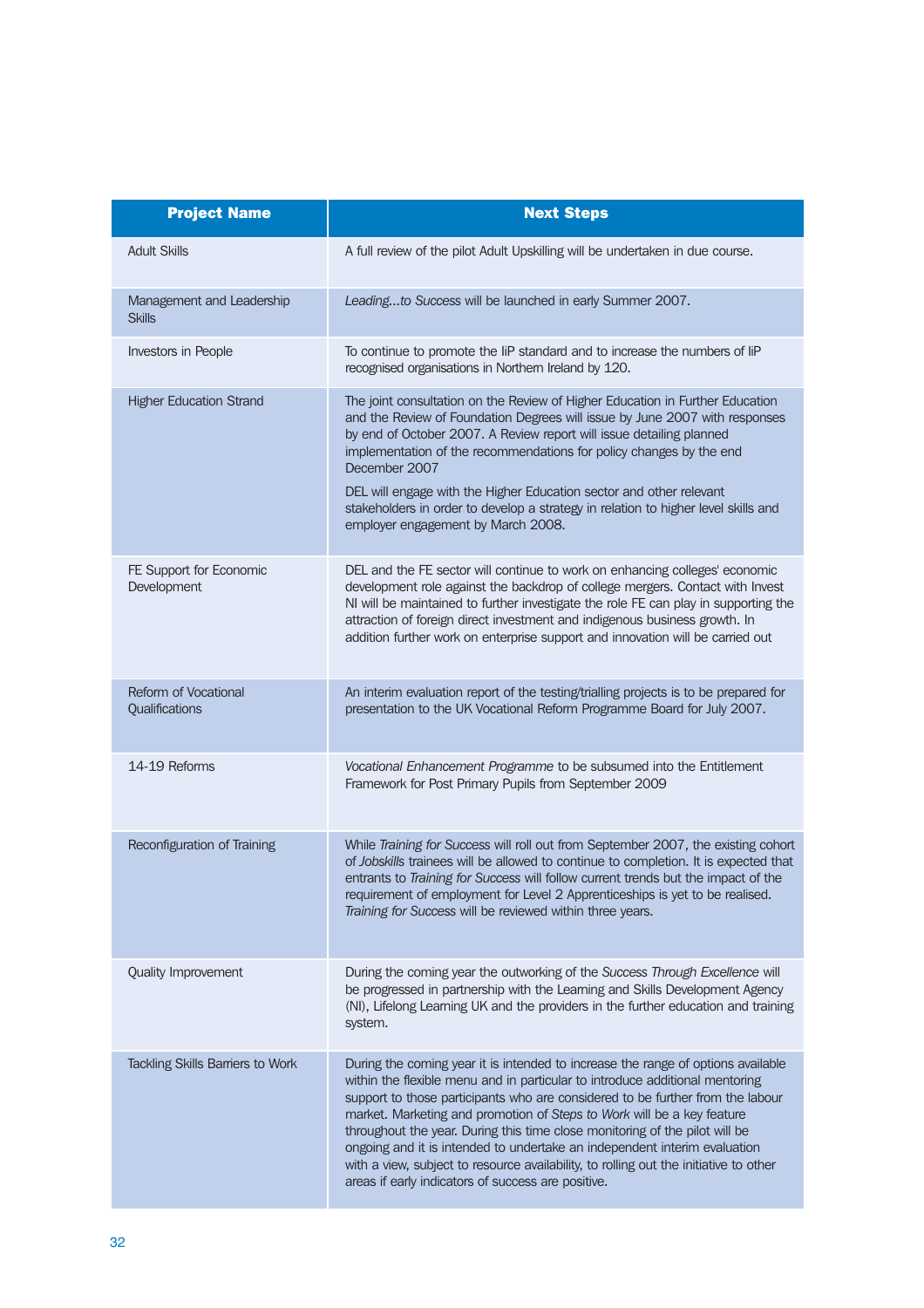## APPENDIX

## *Success through Skills* Summary Details on each project 2006-2007

| <b>Project</b><br><b>Name</b>                              | <b>Update</b><br><b>Information</b>                                                                                                                                                                                                                                                                                        | <b>Impact on</b><br><b>Employer</b>                                                          | <b>Impact on</b><br><b>Individual</b>                                                                                                                     | <b>Impact on</b><br><b>Education &amp;</b><br><b>Training Provider</b>                                                       |
|------------------------------------------------------------|----------------------------------------------------------------------------------------------------------------------------------------------------------------------------------------------------------------------------------------------------------------------------------------------------------------------------|----------------------------------------------------------------------------------------------|-----------------------------------------------------------------------------------------------------------------------------------------------------------|------------------------------------------------------------------------------------------------------------------------------|
| Understanding<br>the Labour<br>Market                      | A Review report has been<br>produced comparing the<br>use of LMI in Northern<br>Ireland with best practice.<br>It brings forward an action<br>plan to improve the<br>availability, use and<br>usefulness of LMI in<br>Northern Ireland. The report<br>has received a positive<br>response from the Skills<br>Expert Group. | Better and more<br>focused LMI<br>contributing<br>to a more<br>efficient labour<br>market.   | More effective<br>use of LMI by<br>Careers and<br>Employment<br>services to inform<br>career and<br>course choice.                                        | Clearer understanding<br>of regional and local<br>labour market<br>demand.                                                   |
| Regional<br>Employment<br>and Skills<br><b>Action Plan</b> | The development and<br>maintenance of a regional<br>employment and skills<br>action plan that can<br>recognise and articulate skill<br>needs at a local and<br>regional level.                                                                                                                                             | Improved<br>delivery of<br>relevant skills<br>training                                       | Skills training<br>directly linked to<br>economic<br>opportunity                                                                                          | Improved assessment<br>of local skills demand                                                                                |
| <b>Employers Skills</b><br><b>Needs Analysis</b>           | Work to develop the Sector<br>Skills Agreements for the<br>25 Sector Skills Councils<br>continues, 7 SSCs have<br>now completed stage 5<br>of the SSA process                                                                                                                                                              | Clear and<br>quantified<br>articulation of<br>employers skills<br>needs for their<br>sectors | Identification of<br>the skills required<br>to work in<br>industry/<br>commerce<br>leading to better<br>career choices<br>and course/<br>training choices | Clearer explanation of<br>the skills demand for<br>the 25 business<br>sectors enabling more<br>focused training<br>responses |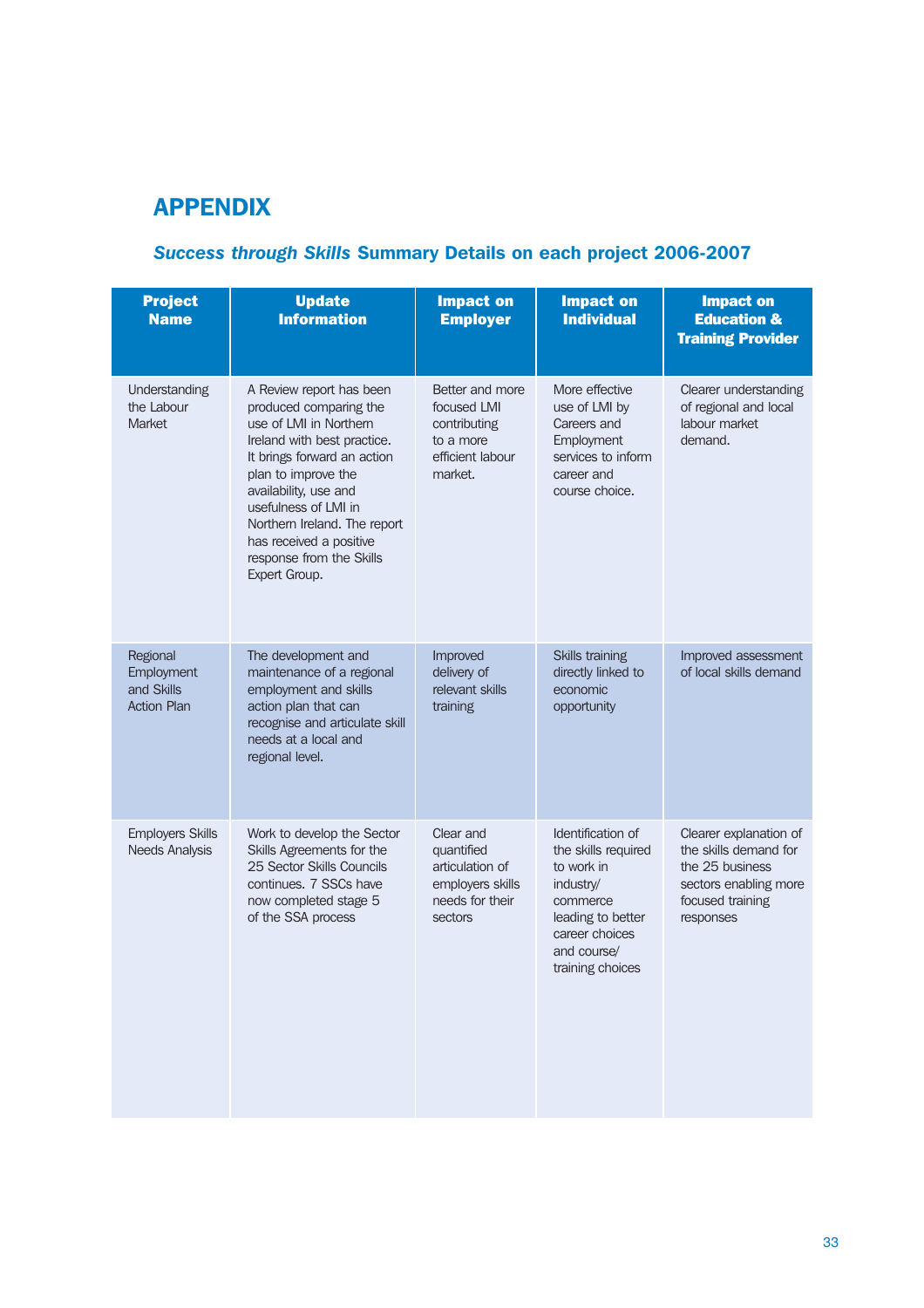| <b>Project</b><br><b>Name</b>                                   | <b>Update</b><br><b>Information</b>                                                                                                                                                                                                                                                    | <b>Impact on</b><br><b>Employer</b>                                                                                                                                                                                   | <b>Impact on</b><br><b>Individual</b>                                                                                                                                                                         | <b>Impact on</b><br><b>Education &amp;</b><br><b>Training Provider</b>                                                                                                     |
|-----------------------------------------------------------------|----------------------------------------------------------------------------------------------------------------------------------------------------------------------------------------------------------------------------------------------------------------------------------------|-----------------------------------------------------------------------------------------------------------------------------------------------------------------------------------------------------------------------|---------------------------------------------------------------------------------------------------------------------------------------------------------------------------------------------------------------|----------------------------------------------------------------------------------------------------------------------------------------------------------------------------|
| Skills for<br>Innovation                                        | Project Board inaugural meeting<br>taken place and future pathway<br>for project identified.                                                                                                                                                                                           | Increased<br>understanding of<br>the role of<br>innovation in<br>business to<br>increase<br>productivity etc.                                                                                                         | Increased<br>awareness of the<br>need to be<br>innovative in<br>workplace and<br>development of<br>skills to underpin<br>innovation                                                                           | Identification of the<br>role of innovation to<br>improve productivity<br>and development of<br>educational<br>interventions to<br>support this.                           |
| <b>Essential</b><br><b>Skills</b>                               | To date over 21,000<br>qualifications have been achieved<br>in the essential skills of numeracy<br>and literacy. Introduction of ICT<br>as the third essential skill has<br>begun in pilot phase                                                                                       | Improved<br>workforce<br>effectiveness<br>and positive<br>impact on<br>productivity                                                                                                                                   | Increase in<br>self esteem<br>in both work and<br>personal lives and<br>development of<br>new learning<br>culture in a<br>traditionally low<br>qualified section<br>of population                             | Reduction in sense of<br>"fear" of non<br>traditional learners to<br>use colleges/ training<br>organisations.<br>Improvement in<br>uptake of courses<br>within communities |
| Careers<br>Education,<br>Information.<br>Advice and<br>Guidance | Cohesive, All-age, Careers<br>Education, Information, Advice<br>and Guidance strategy is being<br>developed in conjunction with<br>DE and ready for Ministerial<br>consideration by summer 2007.<br>Recommendation will increase<br>scope of service and delivery<br>methods employed. | Improved<br>workforce<br>knowledge<br>of industries<br>through the<br>provision of up<br>to date job role<br>and labour<br>market<br>information,<br>leading to<br>increased<br>participation and<br>retention rates. | Will assist clients<br>of all ages in<br>developing<br>effective career<br>decision making<br>and planning<br>skills leading to<br>increased<br>participation in<br>education,<br>training and<br>employment. | Improved retention<br>rates of learners on<br>courses; more<br>students making<br>better informed<br>choices, increased<br>participation in<br>education and<br>training.  |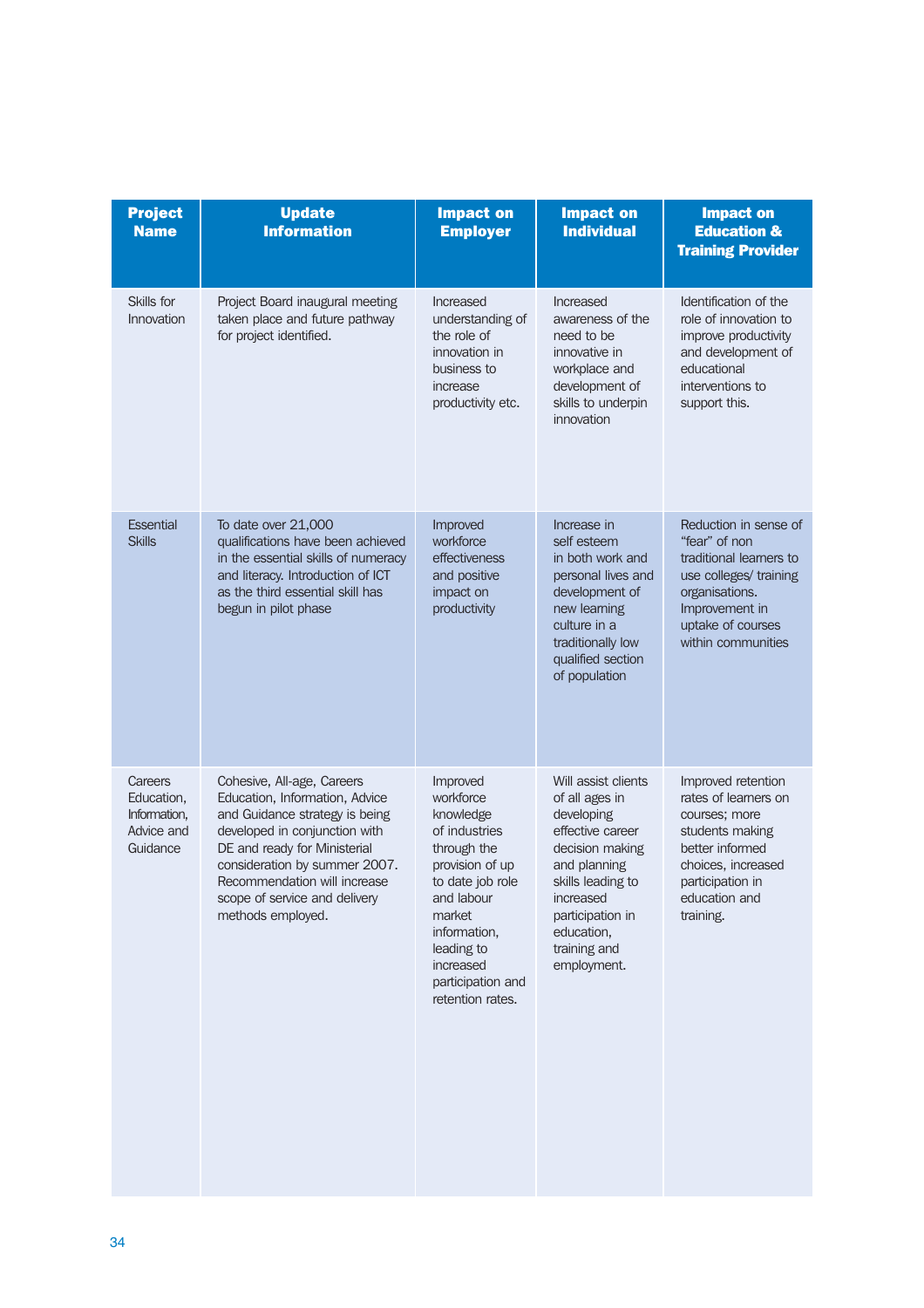| <b>Project</b><br><b>Name</b>                    | <b>Update</b><br><b>Information</b>                                                                                                                                                                                                                             | <b>Impact on</b><br><b>Employer</b>                                                                                                                                               | <b>Impact on</b><br><b>Individual</b>                                                                                                                                                                                                                    | <b>Impact on</b><br><b>Education &amp;</b><br><b>Training Provider</b>                                                                       |
|--------------------------------------------------|-----------------------------------------------------------------------------------------------------------------------------------------------------------------------------------------------------------------------------------------------------------------|-----------------------------------------------------------------------------------------------------------------------------------------------------------------------------------|----------------------------------------------------------------------------------------------------------------------------------------------------------------------------------------------------------------------------------------------------------|----------------------------------------------------------------------------------------------------------------------------------------------|
| <b>Adult Skills</b>                              | Pilot projects to develop adult<br>skills established in four<br>centres in Northern Ireland,<br>111 individuals currently set<br>to complete re-skilling;<br>up-skilling                                                                                       | Provision of a<br>pool of trained<br>workforce to<br>recruit from;<br>training up to<br>Level 3                                                                                   | Opportunity for 25<br>+ year olds to re-<br>skill/up-skill to<br>seek new<br>employment<br>prospects                                                                                                                                                     | Ability to develop a<br>range of training<br>provisions up to<br>Level $3$ for $25+$<br>year olds                                            |
| Management<br>and<br>Leadership<br><b>Skills</b> | The development and<br>implementation of a<br>Management and Leadership<br>Strategy for Northern Ireland<br>in partnership with key<br>stakeholders                                                                                                             | Improved<br>identification of<br>need and<br>relevance of<br>development<br>opportunities                                                                                         | Development<br>opportunities<br>linked to business<br>improvement                                                                                                                                                                                        | Improved<br>assessment<br>of local skills<br>demand                                                                                          |
| Investors in<br>People                           | To develop and implement a<br>marketing and promotional<br>strategy to increase the<br>numbers of organisations<br>meeting the Investors in<br>People standards                                                                                                 | Better alignment<br>of skills<br>development with<br>the achievement<br>of business goals<br>such as efficiency<br>and profitability.                                             | Skills training<br>linked to improved<br>competitiveness.                                                                                                                                                                                                | Improved<br>assessment<br>of local skills<br>demand                                                                                          |
| Higher<br>Education<br><b>Strand</b>             | <b>Higher Education/FE</b><br>Collaboration<br>Fund introduced.<br>Review of Higher Education<br>in FE and Foundation Degrees<br>progressing.<br>Liaison with Higher Education<br>institutions on issue of<br>improved Graduate<br>Skills/Employability Skills. | Provision of<br>workforce with<br>improved<br>effectiveness and<br>positive impact<br>on productivity.<br>Improved<br>employer<br>perception of<br>employability of<br>graduates. | Progression and<br>wider access to<br><b>Higher Education</b><br>courses.<br>Increased<br>opportunity<br>of Higher<br>Education<br>qualification.<br>Increased<br>opportunity to<br>develop higher<br>level skills with<br>future salary<br>enhancement. | Development of<br>collaborative links<br>between Higher<br><b>Education and FE</b><br>and employers to<br>exploit synergies in<br>expertise. |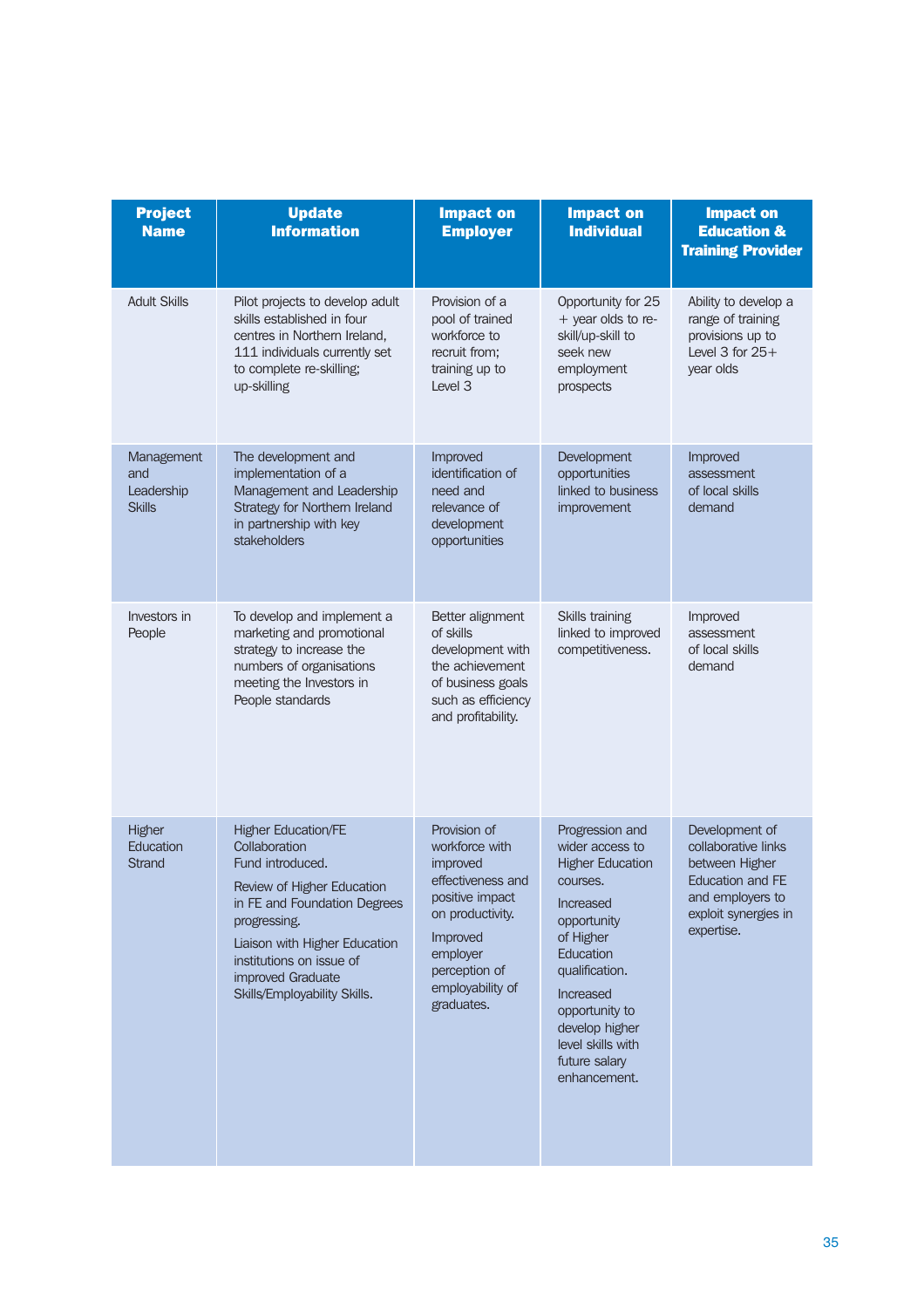| <b>Project</b><br><b>Name</b>             | <b>Update</b><br><b>Information</b>                                                                                                                                                                                                                                                                                                                                                                                                                                                                                                                                                                                                                       | <b>Impact on</b><br><b>Employer</b>                                                                                                                                                                                                                                                                                                                                                           | <b>Impact on</b><br><b>Individual</b>                                                                                                                                                                                                                                                                                                                                                                                                                                                                                      | <b>Impact on</b><br><b>Education &amp;</b><br><b>Training Provider</b>                                                                                                                                                                                                                                                                                                                                                                                                                                   |
|-------------------------------------------|-----------------------------------------------------------------------------------------------------------------------------------------------------------------------------------------------------------------------------------------------------------------------------------------------------------------------------------------------------------------------------------------------------------------------------------------------------------------------------------------------------------------------------------------------------------------------------------------------------------------------------------------------------------|-----------------------------------------------------------------------------------------------------------------------------------------------------------------------------------------------------------------------------------------------------------------------------------------------------------------------------------------------------------------------------------------------|----------------------------------------------------------------------------------------------------------------------------------------------------------------------------------------------------------------------------------------------------------------------------------------------------------------------------------------------------------------------------------------------------------------------------------------------------------------------------------------------------------------------------|----------------------------------------------------------------------------------------------------------------------------------------------------------------------------------------------------------------------------------------------------------------------------------------------------------------------------------------------------------------------------------------------------------------------------------------------------------------------------------------------------------|
| FE Support for<br>Economic<br>Development | Active participation of FE<br>Colleges and Centres of<br>Excellence in supporting FDI<br>projects and high growth<br>indigenous companies.<br>DEL/FE engagement with INI<br>on future role in enterprise<br>support.<br>Revised requirements for<br>college strategic planning as<br>basis for "contracting" for<br>DEL funding.<br>Development of proposals for<br>revised Centres of Excellence<br>initiative.                                                                                                                                                                                                                                          | Active<br>engagement with<br>FE Colleges to<br>align college<br>provision with<br>business and<br>industry needs.<br>Better promotion<br>of the services<br>available in<br>FE sector.                                                                                                                                                                                                        | Access to<br>provision<br>increasingly linked<br>to job<br>opportunities/<br>labour market<br>needs.                                                                                                                                                                                                                                                                                                                                                                                                                       | Increased demand<br>for collaboration and<br>contract basis for<br><b>DEL</b> funded<br>provision.<br>Closer links with<br>local business<br>community.<br>Increased staff<br>expertise and<br>morale.                                                                                                                                                                                                                                                                                                   |
| Reform of<br>Vocational<br>Qualifications | The broad scope of the<br>programme is to bring about<br>the reform of vocational<br>qualifications across the four<br>nations of the UK and to<br>introduce a revised unit-based<br>credit rated qualifications<br>framework for England, Wales<br>and Northern Ireland. The<br>content of the framework will<br>be informed by the outcomes<br>of Sector Qualifications<br>Strategies to ensure<br>qualifications are market-led.<br>In September 2006 Trialling<br>and Testing of Phase 1<br>projects commenced for the<br>proposed new Qualifications<br>and Credit Framework and<br>a further set of Phase 2<br>projects started in January<br>2007. | Employers will<br>now be able to<br>identify skill<br>needs through<br>their<br>representative<br><b>Sector Skills</b><br>Councils and the<br>added benefit of<br>effective<br><b>Labour Market</b><br>Intelligence<br>affords employers<br>the opportunity to<br>have strategic<br>influence over<br>qualifications<br>development<br>which will reflect<br>their specific<br>industry needs | By means of the<br>proposed<br>Qualifications and<br><b>Credit Framework</b><br>learners will be<br>able to progress in<br>the lifelong<br>learning pathway<br>by gaining units<br>which will be<br>building blocks for<br>all qualifications<br>Through the<br>means of 'bite<br>sized chunks' of<br>learning (units)<br>learners will have<br>the opportunity to<br>build up credits.<br>The accumulation<br>of a specified<br>combination of<br>credits will allow<br>the learner to<br>achieve a full<br>qualification | Training and<br>educating to meet<br>market-led forces is<br>now the dominant<br>factor in government<br>policy and the focus<br>is now placed on<br>providing quality<br>education and<br>training to deliver<br>economically<br>valuable skills.<br>Providers will now<br>need to<br>demonstrate that<br>they can meet<br>targets set out in<br>government skills<br>strategies and that<br>they are operating to<br>meet the needs of<br>demand led markets<br>if funding is to be<br>made available. |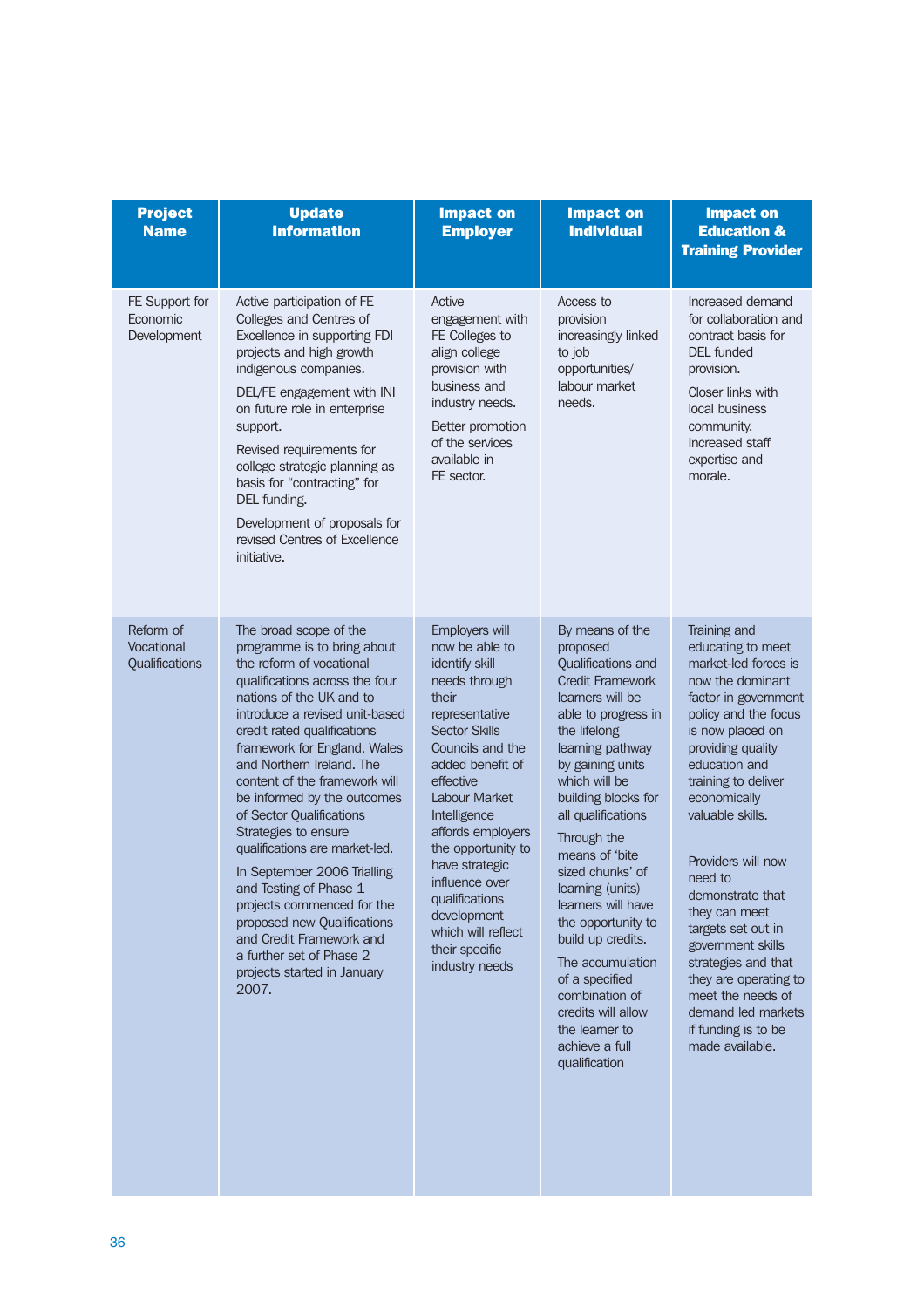| <b>Project</b><br><b>Name</b>  | <b>Update</b><br><b>Information</b>                                                                                                                                                                                                                                                                                                                                                                       | <b>Impact on</b><br><b>Employer</b>                                                                                                                                         | <b>Impact on</b><br><b>Individual</b>                                                                                                                                                                                                             | <b>Impact on</b><br><b>Education &amp;</b><br><b>Training Provider</b>                                                                                                                                                                                                                                               |
|--------------------------------|-----------------------------------------------------------------------------------------------------------------------------------------------------------------------------------------------------------------------------------------------------------------------------------------------------------------------------------------------------------------------------------------------------------|-----------------------------------------------------------------------------------------------------------------------------------------------------------------------------|---------------------------------------------------------------------------------------------------------------------------------------------------------------------------------------------------------------------------------------------------|----------------------------------------------------------------------------------------------------------------------------------------------------------------------------------------------------------------------------------------------------------------------------------------------------------------------|
| 14-19 Reforms                  | To date almost 200 schools<br>and all 16 FE colleges have<br>taken part in the VEP. The<br>programme provides 14-19<br>year olds in Post Primary<br>schools with the opportunity<br>to study professional and<br>technical qualifications as<br>part of their main<br>programme of learning. This<br>provides the young people<br>with a better appreciation<br>and understanding of the<br>world of work | Provision of wider<br>range of school<br>leavers with<br>a greater<br>appreciation of<br>the world of work<br>and a wider set<br>of professional<br>and technical<br>skills | Greater<br>understanding of<br>the workplace and<br>business activities<br>of organisations.<br>Increased choice<br>to undertake<br>professional and<br>technical subject<br>tuition to<br>complement<br>tuition in<br>academic subject<br>areas. | Increased<br>opportunity to work<br>closely with schools<br>in local area in<br>provision of courses.<br>Increased<br>contribution to the<br>economy through<br>development of the<br>skilled workforce.                                                                                                             |
| Reconfiguration<br>of Training | <b>Training for Success</b><br>Professional & Technical<br>Training will replace the<br>Jobskills programme from<br>September 2007                                                                                                                                                                                                                                                                        | Young people<br>undertaking Level<br>2 &<br>Level 3<br>apprenticeships<br>will have to be in<br>full time<br>employment from<br>day one.                                    | Training will be<br>flexible to meet<br>the needs and<br>aspirations of<br>individual young<br>people, with an<br>emphasis on<br>progression up a<br>skills ladder.                                                                               | <b>Training Providers</b><br>will enter new<br>contracts for the<br>delivery of Training<br>for Success. The<br>Department's<br><b>Quality Strategy</b><br>heralds a<br>commitment to<br>raising standards in<br>the training offered<br>to young people.<br>Targets will be set<br>for retention and<br>achievement |
| Quality<br>Improvement         | Quality Improvement<br><b>Strategy Success through</b><br>Excellence launched in<br>January 2007. Improves<br>all quality procedures with<br>respect to ETI, LLUK<br>and LSDA                                                                                                                                                                                                                             | Increased<br>assurance on the<br>quality and<br>relevance of<br>training and<br>education<br>provision funded<br>by DEL                                                     | Increased<br>assurance on the<br>quality and<br>relevance of<br>training and<br>education funded<br>by DEL                                                                                                                                        | Improved quality<br>procedures for<br>delivery of education<br>and training<br>programmes;<br>increased<br>professional<br>mentoring and<br>support services to<br>help maintain quality<br>standards.                                                                                                               |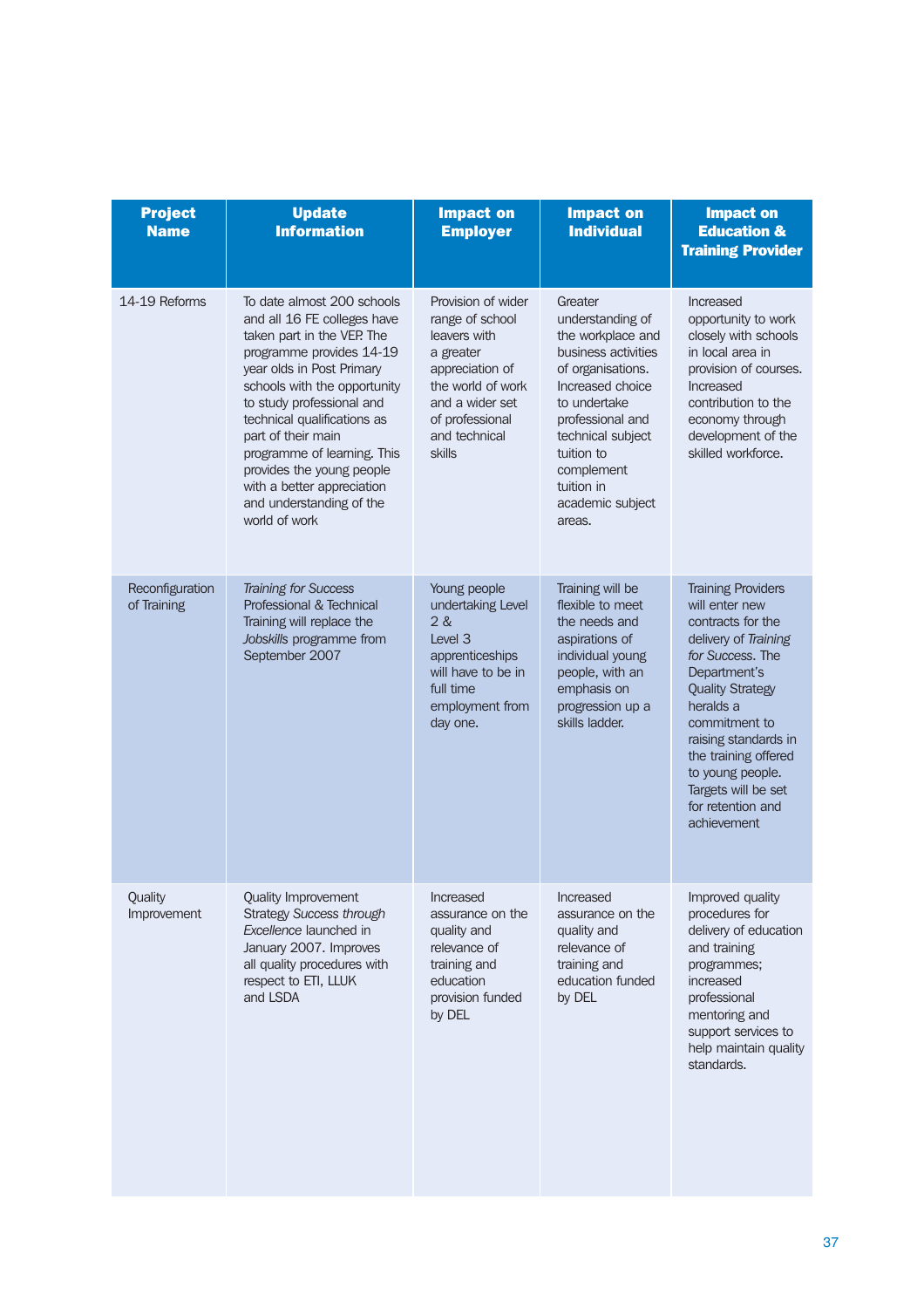| <b>Project Name</b>                               | <b>Update</b><br><b>Information</b>                                                                                                                                                                                                                           | <b>Impact on</b><br><b>Employer</b>                                                                                                                                                                                                                                                                 | <b>Impact on</b><br><b>Individual</b>                                                                                                                                                                                                                                                                                                                                                           | <b>Impact on</b><br><b>Education &amp;</b><br><b>Training Provider</b>                                                                                                                                                                                                                                 |
|---------------------------------------------------|---------------------------------------------------------------------------------------------------------------------------------------------------------------------------------------------------------------------------------------------------------------|-----------------------------------------------------------------------------------------------------------------------------------------------------------------------------------------------------------------------------------------------------------------------------------------------------|-------------------------------------------------------------------------------------------------------------------------------------------------------------------------------------------------------------------------------------------------------------------------------------------------------------------------------------------------------------------------------------------------|--------------------------------------------------------------------------------------------------------------------------------------------------------------------------------------------------------------------------------------------------------------------------------------------------------|
| <b>Tackling Skills</b><br><b>Barriers to Work</b> | Four pilot Jobs and<br><b>Benefits Offices</b><br>operational from 2<br>April 2007 to test<br>the flexible menu-<br>based approach to<br>overcome skills<br>barriers to<br>employment.                                                                        | Access to an<br>increased pool of<br>motivated workers<br>previously<br>economically<br>inactive.<br>Increased subsidy<br>available to<br>employers, where<br>appropriate, in the<br>initial stages of<br>employing the<br>"harder to help"<br>individuals with<br>skills / employment<br>barriers. | Flexible support,<br>on a voluntary basis,<br>to help overcome<br>skills barriers<br>and encourage<br>full economic<br>engagement.<br>Enhanced mentoring<br>to be introduced in<br>the near future for<br>support, where<br>appropriate, in pre-<br>employment and in<br>the initial stages of<br>employment to<br>improve the likelihood<br>of obtaining and<br>retaining a work<br>placement. | Voluntary<br>participation by an<br>extended client<br>group will provide<br>increased numbers<br>of more highly<br>motivated<br>participants.<br>Flexible menu-based<br>approach to<br>provision will allow it<br>to be more<br>appropriately tailored<br>and delivered to the<br>Provider's clients. |
| Communications                                    | Original programme<br>communication plan<br>reviewed and<br>amended.<br>Programme branding<br>developed and<br>launched in May<br>2007. Development<br>of range of<br>communications<br>vehicles developed<br>including a Progress<br>Report for<br>programme | <b>Clearer</b><br>understanding<br>of what Success<br>through Skills<br>programme is and<br>how it will benefit<br>employers/<br>businesses                                                                                                                                                         | Clearer understanding<br>of what Success<br>through Skills<br>programme is and<br>how it will benefit<br>individual learners                                                                                                                                                                                                                                                                    | Clearer<br>understanding of<br>what Success<br>through Skills<br>programme is and<br>how it will benefit<br>individual colleges<br>and other training<br>and education<br>providers.                                                                                                                   |
| Funding                                           | Review work has<br>commenced on<br>existing funding<br>mechanisms for<br>provision of Training<br>for Success and the<br>FE college provision.<br>This will be expanded<br>to examine any<br>possible link<br>with EMAs                                       | N/A                                                                                                                                                                                                                                                                                                 | Individual learners not<br>disadvantaged by<br>their choice of training<br>route i.e. Training for<br>Success or college<br>provision.                                                                                                                                                                                                                                                          | N/A                                                                                                                                                                                                                                                                                                    |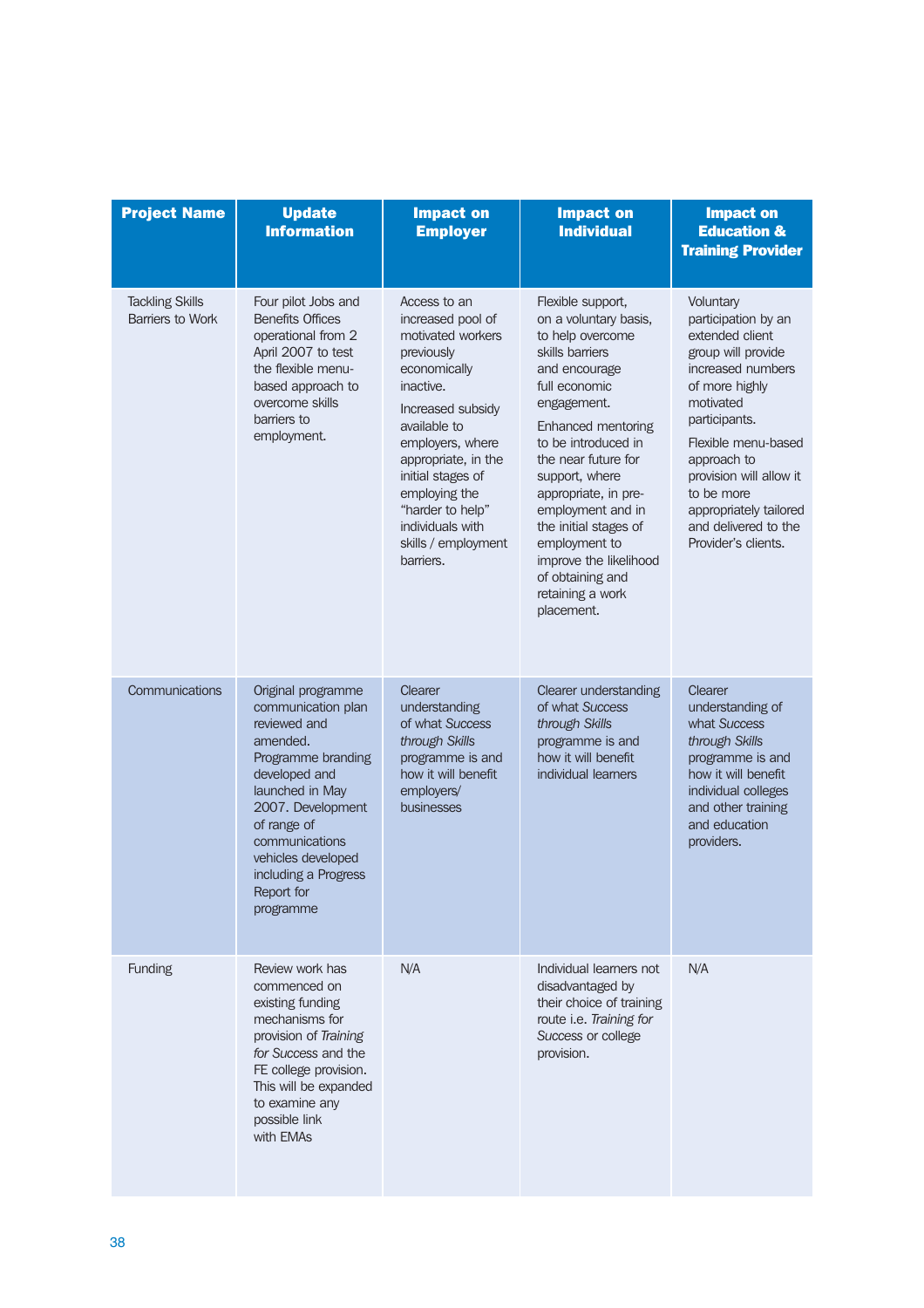| <b>Project</b><br><b>Name</b>         | <b>Update</b><br><b>Information</b>                                                                                                                                                                                                                                                                                       | <b>Impact on</b><br><b>Employer</b>                                                                                                          | <b>Impact on</b><br><b>Individual</b>                                                              | <b>Impact on</b><br><b>Education &amp;</b><br><b>Training Provider</b>                                                                           |
|---------------------------------------|---------------------------------------------------------------------------------------------------------------------------------------------------------------------------------------------------------------------------------------------------------------------------------------------------------------------------|----------------------------------------------------------------------------------------------------------------------------------------------|----------------------------------------------------------------------------------------------------|--------------------------------------------------------------------------------------------------------------------------------------------------|
| Research,<br>Analysis and<br>Evaluate | A new DEL Research<br>Agenda has been<br>published (March<br>2007). It which sets<br>out research needs up<br>to 2009, including<br>those relating to<br>Success through Skills.<br>In addition, DEL's<br><b>Evaluation Schedule is</b><br>currently being updated<br>to identify emerging<br>evaluation<br>requirements. | Better information<br>contributing to a<br>more efficient labour<br>market.                                                                  | Research outcomes<br>will assist individuals<br>make more informed<br>career and course<br>choice. | Evaluation designed<br>to assess impact<br>and effectiveness of<br>policy/programmes.                                                            |
| Performance<br><b>Measures</b>        | A review of the<br>performance measure<br>process has been<br>undertaken in<br>conjunction with REB<br>and a methodology<br>agreed. The<br>implications of both the<br>Leitch Review in the UK<br>and the Tomorrow Skills<br>publication in the ROI<br>will need to be included<br>in deciding<br>performance measures.   | Clear indication of the<br>benefits of Success<br>through Skills<br>quantified and<br>communicated to the<br>business /employer<br>community | Increased awareness<br>of Success through<br><b>Skills</b>                                         | Clear indication of<br>the benefits of the<br>Success through<br>Skills quantified and<br>communicated to<br>education and<br>training providers |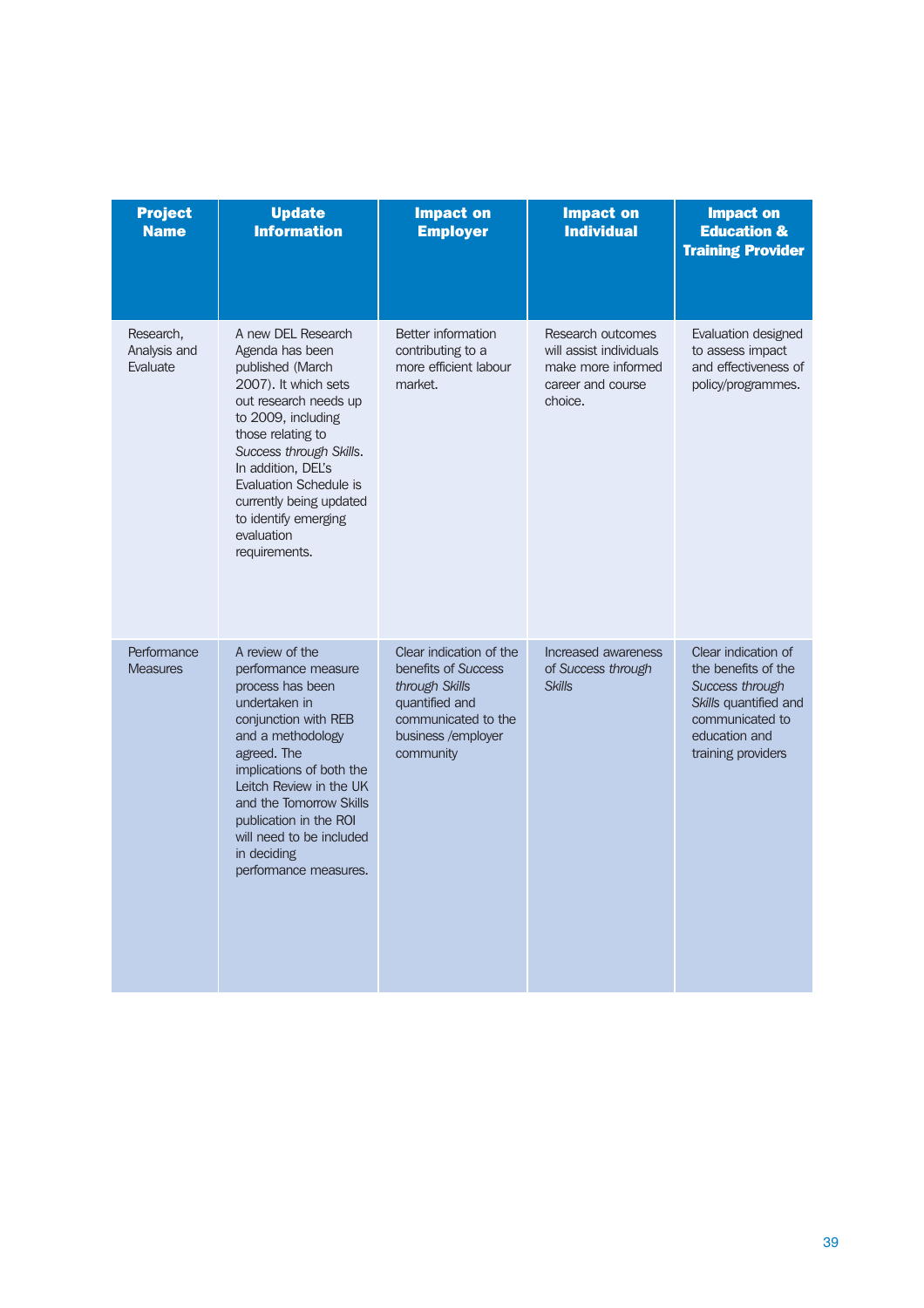- <sup>1</sup> Source: Regional Accounts. Data to 2004
- <sup>2</sup> All labour market statistics taken from DETI's Labour Market Report www.detini.gov.uk unless stated
- <sup>3</sup> The employment rate quoted here is that for people of working age, ie the percentage of working age people who are in employment
- <sup>4</sup> For a full discussion see LMB #18, Chapter 8
- <sup>5</sup> Source: ONS Productivity Release 2005 Q3
- <sup>6</sup> Source: Regional Trends (available at www.statistics.gov.uk). Data relate to 2005
- <sup>7</sup> See Northern Ireland Annual Abstract of Statistics #23, NISRA (www.nisra.gov.uk)
- <sup>8</sup> see Johnston, I "PISA 2003: Northern Ireland and International Results compared" Labour Market Bulletin #19 Chapter 13 www.delni.gov.uk
- 9 Figures from Regional Trends (available at www.statistics.gov.uk) show that for the most comparable year available (2001/02), Northern Ireland had the highest proportion of students attaining 2 or more A Levels (43.4%) of any UK region with the exception of the South East, and higher than the UK average(37.6%). At the other end, Northern Ireland also performs relatively well with only 4.4% of students in their last year of compulsory education failing to attain a graded qualification. However more recent figures from the Department of Education (www.deni.gov.uk) relating to 2003/4 show that this latter percentage rose to 5.6% in 2003/04
- <sup>10</sup> Source: Regional Trends op cit. Data relate to Spring 2005
- <sup>11</sup> Source: Regional Trends op cit. Data relate to Spring 2005
- <sup>12</sup> Published in Labour Market Bulletin #19, Chapter 11 www.delni.gov.uk
- <sup>13</sup> Available from the DFP website at www.dfpni.gov.uk
- <sup>14</sup> For a summary see "Northern Ireland Skills Monitoring Survey 2005: Summary Report" October 2006. Available at www.delni.gov.uk. Note that the survey covered all sectors with the exception of agriculture which is already covered in work carried out by DEL for Rural Development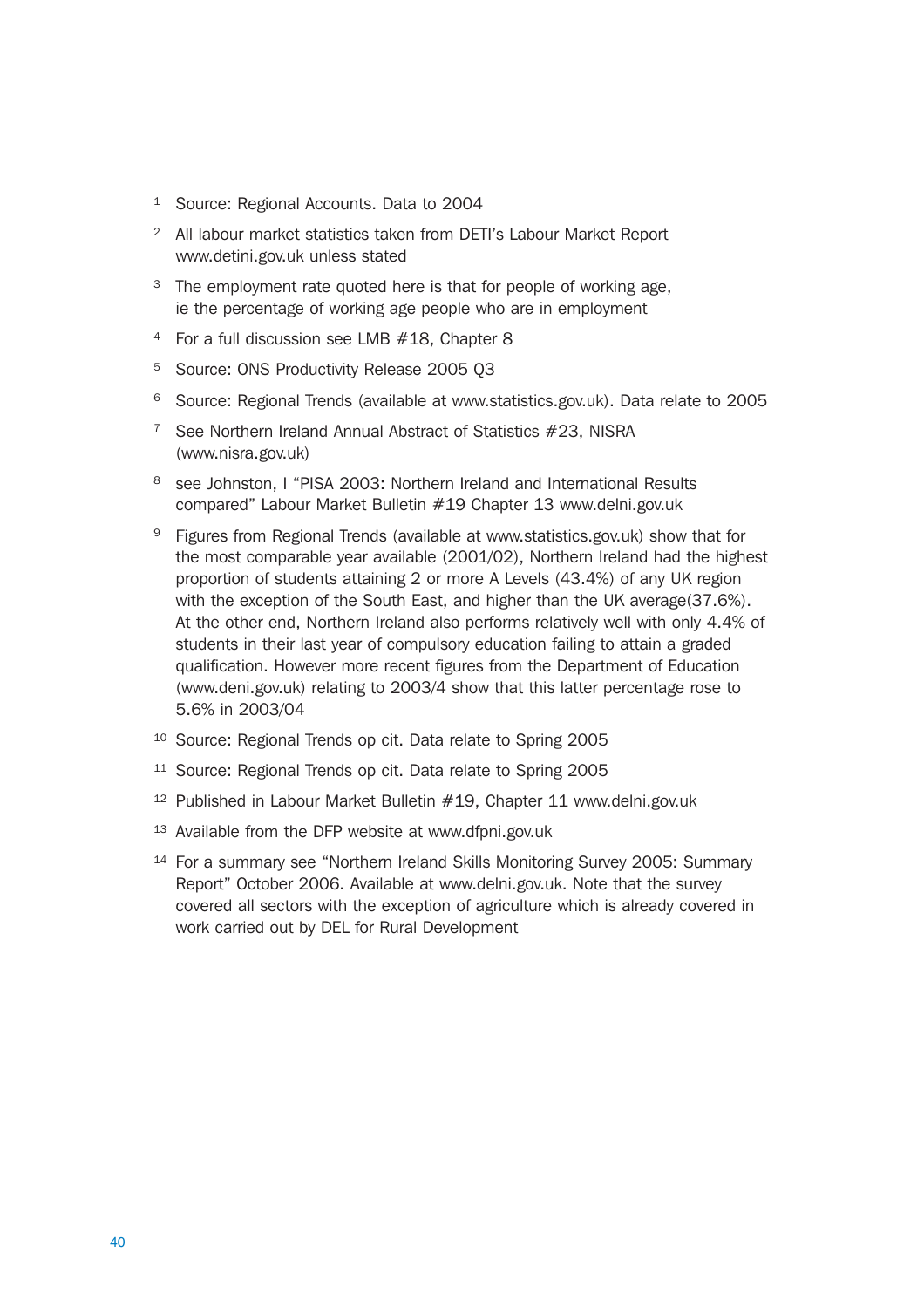#### **GLOSSARY**

| <b>ANIC</b>  | Association of Northern Ireland Colleges                     |  |  |
|--------------|--------------------------------------------------------------|--|--|
| <b>CEIAG</b> | Careers Education, Information, Advice and Guidance          |  |  |
| <b>DARD</b>  | Department of Agriculture and Rural Development              |  |  |
| <b>DCAL</b>  | Department of Culture, Arts and Leisure                      |  |  |
| <b>DE</b>    | Department of Education                                      |  |  |
| <b>DEL</b>   | Department for Employment and Learning                       |  |  |
| <b>DETI</b>  | Department of Enterprise, Trade and Investment               |  |  |
| <b>EMA</b>   | <b>Educational Maintenance Allowance</b>                     |  |  |
| <b>ETI</b>   | Education and Training Inspectorate                          |  |  |
| <b>ETT</b>   | <b>Electrical Training Trust</b>                             |  |  |
| FE.          | <b>Further Education</b>                                     |  |  |
| FDI          | Foreign Direct Investment                                    |  |  |
| <b>GVA</b>   | <b>Gross Value Added</b>                                     |  |  |
| HE           | <b>Higher Education</b>                                      |  |  |
| <b>HMT</b>   | Her Majesty's Treasury                                       |  |  |
| <b>IALS</b>  | International Adult Literacy Survey                          |  |  |
| <b>ICT</b>   | Information and Communication Technology                     |  |  |
| <b>IER</b>   | Institute of Employment Research                             |  |  |
| <b>liP</b>   | Investors in People                                          |  |  |
| <b>LFS</b>   | Labour Force Survey                                          |  |  |
| <b>LLUK</b>  | Lifelong Learning United Kingdom                             |  |  |
| <b>LMI</b>   | Labour Market Information                                    |  |  |
| <b>LSDA</b>  | Learning and Skills Development Agency                       |  |  |
| <b>MAP</b>   | Management, Analysis and Planning                            |  |  |
| <b>MLN</b>   | Management and Leadership Network                            |  |  |
| <b>NCEE</b>  | National Centre for Education on the Economy                 |  |  |
| <b>NESTA</b> | National Endowment for Sciences, Technology and the Arts     |  |  |
| <b>NISRA</b> | Northern Ireland Statistics and Research Agency              |  |  |
| <b>PISA</b>  | Programme for International Student Assessment               |  |  |
| <b>PSA</b>   | <b>Public Service Agreement</b>                              |  |  |
| <b>REB</b>   | Research and Evaluation Branch                               |  |  |
| <b>RESAP</b> | Regional Employment and Skills Action Plan                   |  |  |
| <b>SEG</b>   | <b>Skills Expert Group</b>                                   |  |  |
| <b>SEMTA</b> | Science, Engineering and Manufacturing Technologies Alliance |  |  |
| <b>SME</b>   | Small and Medium Sized Enterprise                            |  |  |
| <b>SSA</b>   | Sector Skills Agreement                                      |  |  |
| <b>SSDA</b>  | Sector Skills Development Agency                             |  |  |
| <b>SSC</b>   | Sector Skills Council                                        |  |  |
| <b>VEP</b>   | Vocational Enhancement Programme                             |  |  |
| <b>WDF</b>   | Workforce Development Forum                                  |  |  |